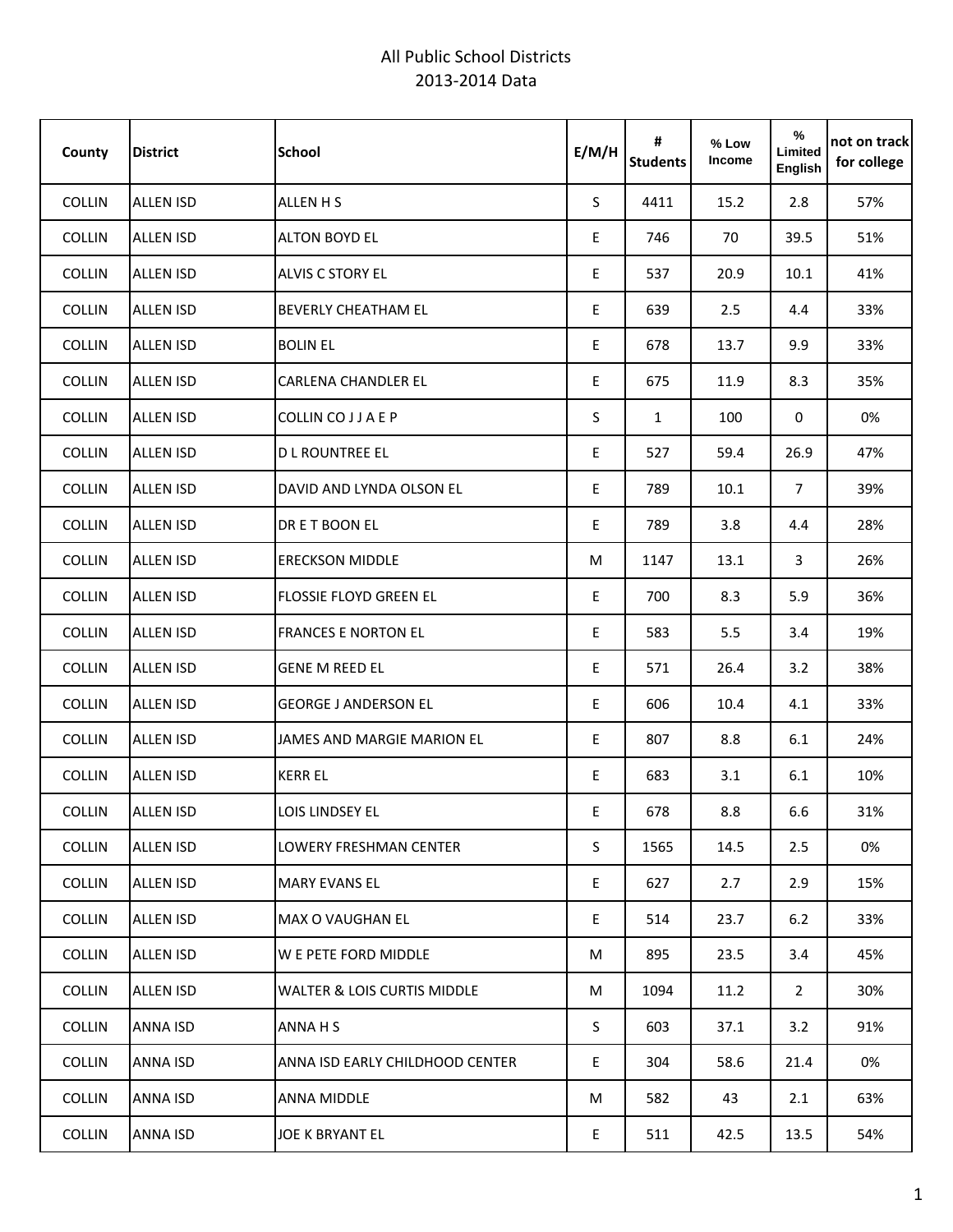| County        | <b>District</b>         | <b>School</b>               | E/M/H | #<br><b>Students</b> | % Low<br>Income | %<br>Limited<br>English | not on track<br>for college |
|---------------|-------------------------|-----------------------------|-------|----------------------|-----------------|-------------------------|-----------------------------|
| COLLIN        | ANNA ISD                | <b>SUE EVELYN RATTAN EL</b> | E     | 568                  | 49.8            | 19.2                    | 51%                         |
| <b>COLLIN</b> | <b>BLUE RIDGE ISD</b>   | <b>BLUE RIDGE EL</b>        | E     | 322                  | 44.7            | 7.8                     | 68%                         |
| <b>COLLIN</b> | <b>BLUE RIDGE ISD</b>   | <b>BLUE RIDGE H S</b>       | S     | 173                  | 46.8            | 1.2                     | 91%                         |
| COLLIN        | <b>BLUE RIDGE ISD</b>   | <b>BLUE RIDGE MIDDLE</b>    | M     | 160                  | 39.4            | 1.9                     | 85%                         |
| <b>COLLIN</b> | <b>CELINA ISD</b>       | <b>CELINA EL</b>            | E     | 496                  | 38.1            | 15.9                    | 0%                          |
| <b>COLLIN</b> | <b>CELINA ISD</b>       | <b>CELINA H S</b>           | S     | 629                  | 22.7            | 1.3                     | 71%                         |
| COLLIN        | <b>CELINA ISD</b>       | <b>CELINA INT</b>           | E     | 462                  | 32.9            | 4.3                     | 47%                         |
| <b>COLLIN</b> | <b>CELINA ISD</b>       | <b>CELINA MIDDLE</b>        | M     | 483                  | 28              | 2.3                     | 47%                         |
| <b>COLLIN</b> | <b>CELINA ISD</b>       | COLLIN CO J J A E P         | S     | $\mathbf{1}$         | 0               | 0                       | 0%                          |
| COLLIN        | <b>COMMUNITY ISD</b>    | <b>COMMUNITY H S</b>        | S.    | 480                  | 36.3            | 1.7                     | 84%                         |
| COLLIN        | <b>COMMUNITY ISD</b>    | <b>LELAND E EDGE MIDDLE</b> | M     | 390                  | 43.1            | 5.6                     | 62%                         |
| COLLIN        | <b>COMMUNITY ISD</b>    | <b>MCCLENDON EL</b>         | E     | 396                  | 39.9            | 14.1                    | 70%                         |
| COLLIN        | <b>COMMUNITY ISD</b>    | <b>NESMITH EL</b>           | E     | 409                  | 51.8            | 22.5                    | 0%                          |
| COLLIN        | <b>FARMERSVILLE ISD</b> | <b>FARMERSVILLE H S</b>     | S     | 431                  | 42.7            | 1.9                     | 84%                         |
| COLLIN        | <b>FARMERSVILLE ISD</b> | <b>FARMERSVILLE INT</b>     | E     | 469                  | 57.8            | 8.5                     | 55%                         |
| COLLIN        | <b>FARMERSVILLE ISD</b> | <b>FARMERSVILLE J H</b>     | M     | 374                  | 51.9            | 2.1                     | 62%                         |
| <b>COLLIN</b> | <b>FARMERSVILLE ISD</b> | <b>TATUM EL</b>             | E     | 253                  | 62.1            | 18.2                    | 0%                          |
| <b>COLLIN</b> | <b>FRISCO ISD</b>       | <b>ALLEN EL</b>             | E     | 633                  | 8.8             | 5.1                     | 27%                         |
| COLLIN        | <b>FRISCO ISD</b>       | <b>ANDERSON EL</b>          | E     | 649                  | 9.1             | 6.5                     | 27%                         |
| COLLIN        | <b>FRISCO ISD</b>       | <b>ASHLEY EL</b>            | E.    | 866                  | 3.3             | 4.6                     | 33%                         |
| COLLIN        | <b>FRISCO ISD</b>       | <b>BLEDSOE ELEMENTARY</b>   | E     | 819                  | 3.2             | 3.5                     | 17%                         |
| COLLIN        | <b>FRISCO ISD</b>       | <b>BOALS EL</b>             | E.    | 669                  | 7 <sup>1</sup>  | 1.9                     | 15%                         |
| COLLIN        | <b>FRISCO ISD</b>       | <b>BORCHARDT EL</b>         | E.    | 702                  | 4.7             | 7 <sup>7</sup>          | 23%                         |
| COLLIN        | <b>FRISCO ISD</b>       | <b>BRIGHT EL</b>            | E     | 552                  | 44.6            | 9.4                     | 41%                         |
| <b>COLLIN</b> | <b>FRISCO ISD</b>       | CARROLL EL                  | E     | 721                  | 5               | 2.6                     | 33%                         |
| COLLIN        | <b>FRISCO ISD</b>       | <b>CENTENNIAL H S</b>       | S.    | 2187                 | 9.8             | $\mathbf{1}$            | 58%                         |
| COLLIN        | <b>FRISCO ISD</b>       | <b>CHRISTIE EL</b>          | E     | 692                  | 49              | 51.6                    | 57%                         |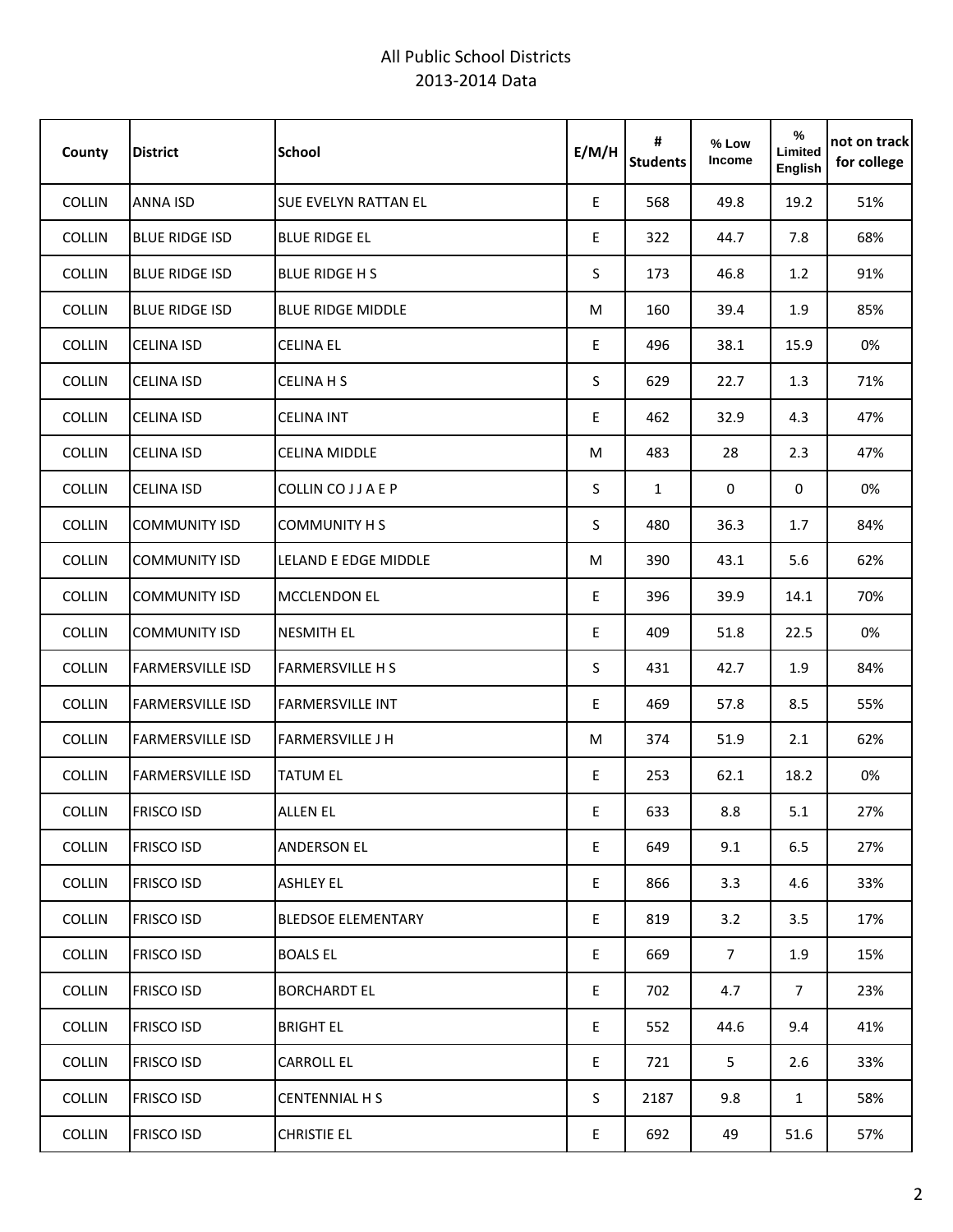| County        | <b>District</b>   | <b>School</b>                 | E/M/H | #<br><b>Students</b> | % Low<br>Income | %<br>Limited<br>English | not on track<br>for college |
|---------------|-------------------|-------------------------------|-------|----------------------|-----------------|-------------------------|-----------------------------|
| COLLIN        | <b>FRISCO ISD</b> | <b>CLARK MIDDLE SCHOOL</b>    | М     | 868                  | 11.4            | 3.1                     | 32%                         |
| COLLIN        | <b>FRISCO ISD</b> | <b>COBB MIDDLE</b>            | M     | 908                  | 6.5             | 0.7                     | 38%                         |
| <b>COLLIN</b> | <b>FRISCO ISD</b> | <b>COMSTOCK EL</b>            | E     | 523                  | 9.9             | 4.8                     | 38%                         |
| COLLIN        | <b>FRISCO ISD</b> | <b>CORBELL EL</b>             | E     | 654                  | 11.2            | 3.2                     | 48%                         |
| <b>COLLIN</b> | <b>FRISCO ISD</b> | <b>CURTSINGER EL</b>          | E     | 828                  | 4.6             | 4                       | 30%                         |
| <b>COLLIN</b> | <b>FRISCO ISD</b> | <b>EARLY CHILDHOOD SCHOOL</b> | E     | 512                  | 36.3            | 35.7                    | 0%                          |
| COLLIN        | <b>FRISCO ISD</b> | <b>ELLIOTT EL</b>             | E     | 551                  | 14              | 5.3                     | 40%                         |
| <b>COLLIN</b> | <b>FRISCO ISD</b> | <b>FISHER EL</b>              | E     | 650                  | 4.2             | 1.8                     | 26%                         |
| COLLIN        | <b>FRISCO ISD</b> | <b>FOWLER MIDDLE SCHOOL</b>   | М     | 871                  | 7.5             | 2.3                     | 9%                          |
| COLLIN        | <b>FRISCO ISD</b> | <b>FRISCO H S</b>             | S     | 1916                 | 15.3            | 2.8                     | 66%                         |
| COLLIN        | <b>FRISCO ISD</b> | <b>GRIFFIN MIDDLE SCHOOL</b>  | М     | 699                  | 3.1             | 0.1                     | 18%                         |
| COLLIN        | <b>FRISCO ISD</b> | <b>GUNSTREAM EL</b>           | E     | 685                  | 9.3             | 2.8                     | 37%                         |
| COLLIN        | <b>FRISCO ISD</b> | <b>HERITAGE H S</b>           | S.    | 1984                 | 13.8            | 0.9                     | 68%                         |
| COLLIN        | <b>FRISCO ISD</b> | <b>HUNT MIDDLE</b>            | M     | 744                  | 15.2            | 5.9                     | 30%                         |
| COLLIN        | <b>FRISCO ISD</b> | <b>ISBELL EL</b>              | E     | 740                  | 1.6             | $\overline{2}$          | 23%                         |
| COLLIN        | <b>FRISCO ISD</b> | <b>LIBERTY H S</b>            | S.    | 2222                 | 9.9             | 0.7                     | 58%                         |
| COLLIN        | <b>FRISCO ISD</b> | LONE STAR H S                 | S.    | 1242                 | 15.1            | 1.6                     | 74%                         |
| <b>COLLIN</b> | <b>FRISCO ISD</b> | <b>MAUS MIDDLE</b>            | М     | 808                  | 12.4            | 3                       | 29%                         |
| COLLIN        | <b>FRISCO ISD</b> | <b>MOONEYHAM EL</b>           | E     | 830                  | 8.6             | 5.7                     | 40%                         |
| COLLIN        | <b>FRISCO ISD</b> | NICHOLS EL                    | E     | 715                  | 1.8             | 3.9                     | 30%                         |
| COLLIN        | <b>FRISCO ISD</b> | <b>OGLE EL</b>                | E     | 678                  | 12.4            | 4                       | 34%                         |
| COLLIN        | <b>FRISCO ISD</b> | PHILLIPS EL                   | E     | 760                  | 6.2             | 4.3                     | 34%                         |
| COLLIN        | <b>FRISCO ISD</b> | <b>PINK ELEMENTARY</b>        | E     | 714                  | 1.1             | $2^{\circ}$             | 24%                         |
| COLLIN        | <b>FRISCO ISD</b> | PIONEER HERITAGE MIDDLE       | M     | 883                  | 4               | 1.1                     | 28%                         |
| <b>COLLIN</b> | <b>FRISCO ISD</b> | <b>PUREFOY EL</b>             | E     | 705                  | 1.7             | 1.1                     | 27%                         |
| COLLIN        | <b>FRISCO ISD</b> | <b>RIDDLE EL</b>              | E     | 761                  | 7.1             | 10                      | 31%                         |
| COLLIN        | <b>FRISCO ISD</b> | ROACH MIDDLE SCHOOL           | M     | 860                  | 16.2            | 2.1                     | 33%                         |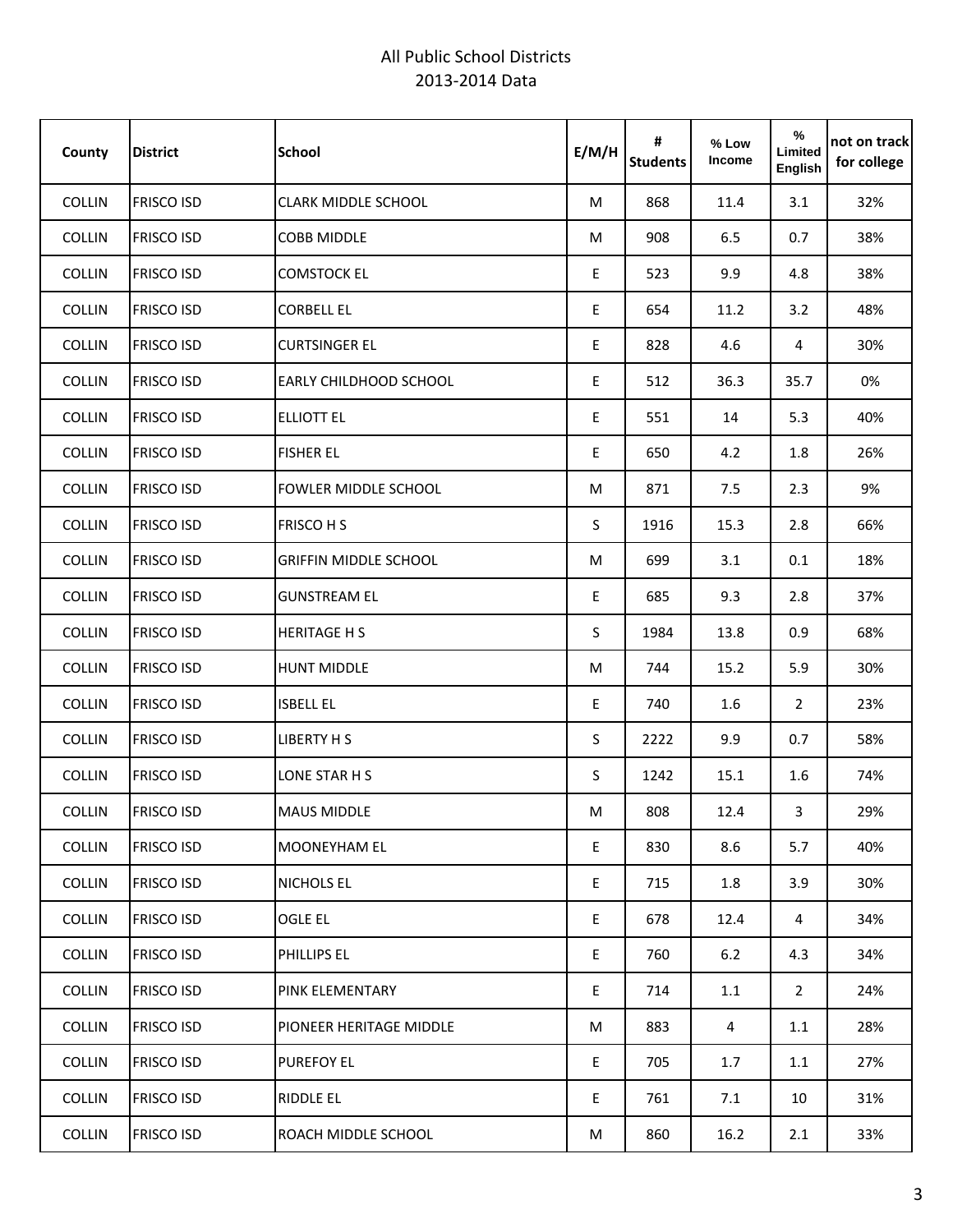| County        | <b>District</b>     | <b>School</b>                      | E/M/H | #<br><b>Students</b> | % Low<br>Income | %<br>Limited<br>English | not on track<br>for college |
|---------------|---------------------|------------------------------------|-------|----------------------|-----------------|-------------------------|-----------------------------|
| COLLIN        | <b>FRISCO ISD</b>   | <b>ROBERTSON EL</b>                | E     | 839                  | 13.3            | 3.7                     | 41%                         |
| <b>COLLIN</b> | <b>FRISCO ISD</b>   | <b>ROGERS ELEMENTARY</b>           | E     | 612                  | 18              | 2.8                     | 37%                         |
| <b>COLLIN</b> | <b>FRISCO ISD</b>   | <b>SCOGGINS MIDDLE</b>             | М     | 684                  | 17.8            | 2.8                     | 51%                         |
| COLLIN        | <b>FRISCO ISD</b>   | <b>SEM EL</b>                      | E     | 595                  | 9.1             | 5.7                     | 35%                         |
| <b>COLLIN</b> | <b>FRISCO ISD</b>   | <b>SHAWNEE TRAIL ELEMENTARY</b>    | E     | 591                  | 15.2            | 7.8                     | 36%                         |
| <b>COLLIN</b> | <b>FRISCO ISD</b>   | SMITH ELEMENTARY                   | E     | 646                  | 6.3             | 8.2                     | 35%                         |
| COLLIN        | <b>FRISCO ISD</b>   | <b>SONNTAG EL</b>                  | E     | 782                  | 14.7            | 4                       | 47%                         |
| <b>COLLIN</b> | <b>FRISCO ISD</b>   | <b>SPARKS EL</b>                   | E.    | 654                  | 4.7             | 2.4                     | 34%                         |
| <b>COLLIN</b> | <b>FRISCO ISD</b>   | <b>SPEARS EL</b>                   | E     | 731                  | 12.9            | 6.7                     | 43%                         |
| COLLIN        | <b>FRISCO ISD</b>   | <b>STAFFORD MIDDLE</b>             | М     | 1018                 | 13.5            | 2.8                     | 32%                         |
| <b>COLLIN</b> | <b>FRISCO ISD</b>   | <b>STALEY MIDDLE SCHOOL</b>        | М     | 719                  | 30.2            | 7.5                     | 42%                         |
| <b>COLLIN</b> | <b>FRISCO ISD</b>   | <b>TADLOCK EL</b>                  | E.    | 760                  | 14.6            | 7.4                     | 38%                         |
| COLLIN        | <b>FRISCO ISD</b>   | <b>TAYLOR EL</b>                   | E     | 662                  | 16.3            | 10.6                    | 31%                         |
| COLLIN        | <b>FRISCO ISD</b>   | <b>VANDEVENTER MIDDLE</b>          | M     | 885                  | 11.6            | $\mathbf{1}$            | 23%                         |
| COLLIN        | <b>FRISCO ISD</b>   | <b>WAKELAND H S</b>                | S     | 2013                 | 7.1             | 0.6                     | 58%                         |
| COLLIN        | <b>FRISCO ISD</b>   | <b>WESTER MIDDLE SCHOOL</b>        | М     | 900                  | 10.8            | 2.1                     | 25%                         |
| <b>COLLIN</b> | LOVEJOY ISD         | CARRIE L LOVEJOY EL                | E     | 432                  | 4.6             | 1.4                     | 21%                         |
| <b>COLLIN</b> | LOVEJOY ISD         | JOE V HART EL                      | E     | 433                  | 5.3             | 2.5                     | 29%                         |
| <b>COLLIN</b> | LOVEJOY ISD         | LOVEJOY H S                        | S     | 1182                 | 2.8             | 0.4                     | 41%                         |
| COLLIN        | LOVEJOY ISD         | <b>ROBERT L PUSTER EL</b>          | E     | 378                  | 3.4             | $1.6\,$                 | 11%                         |
| COLLIN        | LOVEJOY ISD         | <b>SLOAN CREEK INT</b>             | M     | 640                  | 3.3             | 0.8                     | 0%                          |
| COLLIN        | LOVEJOY ISD         | <b>WILLOW SPRINGS MIDDLE</b>       | М     | 657                  | 3.7             | 0.3                     | 0%                          |
| COLLIN        | <b>MCKINNEY ISD</b> | ALBERT & IOLA LEE DAVIS MALVERN EL | E     | 492                  | 75.8            | 39.8                    | 73%                         |
| <b>COLLIN</b> | <b>MCKINNEY ISD</b> | <b>ARTHUR H MCNEIL EL</b>          | E     | 465                  | 21.5            | 4.9                     | 46%                         |
| <b>COLLIN</b> | <b>MCKINNEY ISD</b> | <b>BURKS EL</b>                    | E     | 469                  | 77              | 43.5                    | 71%                         |
| COLLIN        | <b>MCKINNEY ISD</b> | C T EDDINS EL                      | E.    | 500                  | 6.4             | 1.4                     | 28%                         |
| COLLIN        | <b>MCKINNEY ISD</b> | <b>CALDWELL EL</b>                 | E     | 529                  | 72.6            | 43.1                    | 59%                         |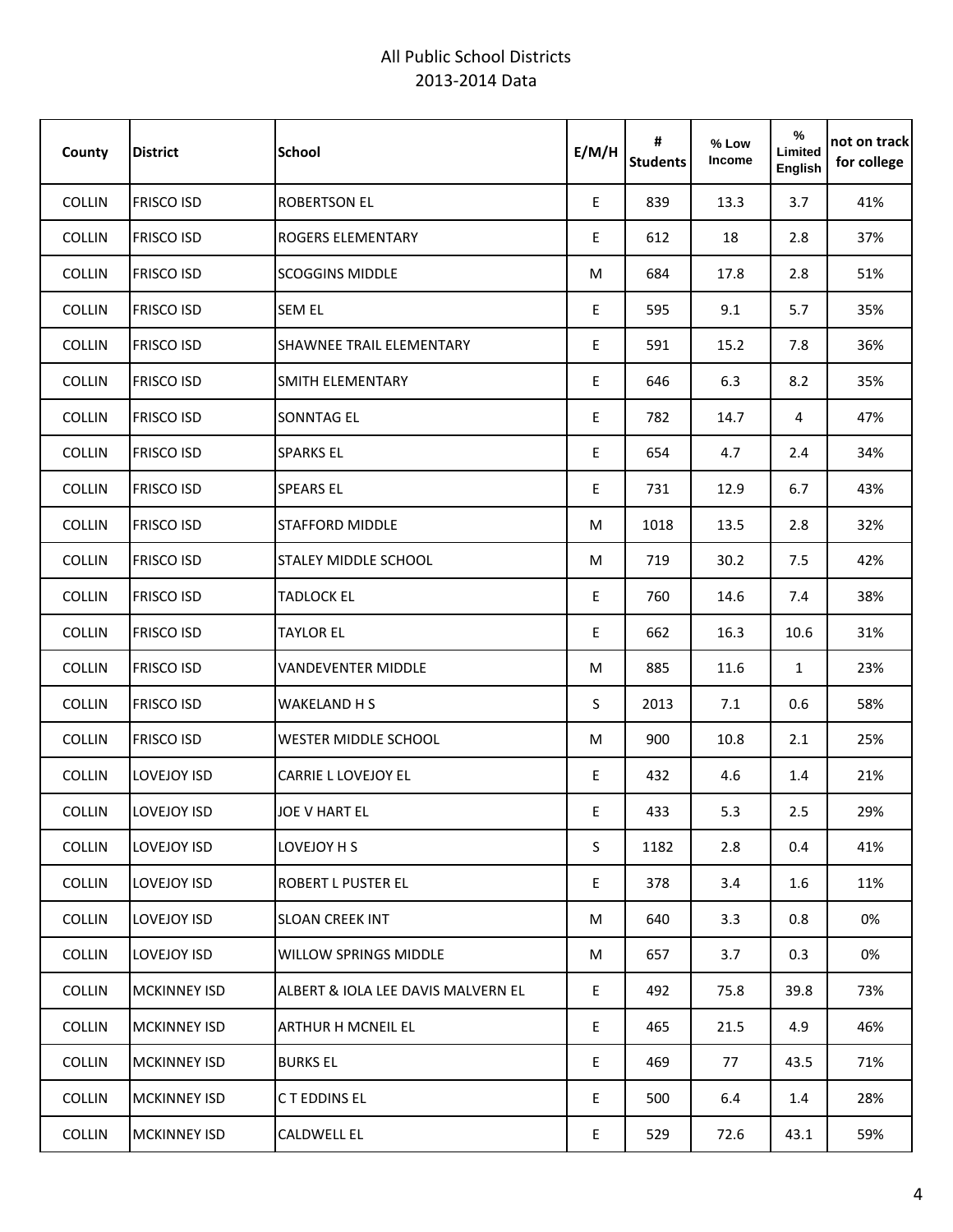| County        | <b>District</b>     | <b>School</b>                          | E/M/H | #<br><b>Students</b> | % Low<br>Income | %<br>Limited<br>English | not on track <br>for college |
|---------------|---------------------|----------------------------------------|-------|----------------------|-----------------|-------------------------|------------------------------|
| <b>COLLIN</b> | <b>MCKINNEY ISD</b> | DEAN AND MILDRED BENNETT EL            | E     | 509                  | 7.7             | 2.8                     | 33%                          |
| <b>COLLIN</b> | <b>MCKINNEY ISD</b> | <b>DOWELL MIDDLE</b>                   | M     | 1157                 | 22.4            | 5.8                     | 33%                          |
| <b>COLLIN</b> | <b>MCKINNEY ISD</b> | DR JACK COCKRILL MIDDLE                | M     | 1354                 | 26.7            | 4                       | 39%                          |
| <b>COLLIN</b> | <b>MCKINNEY ISD</b> | EARL & LOTTIE WOLFORD EL               | Ε     | 573                  | 10.1            | 1.9                     | 41%                          |
| <b>COLLIN</b> | <b>MCKINNEY ISD</b> | <b>FAUBION MIDDLE</b>                  | M     | 934                  | 30.4            | 8                       | 40%                          |
| <b>COLLIN</b> | <b>MCKINNEY ISD</b> | <b>FINCH EL</b>                        | Ε     | 446                  | 86.1            | 53.6                    | 76%                          |
| <b>COLLIN</b> | <b>MCKINNEY ISD</b> | <b>GARY AND BOBBYE JACK MINSHEW EL</b> | Ε     | 598                  | 24.7            | 6.2                     | 45%                          |
| <b>COLLIN</b> | <b>MCKINNEY ISD</b> | <b>GLEN OAKS EL</b>                    | E.    | 489                  | 9.4             | 0.6                     | 22%                          |
| <b>COLLIN</b> | <b>MCKINNEY ISD</b> | HERMAN LAWSON EARLY CHILDHOOD SCHO     | E     | 565                  | 82.1            | 49                      | 0%                           |
| <b>COLLIN</b> | <b>MCKINNEY ISD</b> | J B WILMETH EL                         | Ε     | 648                  | 4.5             | 2.2                     | 32%                          |
| <b>COLLIN</b> | <b>MCKINNEY ISD</b> | JJAEP                                  | S     | 11                   | 45.5            | 9.1                     | 0%                           |
| <b>COLLIN</b> | <b>MCKINNEY ISD</b> | <b>JESSE MCGOWEN EL</b>                | E.    | 699                  | 19              | 6                       | 36%                          |
| <b>COLLIN</b> | <b>MCKINNEY ISD</b> | JOSE DE JESUS AND MARIA LUISA VEGA     | E     | 611                  | 57.9            | 26.4                    | 55%                          |
| <b>COLLIN</b> | <b>MCKINNEY ISD</b> | LEONARD EVANS JR MIDDLE                | M     | 1461                 | 22.7            | 5.7                     | 35%                          |
| COLLIN        | <b>MCKINNEY ISD</b> | LIZZIE NELL CUNDIFF MCCLURE EL         | E     | 579                  | 13.1            | 3.3                     | 43%                          |
| <b>COLLIN</b> | <b>MCKINNEY ISD</b> | <b>MCKINNEY BOYD H S</b>               | S     | 3039                 | 16.7            | 2.7                     | 56%                          |
| <b>COLLIN</b> | <b>MCKINNEY ISD</b> | <b>MCKINNEY H S</b>                    | S     | 2074                 | 26.2            | 4.4                     | 67%                          |
| <b>COLLIN</b> | <b>MCKINNEY ISD</b> | MCKINNEY NORTH H S                     | S     | 2034                 | 27.1            | 2.3                     | 67%                          |
| COLLIN        | <b>MCKINNEY ISD</b> | <b>NAOMI PRESS EL</b>                  | E     | 509                  | 55.2            | 7.1                     | 66%                          |
| COLLIN        | <b>MCKINNEY ISD</b> | <b>REUBEN JOHNSON EL</b>               | E     | 598                  | 13.9            | 4.5                     | 37%                          |
| COLLIN        | <b>MCKINNEY ISD</b> | <b>ROY LEE WALKER EL</b>               | E     | 545                  | 4.4             | 2.8                     | 20%                          |
| <b>COLLIN</b> | <b>MCKINNEY ISD</b> | <b>SCOTT MORGAN JOHNSON MIDDLE</b>     | M     | 900                  | 50.7            | 8.4                     | 60%                          |
| COLLIN        | <b>MCKINNEY ISD</b> | <b>SLAUGHTER EL</b>                    | E     | 660                  | 53.2            | 32.6                    | 53%                          |
| <b>COLLIN</b> | <b>MCKINNEY ISD</b> | <b>VALLEY CREEK EL</b>                 | E     | 490                  | 13.9            | 2.2                     | 28%                          |
| <b>COLLIN</b> | <b>MCKINNEY ISD</b> | <b>WEBB EL</b>                         | E     | 417                  | 76.3            | 39.3                    | 72%                          |
| COLLIN        | <b>MELISSA ISD</b>  | COLLIN CO J J A E P                    | S     | $\mathbf{1}$         | $\mathbf 0$     | 0                       | 0%                           |
| COLLIN        | <b>MELISSA ISD</b>  | <b>HARRY MCKILLOP EL</b>               | E     | 655                  | 22.3            | 6.6                     | 45%                          |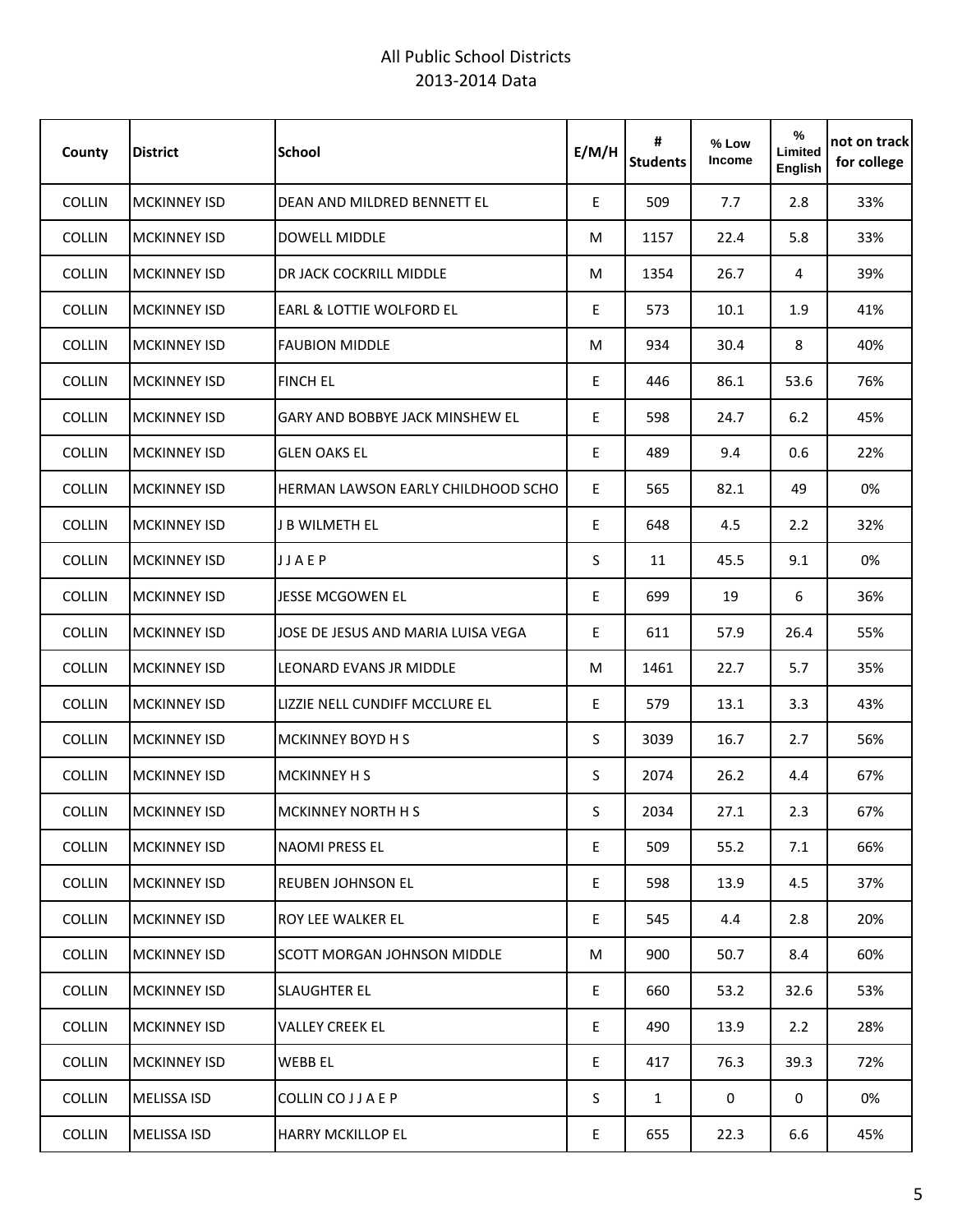| County        | <b>District</b>    | <b>School</b>                       | E/M/H | #<br><b>Students</b> | % Low<br>Income | %<br>Limited<br>English | not on track<br>for college |
|---------------|--------------------|-------------------------------------|-------|----------------------|-----------------|-------------------------|-----------------------------|
| <b>COLLIN</b> | MELISSA ISD        | <b>MELISSA H S</b>                  | S.    | 523                  | 18.9            | 1.9                     | 74%                         |
| <b>COLLIN</b> | <b>MELISSA ISD</b> | <b>MELISSA MIDDLE</b>               | M     | 297                  | 21.5            | $\overline{2}$          | 46%                         |
| COLLIN        | <b>MELISSA ISD</b> | MELISSA RIDGE INTERMED              | E     | 414                  | 22              | 3.9                     | 0%                          |
| <b>COLLIN</b> | PLANO ISD          | <b>ALDRIDGE EL</b>                  | E     | 521                  | 14              | 15.7                    | 27%                         |
| <b>COLLIN</b> | PLANO ISD          | <b>ANDREWS EL</b>                   | E     | 745                  | 3.5             | 16.5                    | 25%                         |
| <b>COLLIN</b> | PLANO ISD          | <b>ARMSTRONG MIDDLE</b>             | M     | 671                  | 68.7            | 16.5                    | 73%                         |
| <b>COLLIN</b> | PLANO ISD          | <b>BARKSDALE EL</b>                 | E     | 589                  | 12.2            | 5.8                     | 13%                         |
| COLLIN        | <b>PLANO ISD</b>   | <b>BARRON EL</b>                    | E     | 482                  | 88.8            | 56.8                    | 71%                         |
| <b>COLLIN</b> | PLANO ISD          | <b>BEATY EARLY CHILDHOOD SCHOOL</b> | E.    | 496                  | 22              | 50.2                    | 0%                          |
| COLLIN        | PLANO ISD          | <b>BETHANY EL</b>                   | E     | 375                  | 6.4             | 16                      | 28%                         |
| COLLIN        | PLANO ISD          | <b>BEVERLY EL</b>                   | E     | 506                  | 13.6            | 13.6                    | 10%                         |
| COLLIN        | PLANO ISD          | <b>BOGGESS EL</b>                   | E     | 817                  | 7.6             | 9.2                     | 20%                         |
| <b>COLLIN</b> | PLANO ISD          | <b>BOWMAN MIDDLE</b>                | М     | 803                  | 60.9            | 11.7                    | 42%                         |
| COLLIN        | PLANO ISD          | <b>BRINKER EL</b>                   | E     | 711                  | 15.5            | 10.1                    | 25%                         |
| COLLIN        | PLANO ISD          | C A MCMILLEN H S                    | S     | 1169                 | 31.9            | 5.1                     | 0%                          |
| COLLIN        | PLANO ISD          | C M RICE MIDDLE                     | M     | 1195                 | 4.7             | 1.2                     | 16%                         |
| COLLIN        | PLANO ISD          | <b>CARLISLE EL</b>                  | E     | 523                  | 24.1            | 12.8                    | 29%                         |
| <b>COLLIN</b> | PLANO ISD          | <b>CARPENTER MIDDLE</b>             | M     | 768                  | 53.4            | 6.5                     | 80%                         |
| COLLIN        | PLANO ISD          | <b>CENTENNIAL EL</b>                | E     | 521                  | 7.3             | 13.8                    | 35%                         |
| <b>COLLIN</b> | PLANO ISD          | <b>CHRISTIE EL</b>                  | E     | 735                  | 57.8            | 25.3                    | 67%                         |
| COLLIN        | PLANO ISD          | <b>CLARK H S</b>                    | S     | 1583                 | 25              | 1.8                     | 0%                          |
| COLLIN        | PLANO ISD          | <b>DAFFRON EL</b>                   | E     | 571                  | 28.9            | 26.3                    | 39%                         |
| COLLIN        | PLANO ISD          | <b>DAVIS EL</b>                     | E     | 494                  | 39.1            | 18                      | 41%                         |
| COLLIN        | PLANO ISD          | <b>DOOLEY EL</b>                    | E     | 430                  | 43              | 13.3                    | 50%                         |
| COLLIN        | PLANO ISD          | <b>FORMAN EL</b>                    | E     | 579                  | 82.6            | 43                      | 78%                         |
| COLLIN        | PLANO ISD          | <b>FRANKFORD MIDDLE</b>             | М     | 1102                 | 29.2            | 7.4                     | 49%                         |
| COLLIN        | PLANO ISD          | <b>GULLEDGE EL</b>                  | E     | 573                  | 13.4            | 18.8                    | 33%                         |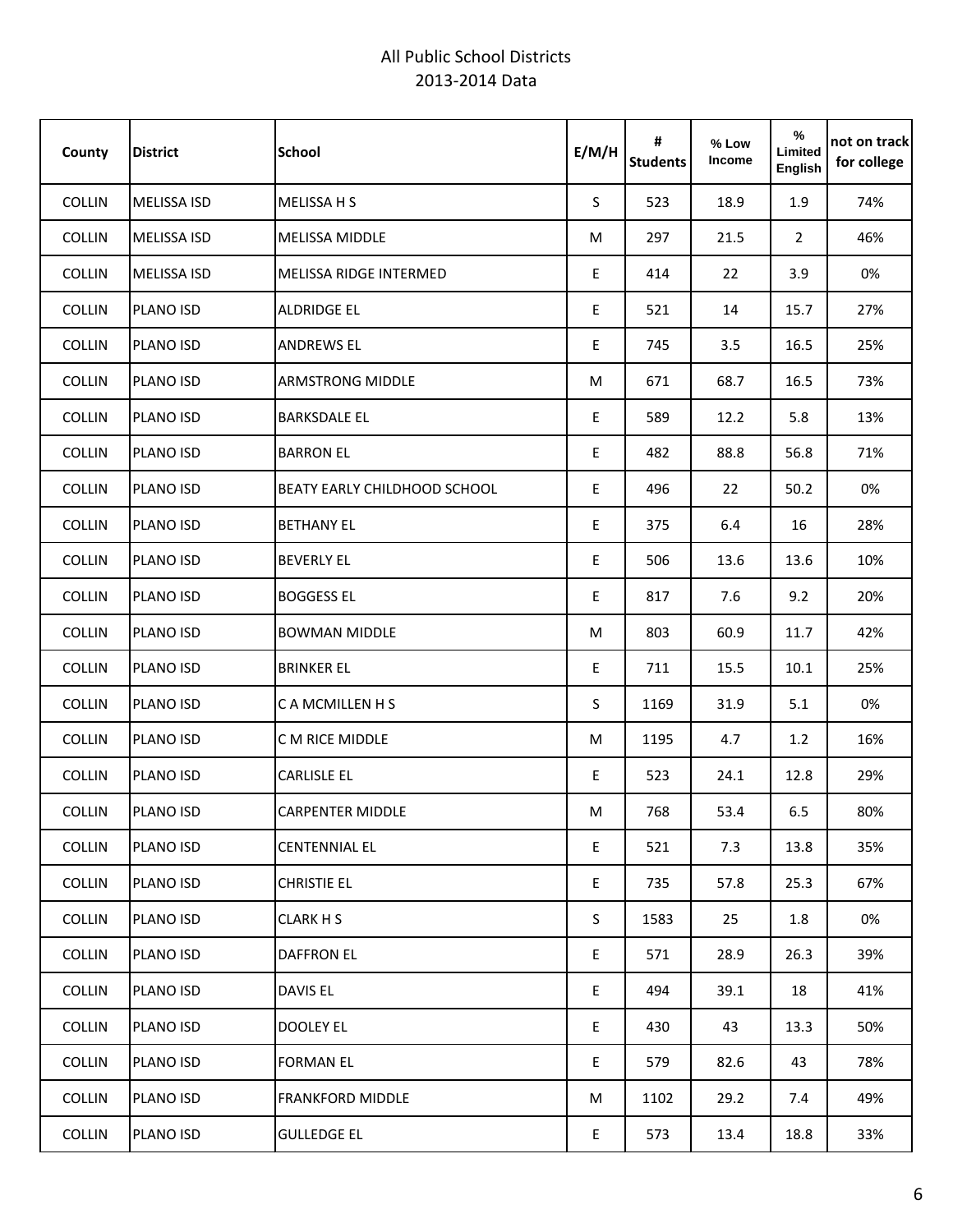| County        | <b>District</b> | <b>School</b>                        | E/M/H | #<br><b>Students</b> | % Low<br>Income | $\%$<br>Limited<br>English | not on track<br>for college |
|---------------|-----------------|--------------------------------------|-------|----------------------|-----------------|----------------------------|-----------------------------|
| COLLIN        | PLANO ISD       | <b>HAGGARD MIDDLE</b>                | M     | 907                  | 20.9            | 2.2                        | 32%                         |
| COLLIN        | PLANO ISD       | <b>HARRINGTON EL</b>                 | E     | 425                  | 24.7            | 26.4                       | 33%                         |
| <b>COLLIN</b> | PLANO ISD       | <b>HAUN EL</b>                       | E     | 537                  | 8.4             | 13.8                       | 35%                         |
| <b>COLLIN</b> | PLANO ISD       | <b>HEAD START</b>                    | E     | 145                  | 100             | 79.3                       | 0%                          |
| <b>COLLIN</b> | PLANO ISD       | <b>HEDGCOXE EL</b>                   | E     | 429                  | 18.2            | 10                         | 15%                         |
| <b>COLLIN</b> | PLANO ISD       | <b>HENDRICK MIDDLE</b>               | M     | 807                  | 24              | 3.1                        | 46%                         |
| COLLIN        | PLANO ISD       | <b>HICKEY EL</b>                     | E     | 557                  | 36.1            | 29.8                       | 53%                         |
| <b>COLLIN</b> | PLANO ISD       | <b>HIGHTOWER EL</b>                  | E     | 530                  | 14.5            | 10.6                       | 22%                         |
| COLLIN        | PLANO ISD       | HOSPITAL/HOMEBOUND                   | B     | $\overline{2}$       | 0               | 0                          | 0%                          |
| COLLIN        | PLANO ISD       | <b>HUFFMAN EL</b>                    | E     | 499                  | 57.9            | 14.2                       | 63%                         |
| COLLIN        | PLANO ISD       | <b>HUGHSTON EL</b>                   | E     | 374                  | 14.4            | 4                          | 31%                         |
| COLLIN        | PLANO ISD       | <b>ISAACS EARLY CHILDHOOD SCHOOL</b> | E     | 475                  | 10.9            | 63.8                       | 0%                          |
| COLLIN        | PLANO ISD       | <b>JACKSON EL</b>                    | E     | 649                  | 60.2            | 44.4                       | 60%                         |
| COLLIN        | PLANO ISD       | JASPER H S                           | S     | 1454                 | 9.4             | 2.2                        | 0%                          |
| COLLIN        | PLANO ISD       | <b>MARTHA HUNT EL</b>                | E     | 719                  | $\overline{7}$  | 11                         | 28%                         |
| COLLIN        | PLANO ISD       | <b>MATHEWS EL</b>                    | E     | 550                  | 3.8             | 6.5                        | 24%                         |
| COLLIN        | PLANO ISD       | <b>MCCALL EL</b>                     | Ε     | 552                  | 33.3            | 28.3                       | 51%                         |
| <b>COLLIN</b> | PLANO ISD       | <b>MEADOWS EL</b>                    | E     | 562                  | 88.6            | 54.6                       | 76%                         |
| COLLIN        | PLANO ISD       | <b>MEMORIAL EL</b>                   | E     | 497                  | 79.7            | 52.3                       | 76%                         |
| COLLIN        | PLANO ISD       | <b>MENDENHALL EL</b>                 | E     | 579                  | 88.8            | 57.2                       | 73%                         |
| COLLIN        | PLANO ISD       | <b>MILLER EL</b>                     | E     | 463                  | 9.5             | 13.4                       | 20%                         |
| COLLIN        | PLANO ISD       | <b>MITCHELL EL</b>                   | E.    | 700                  | 41.3            | 13.9                       | 55%                         |
| COLLIN        | PLANO ISD       | <b>MURPHY MIDDLE</b>                 | M     | 1199                 | 9.3             | $1.8\,$                    | 31%                         |
| COLLIN        | PLANO ISD       | OTTO MIDDLE                          | M     | 999                  | 29              | 5.4                        | 44%                         |
| <b>COLLIN</b> | PLANO ISD       | PEARSON EARLY CHILDHOOD              | E     | 310                  | 18.4            | 36.5                       | 0%                          |
| COLLIN        | PLANO ISD       | PLANO EAST SR H S                    | S.    | 3010                 | 28.1            | 2.8                        | 60%                         |
| <b>COLLIN</b> | PLANO ISD       | PLANO FAMILY LITERACY                | E     | $7\overline{ }$      | 14.3            | 85.7                       | 0%                          |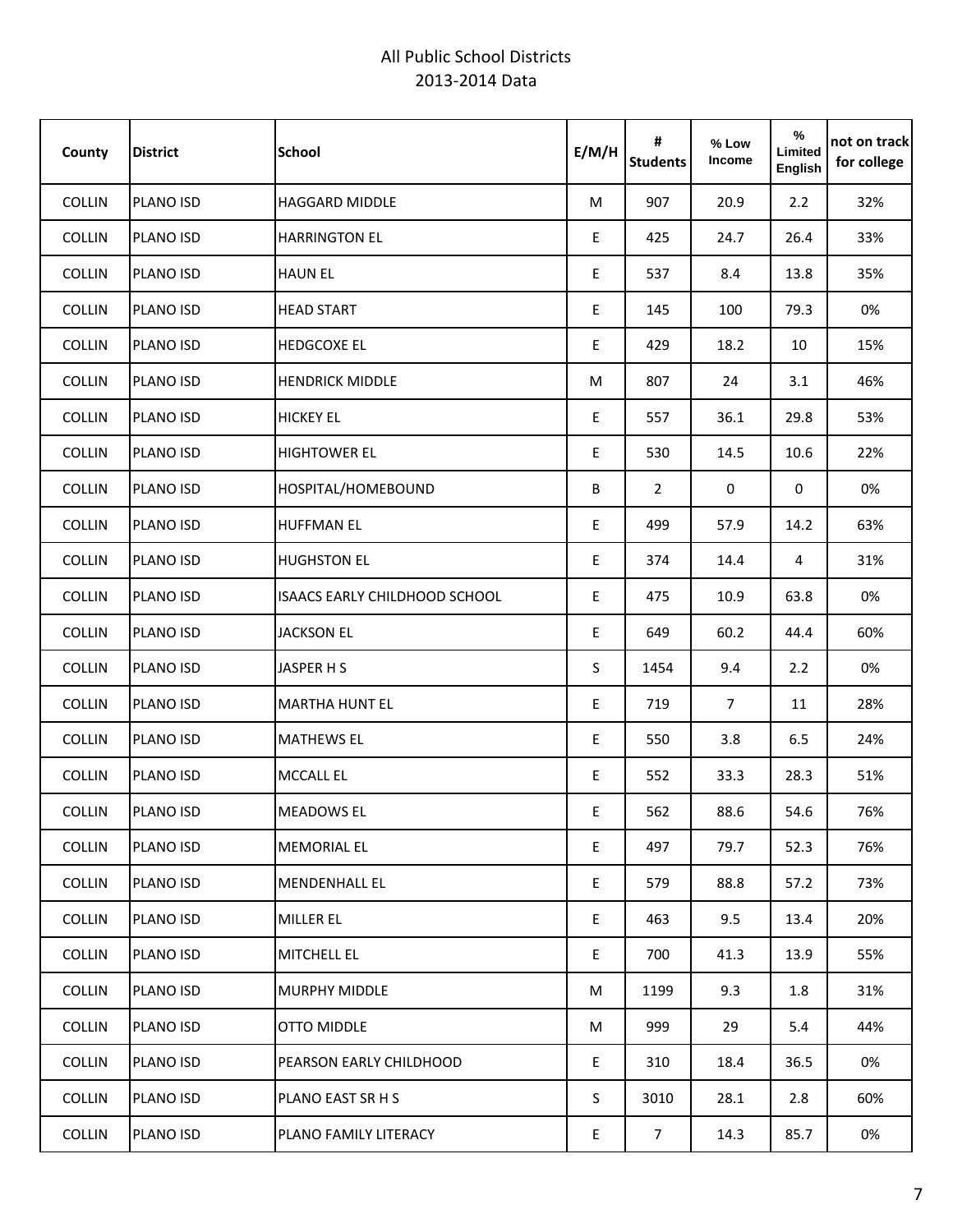| County        | <b>District</b> | <b>School</b>                  | E/M/H | #<br><b>Students</b> | % Low<br>Income | $\%$<br>Limited<br>English | not on track<br>for college |
|---------------|-----------------|--------------------------------|-------|----------------------|-----------------|----------------------------|-----------------------------|
| COLLIN        | PLANO ISD       | PLANO ISD ACADEMY H S          | S.    | 250                  | 17.2            | 0.4                        | 0%                          |
| COLLIN        | PLANO ISD       | PLANO JJAEP                    | S     | $\overline{3}$       | 66.7            | 0                          | 0%                          |
| <b>COLLIN</b> | PLANO ISD       | PLANO SR H S                   | S     | 2622                 | 18.3            | 2.4                        | 44%                         |
| COLLIN        | PLANO ISD       | PLANO WEST SENIOR H S          | S     | 2573                 | 12.2            | 2.9                        | 40%                         |
| <b>COLLIN</b> | PLANO ISD       | <b>RASOR EL</b>                | E     | 488                  | 47.3            | 14.8                       | 46%                         |
| <b>COLLIN</b> | PLANO ISD       | <b>RENNER MIDDLE</b>           | M     | 1314                 | 16.2            | 2.6                        | 36%                         |
| COLLIN        | PLANO ISD       | <b>ROBINSON MIDDLE</b>         | M     | 983                  | 13.9            | 4.3                        | 34%                         |
| <b>COLLIN</b> | PLANO ISD       | <b>ROSE HAGGAR EL</b>          | E     | 571                  | 33.3            | 13.1                       | 47%                         |
| COLLIN        | PLANO ISD       | <b>SAIGLING EL</b>             | E.    | 371                  | 16.7            | 12.7                       | 28%                         |
| COLLIN        | PLANO ISD       | <b>SCHELL EL</b>               | E     | 657                  | 16.4            | 19.3                       | 23%                         |
| COLLIN        | PLANO ISD       | <b>SCHIMELPFENIG MIDDLE</b>    | M     | 953                  | 11.9            | 2.4                        | 24%                         |
| COLLIN        | PLANO ISD       | <b>SHEPARD EL</b>              | E     | 438                  | 22.8            | 7.3                        | 37%                         |
| COLLIN        | PLANO ISD       | <b>SHEPTON H S</b>             | S.    | 1485                 | 21              | 3.6                        | 0%                          |
| COLLIN        | PLANO ISD       | <b>SIGLER EL</b>               | E     | 467                  | 74.1            | 41.8                       | 70%                         |
| COLLIN        | PLANO ISD       | <b>SKAGGS EL</b>               | E     | 480                  | 3.3             | 12.3                       | 15%                         |
| COLLIN        | PLANO ISD       | <b>STINSON EL</b>              | E     | 667                  | 4.5             | 13.8                       | 17%                         |
| COLLIN        | PLANO ISD       | <b>THOMAS EL</b>               | E     | 624                  | 58.5            | 31.3                       | 54%                         |
| <b>COLLIN</b> | PLANO ISD       | VINES H S                      | S     | 1164                 | 29.3            | 2.8                        | 0%                          |
| COLLIN        | PLANO ISD       | <b>WEATHERFORD EL</b>          | E     | 482                  | 59.5            | 35.9                       | 51%                         |
| COLLIN        | PLANO ISD       | <b>WELLS EL</b>                | E     | 564                  | 12.9            | 14                         | 38%                         |
| COLLIN        | PLANO ISD       | WILLIAMS H S                   | S     | 1087                 | 47.7            | 7 <sup>7</sup>             | 0%                          |
| COLLIN        | PLANO ISD       | <b>WILSON MIDDLE</b>           | M     | 904                  | 37.6            | 8.4                        | 53%                         |
| COLLIN        | PLANO ISD       | <b>WYATT EL</b>                | E     | 508                  | 2.8             | 7.7                        | 16%                         |
| COLLIN        | PRINCETON ISD   | <b>CLARK JR HIGH</b>           | M     | 534                  | 52.8            | 8.2                        | 80%                         |
| <b>COLLIN</b> | PRINCETON ISD   | <b>GODWIN EL</b>               | E     | 669                  | 67.9            | 20.2                       | 63%                         |
| COLLIN        | PRINCETON ISD   | <b>HARPER EL</b>               | E.    | 546                  | 64.1            | 34.1                       | 57%                         |
| COLLIN        | PRINCETON ISD   | <b>HUDDLESTON INTERMEDIATE</b> | M     | 255                  | 58.8            | 11                         | 0%                          |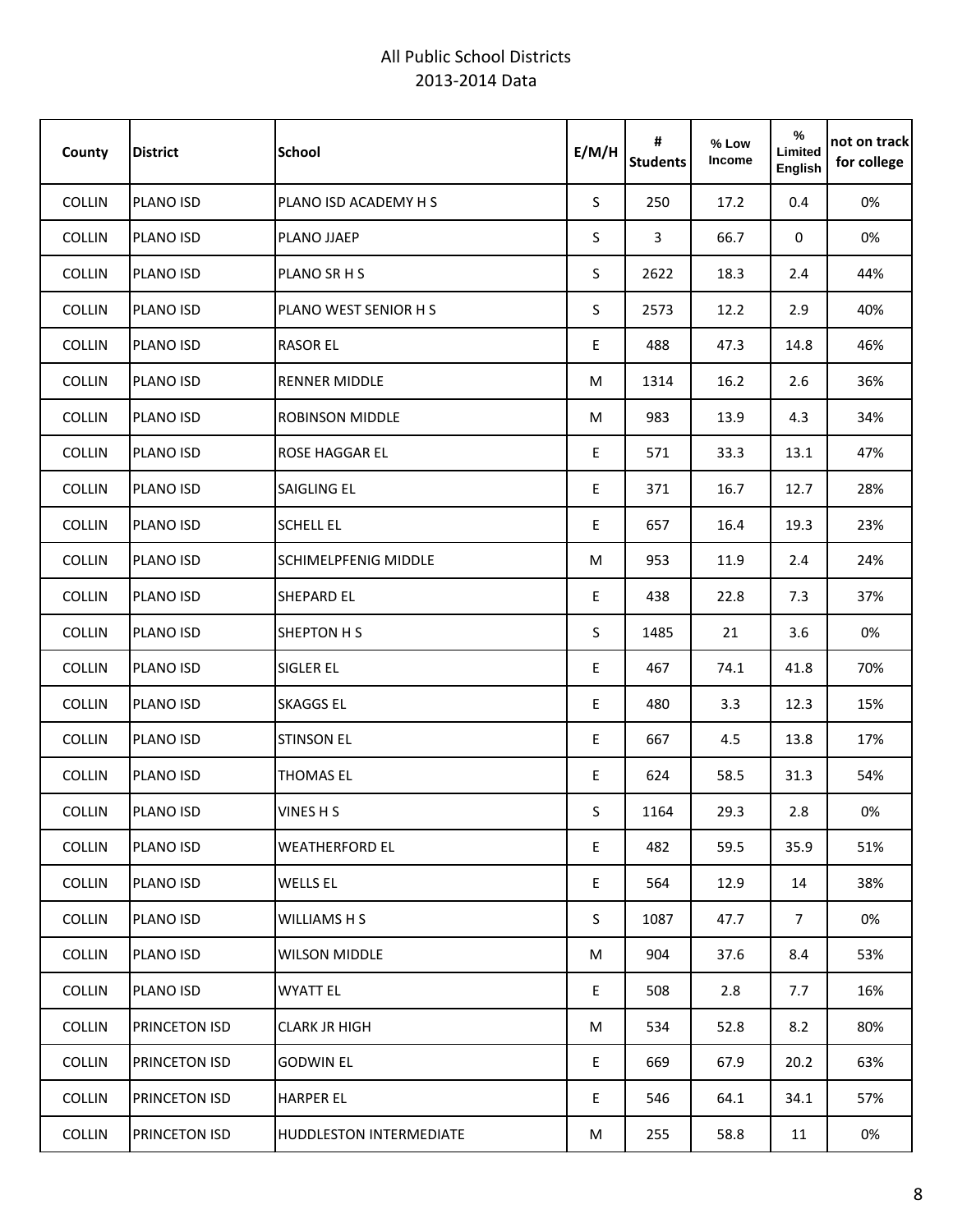| County        | <b>District</b>    | <b>School</b>                            | E/M/H | #<br><b>Students</b> | % Low<br>Income | %<br>Limited<br>English | not on track<br>for college |
|---------------|--------------------|------------------------------------------|-------|----------------------|-----------------|-------------------------|-----------------------------|
| COLLIN        | PRINCETON ISD      | <b>LACY ELEMENTARY</b>                   | E     | 625                  | 56              | 25.6                    | 60%                         |
| <b>COLLIN</b> | PRINCETON ISD      | <b>PRINCETON H S</b>                     | S     | 987                  | 49.5            | 3.2                     | 85%                         |
| <b>COLLIN</b> | PROSPER ISD        | CYNTHIA A COCKRELL EL                    | E     | 824                  | 7.9             | 11.7                    | 30%                         |
| <b>COLLIN</b> | PROSPER ISD        | <b>JOHN A BAKER</b>                      | E     | 693                  | 21.5            | 6.3                     | 41%                         |
| <b>COLLIN</b> | PROSPER ISD        | <b>JUDY RUCKER EL</b>                    | E     | 673                  | 14.1            | 7.9                     | 44%                         |
| <b>COLLIN</b> | PROSPER ISD        | LORENE ROGERS MIDDLE                     | М     | 1013                 | 10.3            | 2.9                     | 0%                          |
| <b>COLLIN</b> | PROSPER ISD        | <b>PROSPER H S</b>                       | S     | 1628                 | 8.4             | $\mathbf{1}$            | 57%                         |
| <b>COLLIN</b> | PROSPER ISD        | <b>R STEVE FOLSOM EL</b>                 | E.    | 618                  | 6.8             | 2.4                     | 42%                         |
| <b>COLLIN</b> | <b>PROSPER ISD</b> | <b>REYNOLDS MIDDLE</b>                   | М     | 946                  | 10              | 1.1                     | 61%                         |
| COLLIN        | <b>WYLIE ISD</b>   | <b>AB HARRISON INT</b>                   | М     | 600                  | 30.3            | 5.3                     | 0%                          |
| <b>COLLIN</b> | <b>WYLIE ISD</b>   | CHERI COX EL                             | E     | 625                  | 29              | 20.8                    | 44%                         |
| <b>COLLIN</b> | <b>WYLIE ISD</b>   | COLLIN CO J J A E P                      | B     | 6                    | 33.3            | 0                       | 0%                          |
| COLLIN        | <b>WYLIE ISD</b>   | DAVIS INTERMEDIATE SCHOOL                | М     | 634                  | 25.2            | 7.1                     | 0%                          |
| <b>COLLIN</b> | <b>WYLIE ISD</b>   | <b>DODD EL</b>                           | E     | 602                  | 25.1            | 13.8                    | 40%                         |
| COLLIN        | <b>WYLIE ISD</b>   | <b>DON WHITT EL</b>                      | E     | 623                  | 15.1            | 12.7                    | 33%                         |
| <b>COLLIN</b> | <b>WYLIE ISD</b>   | DR AL DRAPER INTERMED                    | М     | 859                  | 31.7            | 14.7                    | 0%                          |
| <b>COLLIN</b> | <b>WYLIE ISD</b>   | <b>FRANK MCMILLAN JUNIOR HIGH SCHOOL</b> | М     | 706                  | 28              | 3.5                     | 45%                         |
| <b>COLLIN</b> | <b>WYLIE ISD</b>   | <b>I</b> GRADY BURNETT J H               | М     | 654                  | 27.1            | 4.7                     | 44%                         |
| COLLIN        | <b>WYLIE ISD</b>   | P M AKIN EL                              | E     | 465                  | 28              | 5.6                     | 32%                         |
| <b>COLLIN</b> | WYLIE ISD          | R F HARTMAN EL                           | E     | 471                  | 62.4            | 33.5                    | 30%                         |
| COLLIN        | WYLIE ISD          | R V GROVES EL                            | E     | 569                  | 35              | 18.8                    | 42%                         |
| COLLIN        | <b>WYLIE ISD</b>   | RAYMOND B COOPER J H                     | М     | 701                  | 27.4            | 6.8                     | 45%                         |
| COLLIN        | <b>WYLIE ISD</b>   | <b>RITA SMITH EL</b>                     | E     | 643                  | 27.2            | 21.2                    | 38%                         |
| COLLIN        | <b>WYLIE ISD</b>   | <b>T F BIRMINGHAM EL</b>                 | E     | 531                  | 32.2            | 10.5                    | 50%                         |
| <b>COLLIN</b> | WYLIE ISD          | <b>TIBBALS EL</b>                        | E     | 678                  | 10.9            | 15.3                    | 30%                         |
| COLLIN        | <b>WYLIE ISD</b>   | <b>WALLY WATKINS EL</b>                  | E.    | 545                  | 31              | 20.2                    | 37%                         |
| COLLIN        | <b>WYLIE ISD</b>   | WYLIE EAST H S                           | S.    | 1734                 | 26.1            | 3.1                     | 74%                         |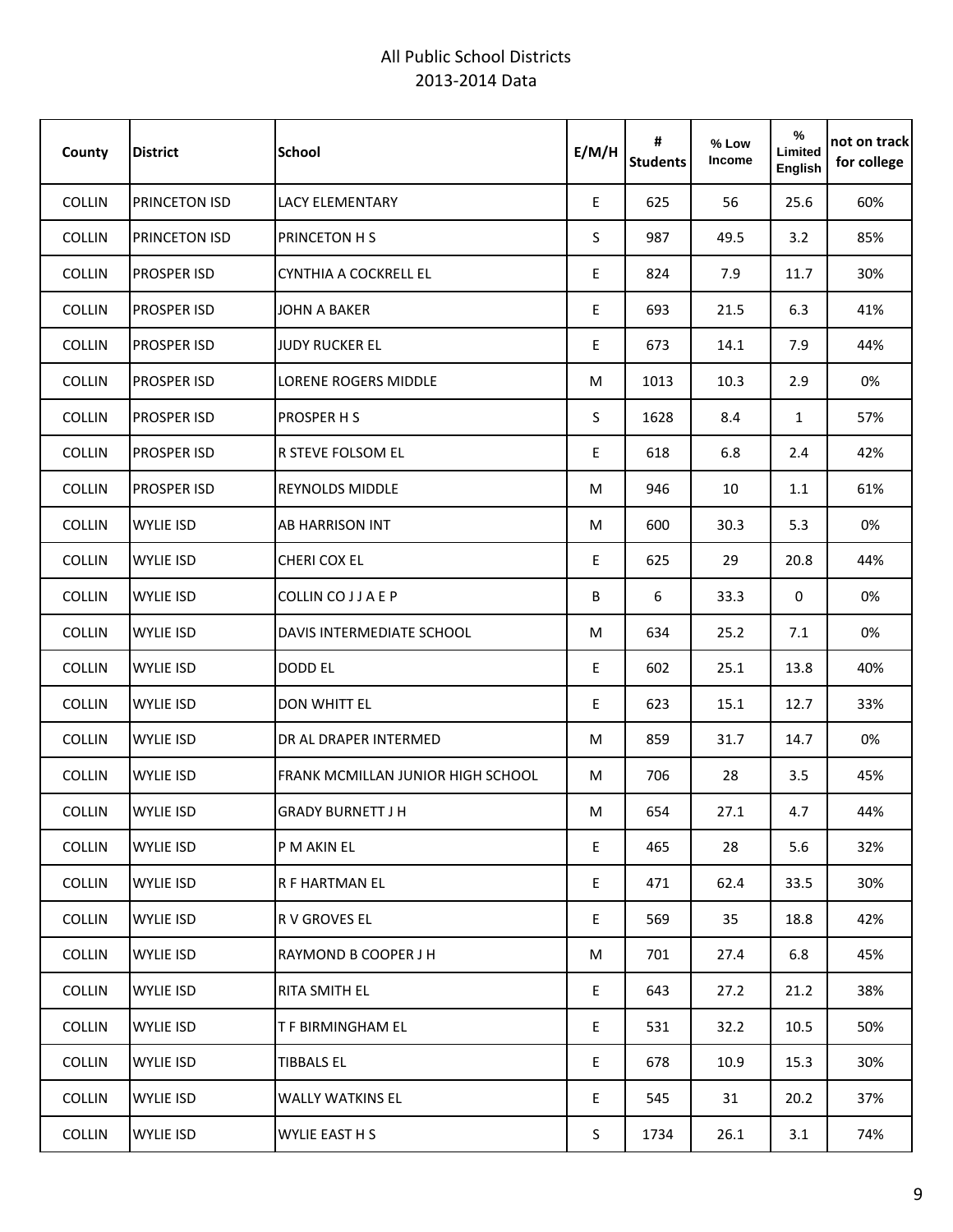| County        | <b>District</b>                      | <b>School</b>                  | E/M/H | #<br><b>Students</b> | % Low<br>Income | $\%$<br>Limited<br>English | not on track<br>for college |
|---------------|--------------------------------------|--------------------------------|-------|----------------------|-----------------|----------------------------|-----------------------------|
| <b>COLLIN</b> | <b>WYLIE ISD</b>                     | WYLIE H S                      | S     | 1975                 | 25.3            | 2.8                        | 72%                         |
| <b>DALLAS</b> | CARROLLTON-<br><b>FARMERS BRANCH</b> | <b>BLAIR EL</b>                | E     | 691                  | 90.6            | 60.3                       | 80%                         |
| <b>DALLAS</b> | CARROLLTON-<br><b>FARMERS BRANCH</b> | <b>BLALACK MIDDLE</b>          | м     | 953                  | 46.8            | 9.2                        | 63%                         |
| <b>DALLAS</b> | CARROLLTON-<br><b>FARMERS BRANCH</b> | <b>BLANTON EL</b>              | E.    | 578                  | 82.2            | 54.8                       | 67%                         |
| <b>DALLAS</b> | CARROLLTON-<br><b>FARMERS BRANCH</b> | <b>BUSH MIDDLE</b>             | М     | 685                  | 48.8            | 6                          | 72%                         |
| <b>DALLAS</b> | CARROLLTON-<br><b>FARMERS BRANCH</b> | <b>CARROLLTON EL</b>           | E     | 656                  | 90.4            | 66.6                       | 52%                         |
| <b>DALLAS</b> | CARROLLTON-<br><b>FARMERS BRANCH</b> | <b>CENTRAL EL</b>              | E     | 745                  | 89.9            | 74                         | 70%                         |
| <b>DALLAS</b> | CARROLLTON-<br><b>FARMERS BRANCH</b> | <b>COUNTRY PLACE EL</b>        | E.    | 339                  | 37.8            | 8                          | 17%                         |
| <b>DALLAS</b> | CARROLLTON-<br><b>FARMERS BRANCH</b> | <b>CREEKVIEW H S</b>           | S     | 1916                 | 44.4            | 6                          | 72%                         |
| <b>DALLAS</b> | CARROLLTON-<br><b>FARMERS BRANCH</b> | DALLAS COUNTY JJAEP CFB CAMPUS | S     | 5                    | 60              | 20                         | 0%                          |
| <b>DALLAS</b> | CARROLLTON-<br><b>FARMERS BRANCH</b> | <b>DAVIS EL</b>                | E     | 555                  | 78.6            | 50.5                       | 54%                         |
| <b>DALLAS</b> | CARROLLTON-<br><b>FARMERS BRANCH</b> | DENTON COUNTY JJAEP CFB CAMPUS | S     | $\overline{2}$       | 50              | 0                          | 0%                          |
| <b>DALLAS</b> | CARROLLTON-<br><b>FARMERS BRANCH</b> | EARLY COLLEGE H S              | S     | 313                  | 73.2            | 1.9                        | 0%                          |
| <b>DALLAS</b> | CARROLLTON-<br><b>FARMERS BRANCH</b> | <b>FARMERS BRANCH EL</b>       | E     | 540                  | 85              | 42                         | 56%                         |
| <b>DALLAS</b> | CARROLLTON-<br><b>FARMERS BRANCH</b> | <b>FIELD MIDDLE</b>            | М     | 930                  | 81.2            | 20.4                       | 82%                         |
| <b>DALLAS</b> | CARROLLTON-<br><b>FARMERS BRANCH</b> | <b>FREEMAN EL</b>              | E.    | 613                  | 23.3            | 24.8                       | 57%                         |
| <b>DALLAS</b> | CARROLLTON-<br><b>FARMERS BRANCH</b> | <b>FURNEAUX EL</b>             | E     | 371                  | 67.1            | 23.5                       | 69%                         |
| DALLAS        | CARROLLTON-<br><b>FARMERS BRANCH</b> | GOOD EL                        | E     | 615                  | 75.4            | 60.5                       | 55%                         |
| <b>DALLAS</b> | CARROLLTON-<br><b>FARMERS BRANCH</b> | <b>KENT EL</b>                 | E     | 397                  | 39.5            | 17.6                       | 33%                         |
| <b>DALLAS</b> | CARROLLTON-<br><b>FARMERS BRANCH</b> | LA VILLITA EL                  | E     | 571                  | 19.3            | 20.7                       | 44%                         |
| <b>DALLAS</b> | CARROLLTON-<br><b>FARMERS BRANCH</b> | <b>LANDRY EL</b>               | E     | 434                  | 65.4            | 11.5                       | 71%                         |
| <b>DALLAS</b> | CARROLLTON-<br><b>FARMERS BRANCH</b> | LAS COLINAS EL                 | E     | 525                  | 23              | 14.5                       | 42%                         |
| <b>DALLAS</b> | CARROLLTON-<br><b>FARMERS BRANCH</b> | LONG MIDDLE                    | M     | 756                  | 75.4            | 16.9                       | 85%                         |
| <b>DALLAS</b> | CARROLLTON-<br><b>FARMERS BRANCH</b> | <b>MCCOY EL</b>                | E     | 400                  | 38.3            | 14                         | 33%                         |
| <b>DALLAS</b> | CARROLLTON-<br><b>FARMERS BRANCH</b> | <b>MCKAMY EL</b>               | E.    | 513                  | 65.1            | 23                         | 43%                         |
| <b>DALLAS</b> | CARROLLTON-<br><b>FARMERS BRANCH</b> | MCLAUGHLIN STRICKLAND EL       | E     | 791                  | 78.4            | 52.8                       | 84%                         |
| <b>DALLAS</b> | CARROLLTON-<br><b>FARMERS BRANCH</b> | <b>MCWHORTER EL</b>            | E     | 769                  | 80.2            | 32.5                       | 68%                         |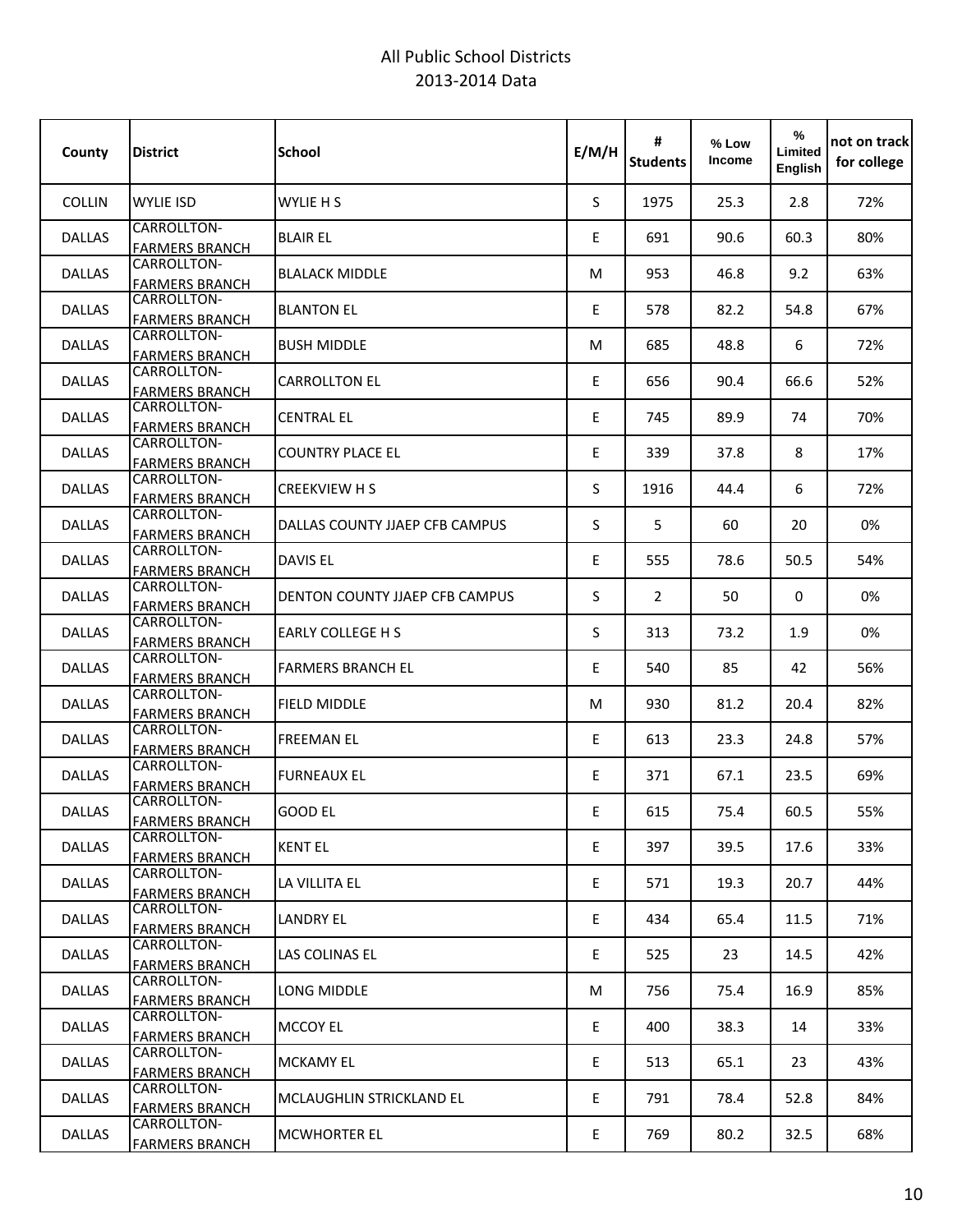| County        | <b>District</b>                             | <b>School</b>                      | E/M/H | #<br><b>Students</b> | % Low<br><b>Income</b> | %<br>Limited<br>English | not on track<br>for college |
|---------------|---------------------------------------------|------------------------------------|-------|----------------------|------------------------|-------------------------|-----------------------------|
| <b>DALLAS</b> | CARROLLTON-<br><b>FARMERS BRANCH</b>        | PERRY MIDDLE                       | м     | 999                  | 80.1                   | 23.2                    | 82%                         |
| <b>DALLAS</b> | CARROLLTON-<br><b>FARMERS BRANCH</b>        | POLK MIDDLE                        | М     | 1082                 | 66.3                   | 12.8                    | 73%                         |
| <b>DALLAS</b> | CARROLLTON-<br><b>FARMERS BRANCH</b>        | <b>RAINWATER EL</b>                | E     | 408                  | 50.5                   | 12.7                    | 51%                         |
| <b>DALLAS</b> | CARROLLTON-<br><b>FARMERS BRANCH</b>        | <b>RANCHVIEW H S</b>               | S     | 801                  | 42.8                   | 6.1                     | 77%                         |
| <b>DALLAS</b> | CARROLLTON-<br><b>FARMERS BRANCH</b>        | <b>RIVERCHASE ELE</b>              | E     | 428                  | 40                     | 26.4                    | 60%                         |
| <b>DALLAS</b> | CARROLLTON-<br><b>FARMERS BRANCH</b>        | ROSEMEADE EL                       | E     | 444                  | 39.6                   | 24.1                    | 45%                         |
| <b>DALLAS</b> | CARROLLTON-<br><b>FARMERS BRANCH</b>        | SALAZAR DISTRICT ALTERNATIVE EDUCA | B     | 57                   | 68.4                   | 19.3                    | 0%                          |
| <b>DALLAS</b> | CARROLLTON-<br><b>FARMERS BRANCH</b>        | SHEFFIELD EL                       | E     | 927                  | 81                     | 30.6                    | 63%                         |
| <b>DALLAS</b> | CARROLLTON-<br><b>FARMERS BRANCH</b>        | SMITH H S                          | S.    | 1978                 | 56.2                   | 7.6                     | 82%                         |
| <b>DALLAS</b> | CARROLLTON-<br><b>FARMERS BRANCH</b>        | <b>STARK EL</b>                    | E     | 693                  | 54                     | 42                      | 44%                         |
| <b>DALLAS</b> | <b>CARROLLTON-</b><br><b>FARMERS BRANCH</b> | <b>THOMPSON EL</b>                 | E     | 590                  | 67.8                   | 46.1                    | 54%                         |
| <b>DALLAS</b> | CARROLLTON-<br><b>FARMERS BRANCH</b>        | <b>TURNER H S</b>                  | S     | 2139                 | 67.7                   | 8.5                     | 86%                         |
| <b>DALLAS</b> | CEDAR HILL ISD                              | BESSIE COLEMAN MIDDLE              | М     | 589                  | 68.1                   | 1.5                     | 68%                         |
| <b>DALLAS</b> | <b>CEDAR HILL ISD</b>                       | <b>BRAY EL</b>                     | E     | 217                  | 74.7                   | 6                       | 66%                         |
| <b>DALLAS</b> | CEDAR HILL ISD                              | <b>CEDAR HILL COLLEGIATE H S</b>   | S.    | 371                  | 44.2                   | 0                       | 0%                          |
| <b>DALLAS</b> | CEDAR HILL ISD                              | CEDAR HILL H S                     | S.    | 1692                 | 58.5                   | 1.5                     | 93%                         |
| <b>DALLAS</b> | <b>CEDAR HILL ISD</b>                       | <b>HIGH POINTE EL</b>              | E     | 566                  | 76.7                   | 5.1                     | 63%                         |
| DALLAS        | CEDAR HILL ISD                              | HIGHLANDS ELEMENTARY               | E     | 649                  | 80.6                   | 40.4                    | 70%                         |
| DALLAS        | CEDAR HILL ISD                              | <b>JJAEP</b>                       | S.    | $\overline{2}$       | 100                    | 0                       | 0%                          |
| <b>DALLAS</b> | CEDAR HILL ISD                              | JOE WILSON INT                     | M     | 572                  | 72.4                   | 3                       | 0%                          |
| DALLAS        | CEDAR HILL ISD                              | LAKERIDGE EL                       | E     | 345                  | 68.1                   | 3.5                     | 54%                         |
| <b>DALLAS</b> | CEDAR HILL ISD                              | NINTH GRADE CENTER                 | S.    | 538                  | 69.3                   | 1.1                     | 0%                          |
| DALLAS        | <b>CEDAR HILL ISD</b>                       | <b>PLUMMER EL</b>                  | E.    | 533                  | 78.6                   | 6.9                     | 61%                         |
| DALLAS        | CEDAR HILL ISD                              | W S PERMENTER MIDDLE               | M     | 645                  | 72.4                   | 2.2                     | 79%                         |
| <b>DALLAS</b> | CEDAR HILL ISD                              | <b>WATERFORD OAKS EL</b>           | E     | 573                  | 66.7                   | 3.3                     | 60%                         |
| DALLAS        | CEDAR HILL ISD                              | <b>WEST INT</b>                    | M     | 556                  | 69.8                   | 10.8                    | 0%                          |
| DALLAS        | <b>COPPELL ISD</b>                          | <b>AUSTIN EL</b>                   | E.    | 580                  | 16.2                   | 11.9                    | 47%                         |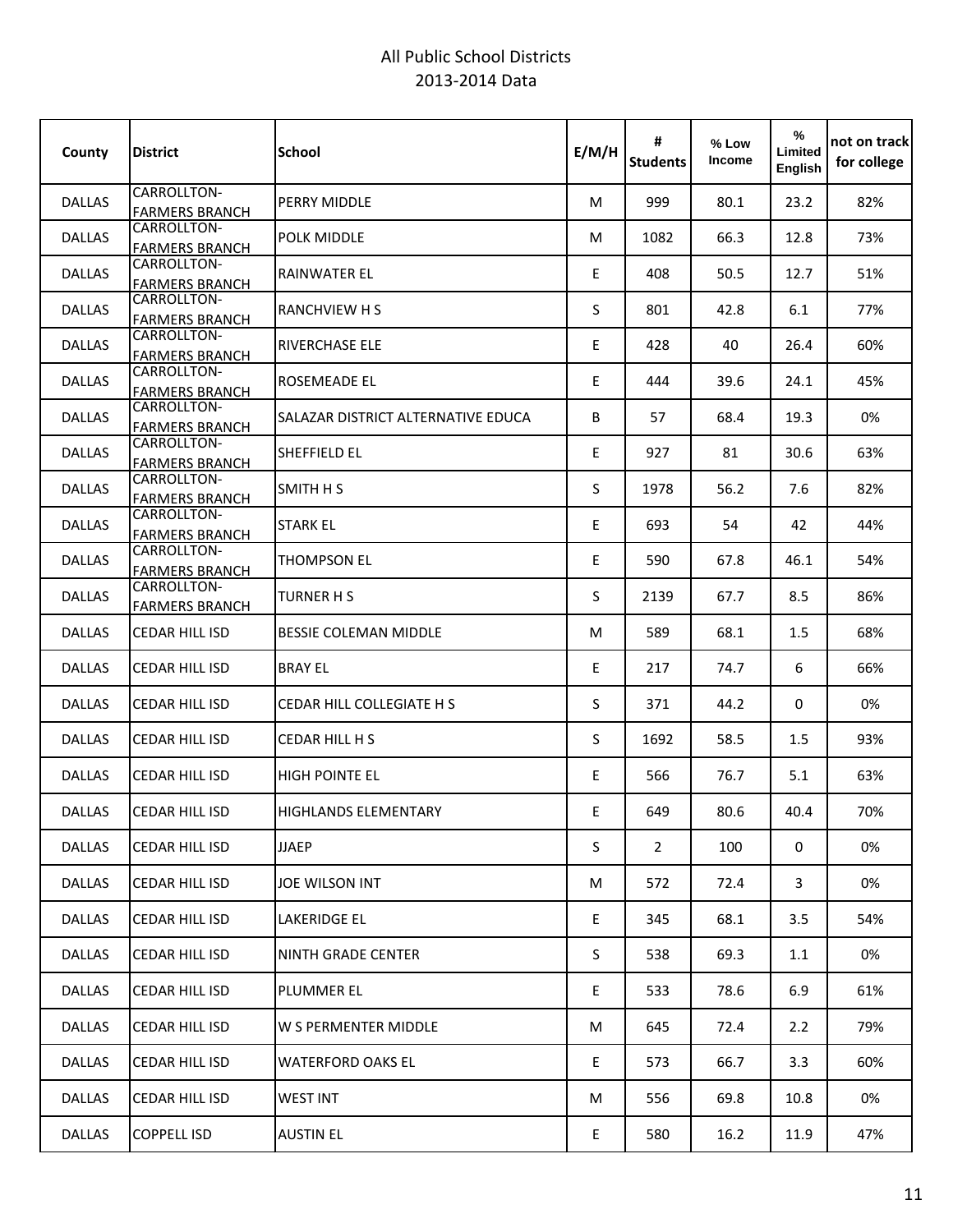| County        | <b>District</b>    | <b>School</b>                            | E/M/H | #<br><b>Students</b> | % Low<br>Income | %<br>Limited<br>English | not on track<br>for college |
|---------------|--------------------|------------------------------------------|-------|----------------------|-----------------|-------------------------|-----------------------------|
| <b>DALLAS</b> | <b>COPPELL ISD</b> | <b>COPPELL H S</b>                       | S.    | 3052                 | 10.3            | 1.5                     | 43%                         |
| <b>DALLAS</b> | <b>COPPELL ISD</b> | COPPELL MIDDLE EAST                      | М     | 826                  | 9.3             | 3.5                     | 23%                         |
| <b>DALLAS</b> | <b>COPPELL ISD</b> | <b>COPPELL MIDDLE NORTH</b>              | М     | 874                  | 7.6             | 3                       | 39%                         |
| <b>DALLAS</b> | <b>COPPELL ISD</b> | <b>COPPELL MIDDLE WEST</b>               | М     | 971                  | 11.8            | 3.6                     | 37%                         |
| <b>DALLAS</b> | <b>COPPELL ISD</b> | <b>COTTONWOOD CREEK EL</b>               | E     | 534                  | 3               | 14.4                    | 28%                         |
| <b>DALLAS</b> | <b>COPPELL ISD</b> | <b>DENTON CREEK EL</b>                   | E     | 588                  | 14.6            | 25.2                    | 24%                         |
| <b>DALLAS</b> | <b>COPPELL ISD</b> | <b>LAKESIDE EL</b>                       | E     | 598                  | 4.2             | 8.9                     | 27%                         |
| <b>DALLAS</b> | <b>COPPELL ISD</b> | <b>MOCKINGBIRD EL</b>                    | E     | 648                  | 5.9             | 11.3                    | 33%                         |
| <b>DALLAS</b> | <b>COPPELL ISD</b> | <b>NEW TECH H S AT COPPELL</b>           | S     | 442                  | 10              | 0                       | 0%                          |
| <b>DALLAS</b> | <b>COPPELL ISD</b> | <b>PINKERTON EL</b>                      | E     | 409                  | 7.3             | 14.2                    | 30%                         |
| <b>DALLAS</b> | <b>COPPELL ISD</b> | <b>TOWN CENTER EL</b>                    | E     | 528                  | 9.1             | 12.3                    | 44%                         |
| <b>DALLAS</b> | <b>COPPELL ISD</b> | <b>VALLEY RANCH EL</b>                   | E     | 693                  | 5.8             | 26.8                    | 19%                         |
| <b>DALLAS</b> | <b>COPPELL ISD</b> | <b>WILSON EL</b>                         | E     | 586                  | 27.5            | 23.2                    | 43%                         |
| <b>DALLAS</b> | <b>DALLAS ISD</b>  | A MACEO SMITH NEW TECH H S               | S     | 351                  | 84.3            | 12                      | 0%                          |
| <b>DALLAS</b> | <b>DALLAS ISD</b>  | ADELFA BOTELLO CALLEJO EL                | E     | 655                  | 96.5            | 50.2                    | 63%                         |
| <b>DALLAS</b> | <b>DALLAS ISD</b>  | <b>ADELLE TURNER EL</b>                  | E     | 370                  | 81.1            | 4.9                     | 62%                         |
| <b>DALLAS</b> | <b>DALLAS ISD</b>  | <b>ALBERT SIDNEY JOHNSTON ELEMENTARY</b> | E     | 486                  | 98.4            | 32.1                    | 79%                         |
| <b>DALLAS</b> | <b>DALLAS ISD</b>  | ALEX SANGER EL                           | E     | 561                  | 84.5            | 54.2                    | 54%                         |
| <b>DALLAS</b> | <b>DALLAS ISD</b>  | ALEX W SPENCE TALENTED/GIFTED ACAD       | М     | 1036                 | 92.1            | 35.6                    | 77%                         |
| DALLAS        | <b>DALLAS ISD</b>  | AMELIA EARHART LEARNING CENTER           | E     | 241                  | 98.3            | 46.9                    | 77%                         |
| <b>DALLAS</b> | <b>DALLAS ISD</b>  | ANN RICHARDS MIDDLE                      | M     | 1218                 | 92.5            | 44                      | 86%                         |
| <b>DALLAS</b> | <b>DALLAS ISD</b>  | ANNE FRANK EL                            | E     | 1171                 | 92.4            | 61.6                    | 68%                         |
| DALLAS        | <b>DALLAS ISD</b>  | ANNIE WEBB BLANTON EL                    | E     | 691                  | 98.7            | 58.2                    | 88%                         |
| <b>DALLAS</b> | <b>DALLAS ISD</b>  | ANSON JONES EL                           | E     | 723                  | 98.1            | 72.1                    | 72%                         |
| DALLAS        | <b>DALLAS ISD</b>  | ARCADIA PARK EL                          | E     | 698                  | 96.8            | 60.9                    | 65%                         |
| DALLAS        | <b>DALLAS ISD</b>  | ARTHUR KRAMER EL SCHOOL                  | E     | 559                  | 84.3            | 54.2                    | 63%                         |
| DALLAS        | <b>DALLAS ISD</b>  | ARTURO SALAZAR EL                        | E.    | 749                  | 97.3            | 60.2                    | 69%                         |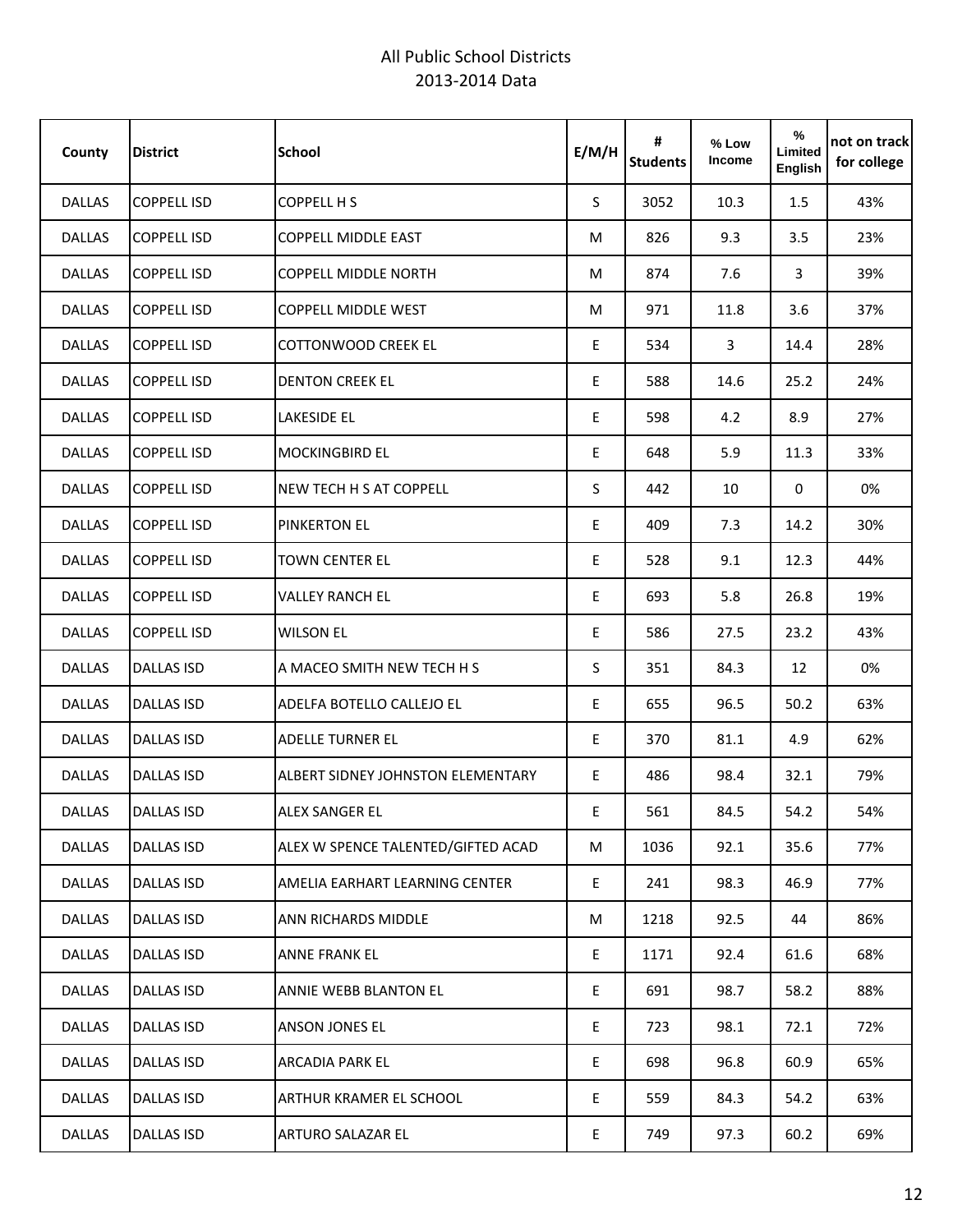| County        | <b>District</b>   | <b>School</b>                          | E/M/H | #<br><b>Students</b> | % Low<br><b>Income</b> | %<br>Limited<br>English | not on track<br>for college |
|---------------|-------------------|----------------------------------------|-------|----------------------|------------------------|-------------------------|-----------------------------|
| <b>DALLAS</b> | <b>DALLAS ISD</b> | ASCHER SILBERSTEIN EL                  | E     | 783                  | 93.6                   | 71.4                    | 70%                         |
| <b>DALLAS</b> | <b>DALLAS ISD</b> | <b>B H MACON EL</b>                    | E     | 547                  | 96.9                   | 60                      | 73%                         |
| <b>DALLAS</b> | <b>DALLAS ISD</b> | <b>BALCH SPRINGS MIDDLE</b>            | М     | 1386                 | 96                     | 45.7                    | 87%                         |
| <b>DALLAS</b> | <b>DALLAS ISD</b> | BARACK OBAMA MALE LEADERSHIP ACA A     | М     | 270                  | 77.8                   | 19.6                    | 28%                         |
| <b>DALLAS</b> | <b>DALLAS ISD</b> | BARACK OBAMA MALE LEADERSHIP ACA A     | S     | 64                   | 68.8                   | 9.4                     | 0%                          |
| <b>DALLAS</b> | <b>DALLAS ISD</b> | <b>BARBARA JORDAN EL</b>               | E     | 613                  | 97.2                   | 67.5                    | 81%                         |
| <b>DALLAS</b> | <b>DALLAS ISD</b> | <b>BAYLES EL</b>                       | E.    | 563                  | 98.9                   | 45.3                    | 78%                         |
| <b>DALLAS</b> | <b>DALLAS ISD</b> | <b>BEN MILAM EL</b>                    | E     | 267                  | 94.4                   | 49.8                    | 50%                         |
| <b>DALLAS</b> | <b>DALLAS ISD</b> | <b>BENJAMIN FRANKLIN MIDDLE</b>        | м     | 989                  | 86.5                   | 45.7                    | 79%                         |
| <b>DALLAS</b> | <b>DALLAS ISD</b> | BILLY EARL DADE MIDDLE                 | М     | 802                  | 91.5                   | 21.9                    | 94%                         |
| <b>DALLAS</b> | <b>DALLAS ISD</b> | <b>BIRDIE ALEXANDER EL</b>             | E     | 381                  | 94.8                   | 6.3                     | 94%                         |
| <b>DALLAS</b> | <b>DALLAS ISD</b> | <b>BOOKER T WASHINGTON SPVA MAGNET</b> | S     | 910                  | 26.4                   | 0.2                     | 50%                         |
| <b>DALLAS</b> | <b>DALLAS ISD</b> | <b>BOUDE STOREY MIDDLE</b>             | М     | 727                  | 95.5                   | 35.2                    | 93%                         |
| <b>DALLAS</b> | <b>DALLAS ISD</b> | <b>BRYAN ADAMS H S</b>                 | S     | 1846                 | 81                     | 26.3                    | 99%                         |
| <b>DALLAS</b> | <b>DALLAS ISD</b> | C A TATUM JR EL                        | E     | 662                  | 97.9                   | 39.1                    | 77%                         |
| <b>DALLAS</b> | <b>DALLAS ISD</b> | C F CARR EL                            | E     | 415                  | 98.3                   | 50.6                    | 89%                         |
| <b>DALLAS</b> | <b>DALLAS ISD</b> | <b>CASA VIEW EL</b>                    | E     | 748                  | 94.3                   | 60.6                    | 60%                         |
| <b>DALLAS</b> | <b>DALLAS ISD</b> | CELESTINO MAURICIO SOTO JR EL          | E     | 701                  | 96.3                   | 60.1                    | 76%                         |
| <b>DALLAS</b> | <b>DALLAS ISD</b> | <b>CENTRAL EL</b>                      | E     | 492                  | 90.2                   | 24.8                    | 69%                         |
| <b>DALLAS</b> | <b>DALLAS ISD</b> | <b>CESAR CHAVEZ LEARNING CENTER</b>    | E     | 611                  | 98.2                   | 52.5                    | 77%                         |
| <b>DALLAS</b> | <b>DALLAS ISD</b> | CHARLES A GILL EL                      | E     | 771                  | 93.8                   | 55.3                    | 67%                         |
| <b>DALLAS</b> | <b>DALLAS ISD</b> | CHARLES RICE LEARNING CENTER           | E     | 584                  | 90.2                   | 2.2                     | 68%                         |
| <b>DALLAS</b> | <b>DALLAS ISD</b> | <b>CLARA OLIVER EL</b>                 | E     | 384                  | 90.4                   | 22.1                    | 78%                         |
| <b>DALLAS</b> | <b>DALLAS ISD</b> | <b>CLINTON P RUSSELL EL</b>            | E     | 754                  | 97.3                   | 63.7                    | 68%                         |
| <b>DALLAS</b> | <b>DALLAS ISD</b> | DALLAS ENVIRONMENTAL SCIENCE ACADE     | М     | 402                  | 81.3                   | 11.2                    | 25%                         |
| <b>DALLAS</b> | <b>DALLAS ISD</b> | DAN D ROGERS EL                        | E     | 508                  | 89.6                   | 63.6                    | 70%                         |
| <b>DALLAS</b> | <b>DALLAS ISD</b> | DANIEL WEBSTER EL                      | E     | 654                  | 98.5                   | 41.4                    | 84%                         |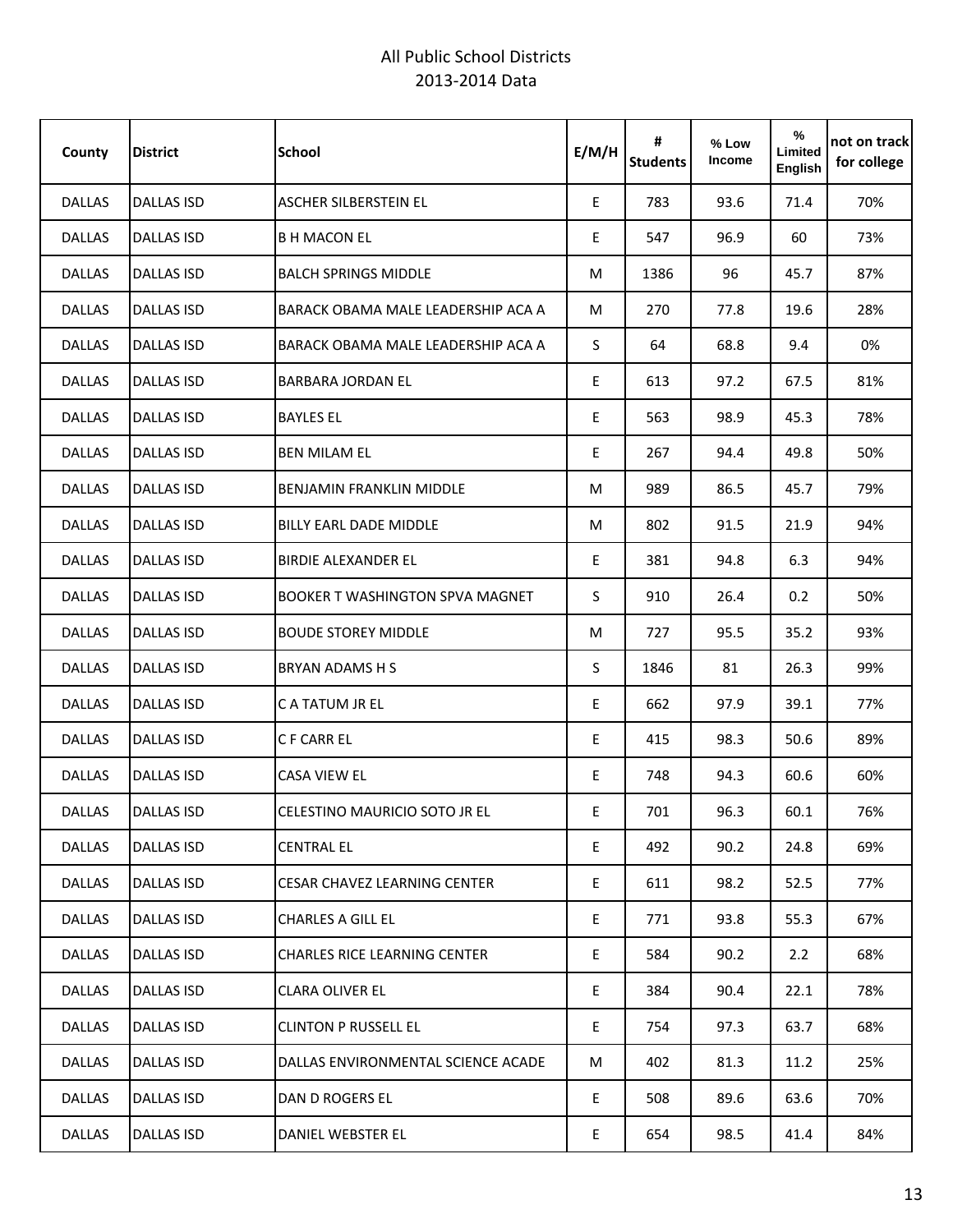| County        | <b>District</b>   | <b>School</b>                             | E/M/H | #<br><b>Students</b> | % Low<br><b>Income</b> | %<br>Limited<br>English | not on track<br>for college |
|---------------|-------------------|-------------------------------------------|-------|----------------------|------------------------|-------------------------|-----------------------------|
| <b>DALLAS</b> | <b>DALLAS ISD</b> | <b>DAVID G BURNET EL</b>                  | E     | 1081                 | 97.4                   | 82.8                    | 68%                         |
| <b>DALLAS</b> | <b>DALLAS ISD</b> | DAVID W CARTER H S                        | S     | 981                  | 85.5                   | 8.6                     | 99%                         |
| <b>DALLAS</b> | <b>DALLAS ISD</b> | DR WRIGHT L LASSITER JR EARLY COLL        | S     | 230                  | 72.2                   | 5.7                     | 0%                          |
| <b>DALLAS</b> | <b>DALLAS ISD</b> | E B COMSTOCK MIDDLE                       | М     | 917                  | 93.5                   | 39                      | 81%                         |
| <b>DALLAS</b> | <b>DALLAS ISD</b> | <b>EBBY HALLIDAY EL</b>                   | E     | 626                  | 97.6                   | 61.3                    | 71%                         |
| <b>DALLAS</b> | DALLAS ISD        | EDNA ROWE EL                              | E     | 533                  | 91.2                   | 50.8                    | 64%                         |
| <b>DALLAS</b> | <b>DALLAS ISD</b> | <b>EDUARDO MATA EL</b>                    | E     | 224                  | 95.1                   | 60.7                    | 0%                          |
| <b>DALLAS</b> | <b>DALLAS ISD</b> | EDWARD H CARY MIDDLE                      | M     | 628                  | 92.7                   | 69.4                    | 90%                         |
| <b>DALLAS</b> | <b>DALLAS ISD</b> | <b>EDWARD TITCHE EL</b>                   | E     | 996                  | 96.5                   | 39.1                    | 86%                         |
| <b>DALLAS</b> | <b>DALLAS ISD</b> | EDWIN J KIEST EL                          | E     | 716                  | 96.1                   | 60.3                    | 65%                         |
| <b>DALLAS</b> | <b>DALLAS ISD</b> | ELADIO R MARTINEZ LEARNING CENTER         | E     | 501                  | 97.6                   | 52.9                    | 53%                         |
| <b>DALLAS</b> | <b>DALLAS ISD</b> | ELEMENTARY' DISCIPLINARY ALTERNATI        | E     | 9                    | 100                    | 22.2                    | 0%                          |
| <b>DALLAS</b> | <b>DALLAS ISD</b> | ELISHA M PEASE EL                         | E     | 605                  | 90.7                   | 3.1                     | 89%                         |
| <b>DALLAS</b> | <b>DALLAS ISD</b> | <b>EMMETT J CONRAD H S</b>                | S     | 1153                 | 88.8                   | 51.5                    | 97%                         |
| <b>DALLAS</b> | <b>DALLAS ISD</b> | <b>ESPERANZA MEDRANO EL</b>               | E     | 597                  | 99.3                   | 60.6                    | 80%                         |
| <b>DALLAS</b> | <b>DALLAS ISD</b> | <b>EVERETTE LEE DEGOLYER EL</b>           | E     | 376                  | 52.4                   | 27.1                    | 51%                         |
| <b>DALLAS</b> | <b>DALLAS ISD</b> | <b>EWELL D WALKER MIDDLE</b>              | М     | 751                  | 84                     | 35.7                    | 69%                         |
| <b>DALLAS</b> | <b>DALLAS ISD</b> | <b>F P CAILLET EL</b>                     | E     | 699                  | 92.8                   | 74.2                    | 53%                         |
| <b>DALLAS</b> | <b>DALLAS ISD</b> | <b>FELIX G BOTELLO EL</b>                 | E     | 525                  | 98.3                   | 73.9                    | 66%                         |
| <b>DALLAS</b> | <b>DALLAS ISD</b> | FRANCISCO MEDRANO MIDDLE                  | M     | 902                  | 95.9                   | 65.6                    | 84%                         |
| <b>DALLAS</b> | <b>DALLAS ISD</b> | <b>FRANK GUZICK EL</b>                    | E     | 762                  | 96.2                   | 42.8                    | 75%                         |
| <b>DALLAS</b> | <b>DALLAS ISD</b> | FRANKLIN D ROOSEVELT H S                  | S.    | 658                  | 88.3                   | 16.4                    | 99%                         |
| <b>DALLAS</b> | <b>DALLAS ISD</b> | <b>FRED F FLORENCE MIDDLE</b>             | M     | 848                  | 93.6                   | 40.1                    | 91%                         |
| <b>DALLAS</b> | <b>DALLAS ISD</b> | <b>FREDERICK DOUGLASS EL</b>              | E     | 580                  | 96.9                   | 37.9                    | 87%                         |
| <b>DALLAS</b> | DALLAS ISD        | <b>GABE P ALLEN CHARTER SCHOOL</b>        | E     | 571                  | 97.9                   | 38.7                    | 77%                         |
| <b>DALLAS</b> | <b>DALLAS ISD</b> | <b>GEORGE BANNERMAN DEALEY INTERNATIO</b> | М     | 182                  | 44.5                   | $1.6\,$                 | 24%                         |
| <b>DALLAS</b> | <b>DALLAS ISD</b> | <b>GEORGE BANNERMAN DEALEY MONTESSORI</b> | E     | 442                  | 43.4                   | 6.8                     | 16%                         |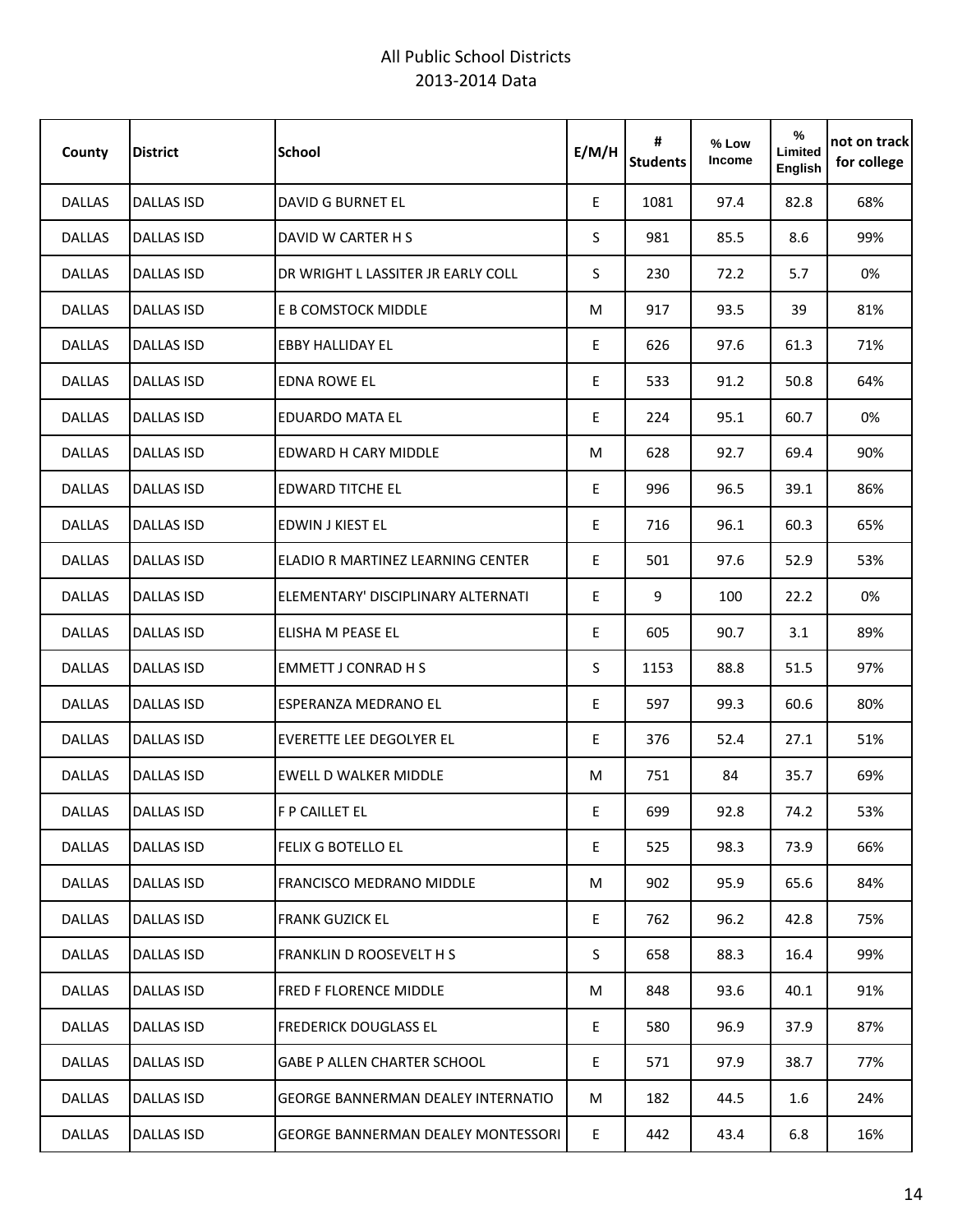| County        | <b>District</b>   | <b>School</b>                        | E/M/H | #<br><b>Students</b> | % Low<br><b>Income</b> | %<br>Limited<br><b>English</b> | not on track<br>for college |
|---------------|-------------------|--------------------------------------|-------|----------------------|------------------------|--------------------------------|-----------------------------|
| <b>DALLAS</b> | <b>DALLAS ISD</b> | <b>GEORGE HERBERT WALKER BUSH EL</b> | E     | 669                  | 81.3                   | 36                             | 60%                         |
| <b>DALLAS</b> | <b>DALLAS ISD</b> | <b>GEORGE PEABODY EL</b>             | E     | 572                  | 96.2                   | 44.4                           | 71%                         |
| <b>DALLAS</b> | <b>DALLAS ISD</b> | GEORGE W CARVER CREATIVE ARTS LEAR   | E     | 547                  | 98                     | 15.4                           | 78%                         |
| <b>DALLAS</b> | DALLAS ISD        | <b>GEORGE W TRUETT EL</b>            | E     | 1047                 | 96.2                   | 42.8                           | 77%                         |
| <b>DALLAS</b> | <b>DALLAS ISD</b> | <b>GILBERT CUELLAR SR EL</b>         | E     | 761                  | 98.7                   | 54.8                           | 69%                         |
| <b>DALLAS</b> | <b>DALLAS ISD</b> | H GRADY SPRUCE H S                   | S     | 1373                 | 87.6                   | 26.4                           | 98%                         |
| <b>DALLAS</b> | <b>DALLAS ISD</b> | H I HOLLAND EL AT LISBON             | E     | 314                  | 98.4                   | 34.1                           | 74%                         |
| <b>DALLAS</b> | <b>DALLAS ISD</b> | <b>HAROLD WENDELL LANG SR MIDDLE</b> | M     | 1046                 | 92.4                   | 38.7                           | 91%                         |
| <b>DALLAS</b> | <b>DALLAS ISD</b> | <b>HARRELL BUDD EL</b>               | E     | 552                  | 95.5                   | 48.6                           | 81%                         |
| <b>DALLAS</b> | <b>DALLAS ISD</b> | <b>HARRY C WITHERS EL</b>            | E     | 437                  | 53.3                   | 42.6                           | 49%                         |
| <b>DALLAS</b> | <b>DALLAS ISD</b> | HARRY STONE MONTESSORI ACADEMY       | M     | 187                  | 70.6                   | 9.6                            | 50%                         |
| <b>DALLAS</b> | <b>DALLAS ISD</b> | HARRY STONE MONTESSORI ACADEMY (ES   | E     | 339                  | 62.8                   | 11.8                           | 43%                         |
| <b>DALLAS</b> | <b>DALLAS ISD</b> | <b>HECTOR P GARCIA MIDDLE SCHOOL</b> | M     | 865                  | 97.8                   | 48.6                           | 88%                         |
| <b>DALLAS</b> | <b>DALLAS ISD</b> | HENRY B GONZALEZ EL                  | E     | 689                  | 99.4                   | 68.2                           | 65%                         |
| <b>DALLAS</b> | <b>DALLAS ISD</b> | HENRY W LONGFELLOW CAREER EXPLORAT   | M     | 417                  | 82.3                   | 14.1                           | 31%                         |
| <b>DALLAS</b> | <b>DALLAS ISD</b> | <b>HERBERT MARCUS EL</b>             | E     | 972                  | 96.5                   | 80.7                           | 69%                         |
| <b>DALLAS</b> | <b>DALLAS ISD</b> | <b>HIGHLAND MEADOWS EL</b>           | E     | 865                  | 98.2                   | 63.4                           | 70%                         |
| <b>DALLAS</b> | <b>DALLAS ISD</b> | <b>HILLCREST H S</b>                 | S     | 1185                 | 65.6                   | 23                             | 86%                         |
| <b>DALLAS</b> | <b>DALLAS ISD</b> | <b>IGNACIO ZARAGOZA EL</b>           | E     | 455                  | 98.9                   | 65.3                           | 75%                         |
| <b>DALLAS</b> | <b>DALLAS ISD</b> | IRMA LERMA RANGEL YOUNG WOMEN'S LE   | S.    | 254                  | 87.4                   | 0.4                            | 0%                          |
| <b>DALLAS</b> | <b>DALLAS ISD</b> | IRMA RANGEL YOUNG WOMENS LEADERSHI   | M     | 278                  | 73.4                   | 10.4                           | 13%                         |
| <b>DALLAS</b> | <b>DALLAS ISD</b> | J L LONG MIDDLE                      | M     | 1254                 | 68                     | 32.7                           | 70%                         |
| <b>DALLAS</b> | DALLAS ISD        | J N ERVIN EL SCHOOL                  | E     | 659                  | 94.4                   | 9                              | 88%                         |
| <b>DALLAS</b> | <b>DALLAS ISD</b> | J P STARKS ELEMENTARY SCHOOL         | E     | 325                  | 96                     | 17.2                           | 84%                         |
| <b>DALLAS</b> | <b>DALLAS ISD</b> | J W RAY LEARNING CENTER              | E.    | 403                  | 95.3                   | 6                              | 73%                         |
| <b>DALLAS</b> | <b>DALLAS ISD</b> | <b>JACK LOWE SR EL</b>               | E     | 647                  | 92.4                   | 83.9                           | 81%                         |
| DALLAS        | <b>DALLAS ISD</b> | <b>JAMES BOWIE EL</b>                | E     | 491                  | 97.4                   | 72.7                           | 75%                         |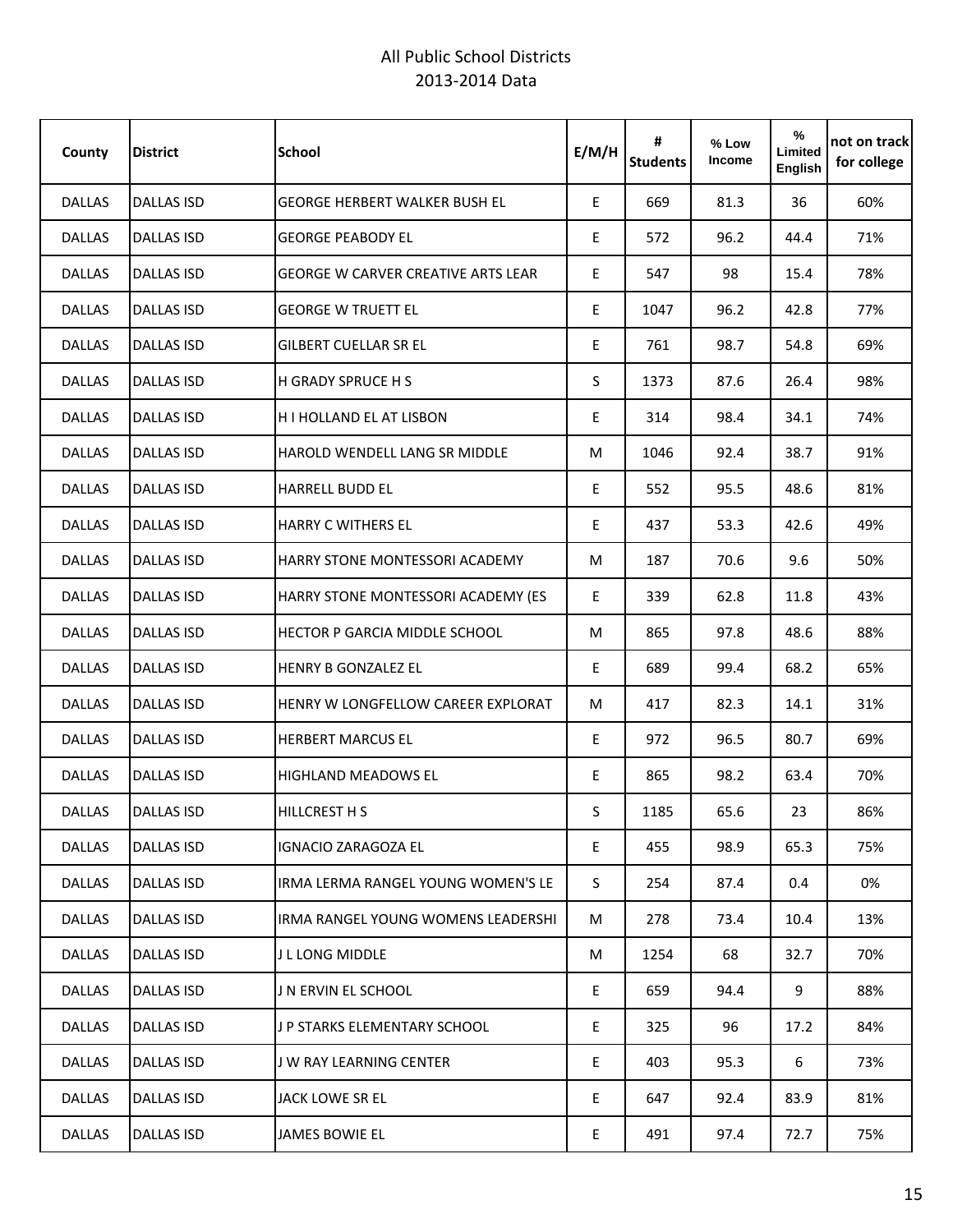| County        | <b>District</b>   | <b>School</b>                      | E/M/H | #<br><b>Students</b> | % Low<br>Income | %<br>Limited<br>English | not on track<br>for college |
|---------------|-------------------|------------------------------------|-------|----------------------|-----------------|-------------------------|-----------------------------|
| <b>DALLAS</b> | <b>DALLAS ISD</b> | JAMES MADISON HIGH SCHOOL          | S.    | 454                  | 87              | 6.8                     | 98%                         |
| <b>DALLAS</b> | <b>DALLAS ISD</b> | JAMES S HOGG ELEMENTARY SCHOOL     | E.    | 256                  | 94.9            | 64.1                    | 86%                         |
| <b>DALLAS</b> | <b>DALLAS ISD</b> | <b>JERRY R JUNKINS EL</b>          | E     | 750                  | 76              | 31.1                    | 59%                         |
| <b>DALLAS</b> | <b>DALLAS ISD</b> | JILL STONE EL AT VICKERY MEADOW    | E     | 338                  | 99.1            | 79                      | 60%                         |
| <b>DALLAS</b> | <b>DALLAS ISD</b> | <b>JIMMIE TYLER BRASHEAR EL</b>    | E     | 659                  | 91.8            | 52.8                    | 56%                         |
| <b>DALLAS</b> | DALLAS ISD        | JOHN B HOOD MIDDLE                 | М     | 982                  | 95.2            | 48.3                    | 85%                         |
| <b>DALLAS</b> | <b>DALLAS ISD</b> | JOHN F KENNEDY LEARNING CENTER     | E     | 714                  | 97.3            | 73.2                    | 83%                         |
| <b>DALLAS</b> | <b>DALLAS ISD</b> | JOHN F PEELER EL                   | E     | 399                  | 97.2            | 66.4                    | 77%                         |
| <b>DALLAS</b> | <b>DALLAS ISD</b> | JOHN H REAGAN ELEMENTARY SCHOOL    | E     | 584                  | 94.7            | 73.8                    | 71%                         |
| <b>DALLAS</b> | <b>DALLAS ISD</b> | JOHN IRELAND EL                    | E     | 584                  | 98.3            | 57.9                    | 68%                         |
| <b>DALLAS</b> | <b>DALLAS ISD</b> | JOHN J PERSHING EL                 | E     | 535                  | 96.6            | 60                      | 70%                         |
| <b>DALLAS</b> | <b>DALLAS ISD</b> | JOHN NEELY BRYAN ELEMENTARY SCHOOL | E     | 594                  | 98.1            | 21.4                    | 86%                         |
| <b>DALLAS</b> | <b>DALLAS ISD</b> | JOHN Q ADAMS EL                    | E     | 685                  | 96.5            | 63.6                    | 66%                         |
| <b>DALLAS</b> | <b>DALLAS ISD</b> | JOHN W CARPENTER EL                | E     | 384                  | 99.2            | 34.6                    | 83%                         |
| <b>DALLAS</b> | <b>DALLAS ISD</b> | JOHN W RUNYON EL                   | E     | 733                  | 98              | 56.9                    | 61%                         |
| <b>DALLAS</b> | <b>DALLAS ISD</b> | JOSEPH J RHOADS LEARNING CENTER    | E     | 658                  | 94.4            | 31.6                    | 79%                         |
| <b>DALLAS</b> | <b>DALLAS ISD</b> | JUDGE BAREFOOT SANDERS LAW MAGNET  | S     | 395                  | 77.5            | 0.5                     | 0%                          |
| <b>DALLAS</b> | <b>DALLAS ISD</b> | JULIAN T SALDIVAR ELEMENTARY SCHOO | E     | 1006                 | 98              | 84.2                    | 66%                         |
| <b>DALLAS</b> | <b>DALLAS ISD</b> | <b>JULIUS DORSEY EL</b>            | E     | 525                  | 98.9            | 60.8                    | 54%                         |
| <b>DALLAS</b> | <b>DALLAS ISD</b> | <b>JUSTIN F KIMBALL H S</b>        | S.    | 1332                 | 83.3            | 19.8                    | 98%                         |
| <b>DALLAS</b> | <b>DALLAS ISD</b> | <b>JUVENILE JUSTICE AEP</b>        | В     | 19                   | 63.2            | 10.5                    | 0%                          |
| <b>DALLAS</b> | <b>DALLAS ISD</b> | K B POLK CENTER FOR ACADEMICALLY T | E     | 575                  | 95              | 48.7                    | 81%                         |
| <b>DALLAS</b> | <b>DALLAS ISD</b> | KATHLYN JOY GILLIAM COLLEGIATE ACA | S.    | 364                  | 82.1            | 5.2                     | 0%                          |
| <b>DALLAS</b> | <b>DALLAS ISD</b> | <b>KENNEDY-CURRY MIDDLE</b>        | М     | 709                  | 93.9            | 22.1                    | 75%                         |
| <b>DALLAS</b> | DALLAS ISD        | <b>KLEBERG EL</b>                  | E     | 619                  | 94              | 46.4                    | 67%                         |
| <b>DALLAS</b> | <b>DALLAS ISD</b> | L G PINKSTON HIGH SCHOOL           | S.    | 935                  | 87.1            | 24.2                    | 99%                         |
| <b>DALLAS</b> | <b>DALLAS ISD</b> | L L HOTCHKISS EL                   | E     | 1019                 | 97              | 66.3                    | 81%                         |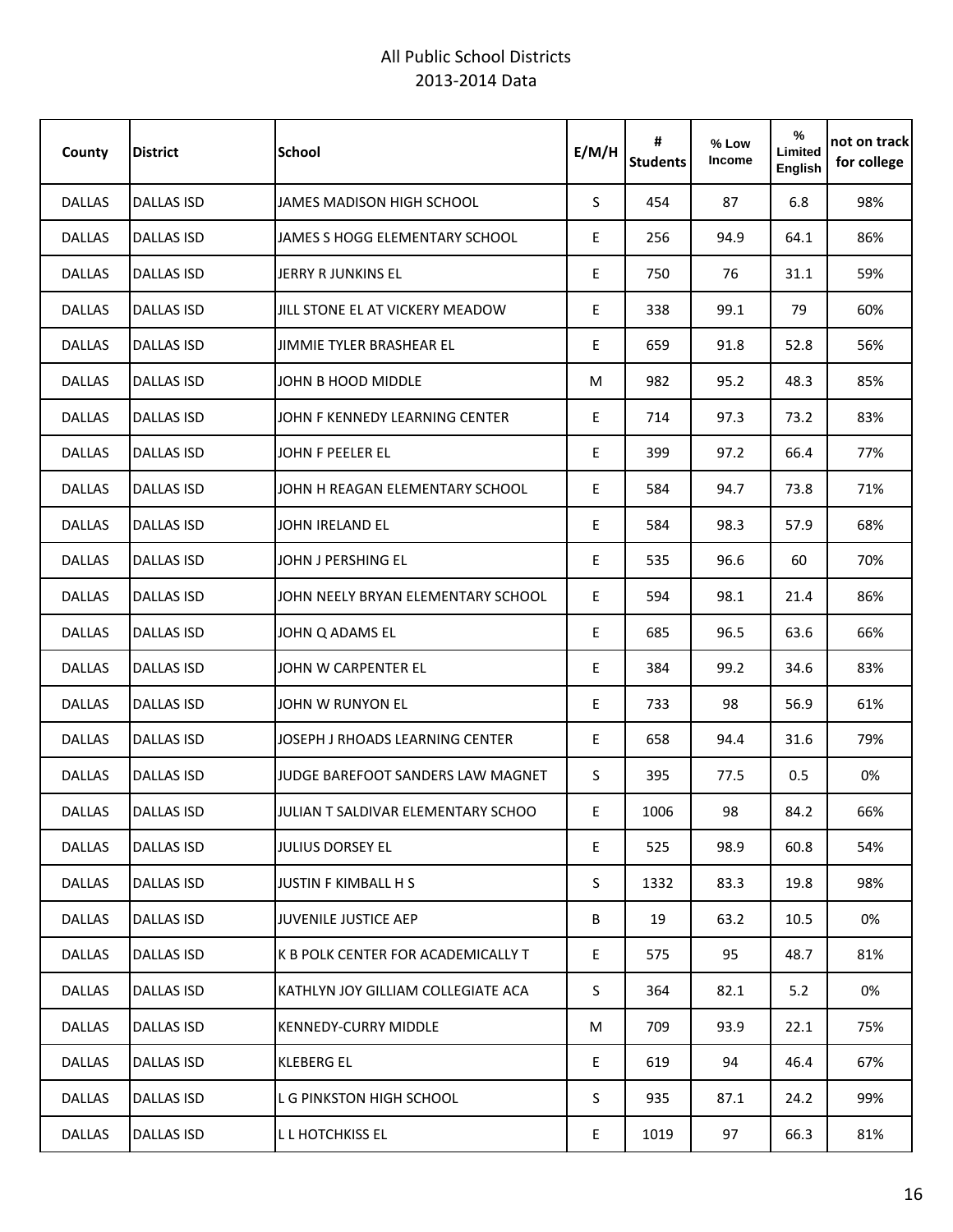| County        | <b>District</b>   | <b>School</b>                             | E/M/H | #<br><b>Students</b> | % Low<br><b>Income</b> | %<br>Limited<br>English | not on track<br>for college |
|---------------|-------------------|-------------------------------------------|-------|----------------------|------------------------|-------------------------|-----------------------------|
| <b>DALLAS</b> | <b>DALLAS ISD</b> | LO DONALD EL                              | E     | 489                  | 94.9                   | 64.6                    | 80%                         |
| <b>DALLAS</b> | <b>DALLAS ISD</b> | L V STOCKARD MIDDLE                       | М     | 1379                 | 97.8                   | 41.4                    | 79%                         |
| <b>DALLAS</b> | <b>DALLAS ISD</b> | LAKEWOOD EL                               | E     | 851                  | 14.5                   | 4.8                     | 19%                         |
| <b>DALLAS</b> | <b>DALLAS ISD</b> | <b>LARRY G SMITH EL</b>                   | E     | 750                  | 94.8                   | 51.1                    | 73%                         |
| <b>DALLAS</b> | <b>DALLAS ISD</b> | LEARNING ALTERNATIVE CENTER FOR EM        | М     | 97                   | 89.7                   | 42.3                    | 0%                          |
| <b>DALLAS</b> | <b>DALLAS ISD</b> | LEE A MCSHAN JR EL                        | E.    | 679                  | 96.9                   | 79.1                    | 84%                         |
| <b>DALLAS</b> | <b>DALLAS ISD</b> | LEILA P COWART EL                         | E     | 603                  | 98                     | 61.9                    | 77%                         |
| <b>DALLAS</b> | <b>DALLAS ISD</b> | LENORE KIRK HALL EL                       | E     | 575                  | 97.7                   | 68.7                    | 65%                         |
| <b>DALLAS</b> | <b>DALLAS ISD</b> | LEONIDES GONZALEZ CIGARROA MD EL          | E     | 665                  | 95.8                   | 80.8                    | 72%                         |
| DALLAS        | <b>DALLAS ISD</b> | LESLIE A STEMMONS EL                      | E     | 828                  | 96.3                   | 60.3                    | 61%                         |
| <b>DALLAS</b> | <b>DALLAS ISD</b> | LIDA HOOE EL                              | E     | 461                  | 94.4                   | 45.3                    | 61%                         |
| <b>DALLAS</b> | <b>DALLAS ISD</b> | LINCOLN HUMANITIES/COMMUNICATIONS         | S.    | 516                  | 85.3                   | 7.9                     | 99%                         |
| <b>DALLAS</b> | <b>DALLAS ISD</b> | LORENZO DE ZAVALA EL                      | E     | 428                  | 97.7                   | 58.4                    | 69%                         |
| <b>DALLAS</b> | <b>DALLAS ISD</b> | LOUISE WOLFF KAHN EL                      | E     | 670                  | 98.4                   | 65.2                    | 63%                         |
| <b>DALLAS</b> | <b>DALLAS ISD</b> | <b>MAPLE LAWN EL</b>                      | E     | 602                  | 96.7                   | 73.8                    | 70%                         |
| <b>DALLAS</b> | <b>DALLAS ISD</b> | <b>MARGARET B HENDERSON EL</b>            | E     | 516                  | 98.6                   | 54.1                    | 50%                         |
| <b>DALLAS</b> | <b>DALLAS ISD</b> | <b>MARIA MORENO EL</b>                    | E     | 522                  | 92.3                   | 65.1                    | 82%                         |
| <b>DALLAS</b> | <b>DALLAS ISD</b> | <b>MARK TWAIN LEADERSHIP VANGUARD</b>     | E     | 371                  | 96                     | 25.3                    | 75%                         |
| DALLAS        | <b>DALLAS ISD</b> | <b>MARTHA TURNER REILLY EL</b>            | E     | 517                  | 92.3                   | 51.6                    | 53%                         |
| <b>DALLAS</b> | <b>DALLAS ISD</b> | <b>MARTIN LUTHER KING JR LEARNING CEN</b> | E     | 485                  | 93.2                   | 18.1                    | 69%                         |
| <b>DALLAS</b> | <b>DALLAS ISD</b> | <b>MARTIN WEISS EL</b>                    | E     | 532                  | 99.1                   | 51.7                    | 73%                         |
| <b>DALLAS</b> | <b>DALLAS ISD</b> | <b>MARY MCLEOD BETHUNE EL</b>             | E     | 738                  | 93.8                   | 59.5                    | 71%                         |
| <b>DALLAS</b> | <b>DALLAS ISD</b> | <b>MOISES E MOLINA H S</b>                | S.    | 2039                 | 89.7                   | 19.7                    | 98%                         |
| <b>DALLAS</b> | <b>DALLAS ISD</b> | <b>MOUNT AUBURN EL</b>                    | E     | 599                  | 95                     | 51.4                    | 70%                         |
| <b>DALLAS</b> | DALLAS ISD        | NANCY J COCHRAN EL                        | E     | 581                  | 94.1                   | 47.7                    | 84%                         |
| <b>DALLAS</b> | <b>DALLAS ISD</b> | <b>NANCY MOSELEY EL</b>                   | E.    | 778                  | 94                     | 60                      | 73%                         |
| <b>DALLAS</b> | <b>DALLAS ISD</b> | NATHAN ADAMS EL                           | E     | 573                  | 87.1                   | 58.5                    | 56%                         |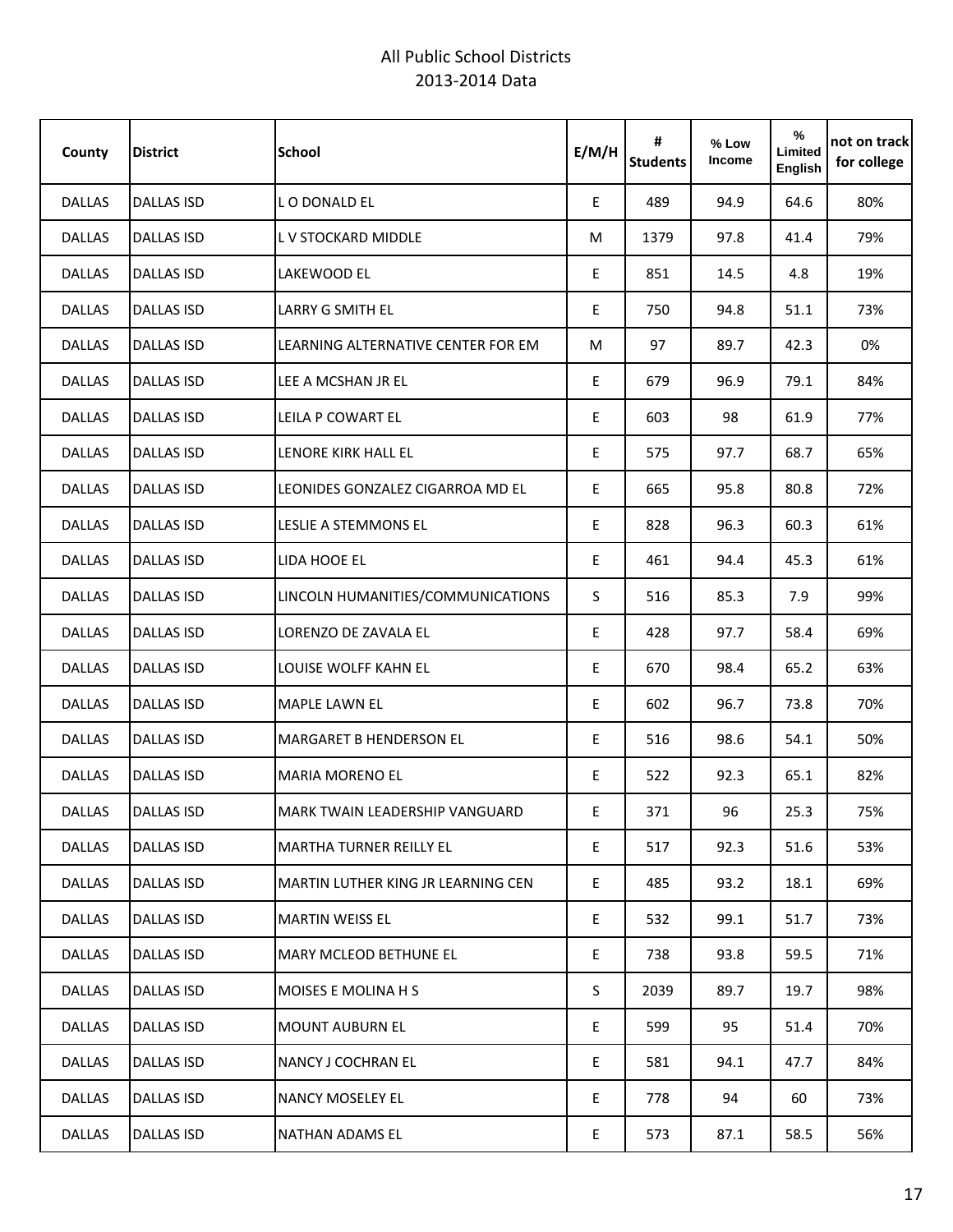| County        | <b>District</b>   | <b>School</b>                      | E/M/H | #<br><b>Students</b> | % Low<br><b>Income</b> | %<br>Limited<br>English | not on track<br>for college |
|---------------|-------------------|------------------------------------|-------|----------------------|------------------------|-------------------------|-----------------------------|
| <b>DALLAS</b> | <b>DALLAS ISD</b> | NATHANIEL HAWTHORNE EL             | E     | 456                  | 98.5                   | 64.5                    | 82%                         |
| <b>DALLAS</b> | <b>DALLAS ISD</b> | <b>NORTH DALLAS H S</b>            | S     | 1262                 | 87.5                   | 27                      | 97%                         |
| <b>DALLAS</b> | <b>DALLAS ISD</b> | OBADIAH KNIGHT ELEMENTARY SCHOOL   | E     | 612                  | 98.7                   | 78.1                    | 51%                         |
| <b>DALLAS</b> | <b>DALLAS ISD</b> | OLIVER WENDELL HOLMES HUMANITIES/C | M     | 837                  | 95.8                   | 25.2                    | 93%                         |
| <b>DALLAS</b> | <b>DALLAS ISD</b> | <b>ONESIMO HERNANDEZ EL</b>        | E     | 388                  | 95.4                   | 30.2                    | 82%                         |
| <b>DALLAS</b> | <b>DALLAS ISD</b> | ORAN M ROBERTS EL                  | E     | 648                  | 84.7                   | 52.8                    | 80%                         |
| <b>DALLAS</b> | <b>DALLAS ISD</b> | PAUL L DUNBAR LEARNING CENTER      | E.    | 594                  | 99.7                   | 13.6                    | 82%                         |
| DALLAS        | <b>DALLAS ISD</b> | PLEASANT GROVE ELEMENTARY SCHOOL   | E     | 613                  | 98.2                   | 60.8                    | 66%                         |
| <b>DALLAS</b> | <b>DALLAS ISD</b> | <b>PRESTON HOLLOW EL</b>           | E     | 430                  | 90                     | 65.3                    | 59%                         |
| <b>DALLAS</b> | <b>DALLAS ISD</b> | R L THORNTON ELEMENTARY SCHOOL     | E     | 489                  | 95.1                   | 3.7                     | 78%                         |
| <b>DALLAS</b> | <b>DALLAS ISD</b> | RAUL QUINTANILLA SR MIDDLE         | М     | 1199                 | 95.7                   | 48.7                    | 82%                         |
| <b>DALLAS</b> | <b>DALLAS ISD</b> | REINHARDT ELEMENTARY SCHOOL        | E     | 642                  | 96.1                   | 53.9                    | 60%                         |
| <b>DALLAS</b> | <b>DALLAS ISD</b> | RICHARD LAGOW EL                   | E     | 526                  | 92.8                   | 47.7                    | 68%                         |
| <b>DALLAS</b> | <b>DALLAS ISD</b> | ROBERT E LEE EL                    | E.    | 363                  | 78.8                   | 26.2                    | 59%                         |
| <b>DALLAS</b> | <b>DALLAS ISD</b> | <b>ROBERT T HILL MIDDLE</b>        | М     | 900                  | 91.1                   | 45.2                    | 89%                         |
| <b>DALLAS</b> | <b>DALLAS ISD</b> | ROGER Q MILLS EL                   | E     | 504                  | 97.8                   | 41.7                    | 80%                         |
| <b>DALLAS</b> | <b>DALLAS ISD</b> | <b>RONALD E MCNAIR EL</b>          | E     | 794                  | 95                     | 11                      | 75%                         |
| <b>DALLAS</b> | <b>DALLAS ISD</b> | ROSEMONT ELEMENTARY SCHOOL         | E     | 441                  | 74.8                   | 39.7                    | 59%                         |
| <b>DALLAS</b> | <b>DALLAS ISD</b> | ROSEMONT MIDDLE                    | M     | 127                  | 79.5                   | 62.2                    | 50%                         |
| <b>DALLAS</b> | <b>DALLAS ISD</b> | ROSEMONT PRI SCHOOL-CHRIS V SEMOS  | E     | 668                  | 77.1                   | 34.6                    | 0%                          |
| <b>DALLAS</b> | <b>DALLAS ISD</b> | ROSIE SORRELLS EDUCATION AND SOCIA | S.    | 306                  | 74.5                   | $\mathbf{1}$            | 93%                         |
| <b>DALLAS</b> | <b>DALLAS ISD</b> | <b>RUFUS C BURLESON EL</b>         | E     | 723                  | 96.1                   | 45.4                    | 72%                         |
| <b>DALLAS</b> | <b>DALLAS ISD</b> | S S CONNER EL                      | E     | 663                  | 92.5                   | 40.1                    | 74%                         |
| <b>DALLAS</b> | <b>DALLAS ISD</b> | <b>SAM HOUSTON EL</b>              | E     | 230                  | 95.7                   | 68.3                    | 60%                         |
| <b>DALLAS</b> | <b>DALLAS ISD</b> | <b>SAM TASBY MIDDLE</b>            | M     | 861                  | 97.1                   | 69.8                    | 79%                         |
| <b>DALLAS</b> | <b>DALLAS ISD</b> | <b>SAN JACINTO EL</b>              | E.    | 520                  | 98.3                   | 65.4                    | 89%                         |
| <b>DALLAS</b> | <b>DALLAS ISD</b> | <b>SARAH ZUMWALT MIDDLE</b>        | M     | 503                  | 97                     | 11.5                    | 97%                         |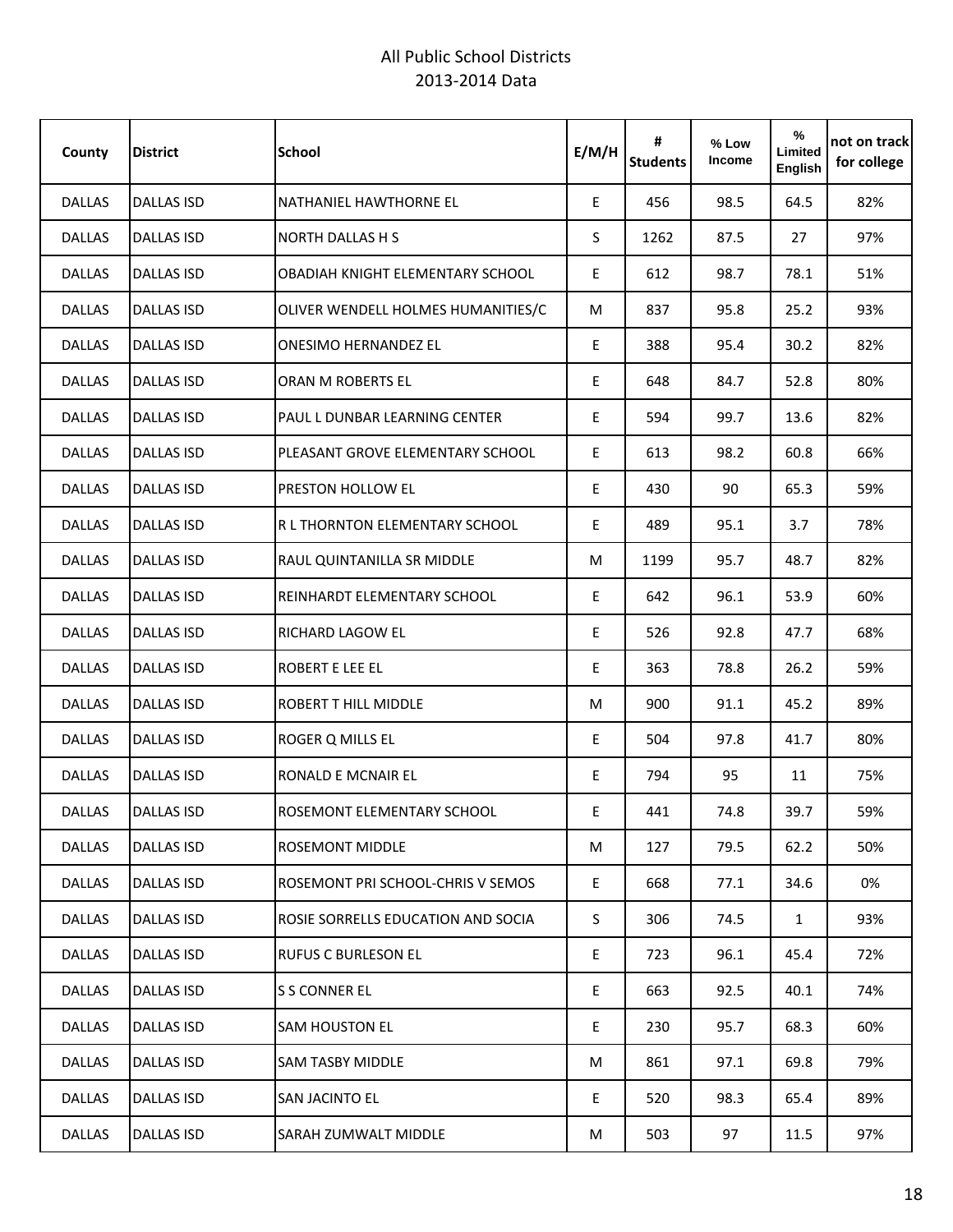| County        | <b>District</b>   | <b>School</b>                           | E/M/H | #<br><b>Students</b> | % Low<br><b>Income</b> | %<br>Limited<br>English | not on track<br>for college |
|---------------|-------------------|-----------------------------------------|-------|----------------------|------------------------|-------------------------|-----------------------------|
| <b>DALLAS</b> | DALLAS ISD        | <b>SCHOOL COMMUNITY GUIDANCE CENTER</b> | S.    | 144                  | 86.8                   | 22.9                    | 0%                          |
| <b>DALLAS</b> | <b>DALLAS ISD</b> | SCHOOL FOR THE TALENTED AND GIFTED      | S     | 247                  | 23.1                   | $\mathbf 0$             | 0%                          |
| <b>DALLAS</b> | <b>DALLAS ISD</b> | SCHOOL OF BUSINESS AND MANAGEMENT       | S     | 479                  | 74.7                   | 1.5                     | 83%                         |
| <b>DALLAS</b> | <b>DALLAS ISD</b> | SCHOOL OF HEALTH PROFESSIONS            | S     | 535                  | 72.5                   | 0.6                     | 70%                         |
| <b>DALLAS</b> | <b>DALLAS ISD</b> | SCHOOL OF SCIENCE AND ENGINEERING       | S     | 387                  | 57.9                   | $\mathbf 0$             | 0%                          |
| <b>DALLAS</b> | DALLAS ISD        | SEAGOVILLE EL                           | E     | 623                  | 89.4                   | 42.2                    | 64%                         |
| <b>DALLAS</b> | <b>DALLAS ISD</b> | SEAGOVILLE H S                          | S.    | 1233                 | 82.2                   | 21.2                    | 98%                         |
| <b>DALLAS</b> | <b>DALLAS ISD</b> | SEAGOVILLE MIDDLE SCHOOL                | M     | 1098                 | 91.4                   | 36.4                    | 84%                         |
| <b>DALLAS</b> | <b>DALLAS ISD</b> | SEAGOVILLE NORTH EL                     | E     | 685                  | 95.5                   | 53.4                    | 77%                         |
| <b>DALLAS</b> | <b>DALLAS ISD</b> | SIDNEY LANIER EXPRESSIVE ARTS VANG      | E     | 590                  | 92.4                   | 38.8                    | 64%                         |
| <b>DALLAS</b> | <b>DALLAS ISD</b> | <b>SKYLINE H S</b>                      | S     | 4656                 | 83.9                   | 15.4                    | 96%                         |
| <b>DALLAS</b> | DALLAS ISD        | <b>SOUTH OAK CLIFF H S</b>              | S     | 1230                 | 87.5                   | 10.3                    | 100%                        |
| <b>DALLAS</b> | <b>DALLAS ISD</b> | <b>STEPHEN C FOSTER EL</b>              | E     | 850                  | 96.7                   | 79.8                    | 68%                         |
| <b>DALLAS</b> | <b>DALLAS ISD</b> | <b>STEVENS PARK EL</b>                  | E     | 749                  | 94.3                   | 61.3                    | 81%                         |
| <b>DALLAS</b> | <b>DALLAS ISD</b> | STONEWALL JACKSON ELEMENTARY SCHOO      | E     | 614                  | 23.5                   | 6.4                     | 22%                         |
| <b>DALLAS</b> | <b>DALLAS ISD</b> | SUDIE L WILLIAMS ELEMENTARY SCHOOL      | E     | 315                  | 94                     | 67.9                    | 50%                         |
| <b>DALLAS</b> | <b>DALLAS ISD</b> | <b>SUNSET HIGH SCHOOL</b>               | S     | 2144                 | 84                     | 19.2                    | 99%                         |
| <b>DALLAS</b> | <b>DALLAS ISD</b> | <b>T G TERRY ELEMENTARY SCHOOL</b>      | E     | 402                  | 96                     | 45                      | 56%                         |
| DALLAS        | <b>DALLAS ISD</b> | T W BROWNE MIDDLE                       | M     | 1023                 | 92                     | 26.3                    | 95%                         |
| DALLAS        | DALLAS ISD        | THELMA ELIZABETH PAGE RICHARDSON E      | E.    | 600                  | 87.3                   | 56.2                    | 84%                         |
| <b>DALLAS</b> | DALLAS ISD        | THOMAS A EDISON MIDDLE LEARNING CE      | M     | 631                  | 100                    | 29.2                    | 93%                         |
| <b>DALLAS</b> | DALLAS ISD        | THOMAS C MARSH MIDDLE                   | M     | 1178                 | 80.9                   | 52.3                    | 79%                         |
| <b>DALLAS</b> | <b>DALLAS ISD</b> | <b>THOMAS J RUSK MIDDLE</b>             | M     | 656                  | 94.5                   | 46.3                    | 80%                         |
| <b>DALLAS</b> | <b>DALLAS ISD</b> | THOMAS JEFFERSON H S                    | S     | 1502                 | 92.3                   | 38.5                    | 98%                         |
| <b>DALLAS</b> | <b>DALLAS ISD</b> | THOMAS L MARSALIS EL                    | E     | 540                  | 94.8                   | 13.1                    | 78%                         |
| <b>DALLAS</b> | <b>DALLAS ISD</b> | <b>THOMAS TOLBERT EL</b>                | E.    | 457                  | 98                     | 33.3                    | 65%                         |
| DALLAS        | <b>DALLAS ISD</b> | TOM C GOOCH EL                          | E     | 275                  | 96.7                   | 63.6                    | 63%                         |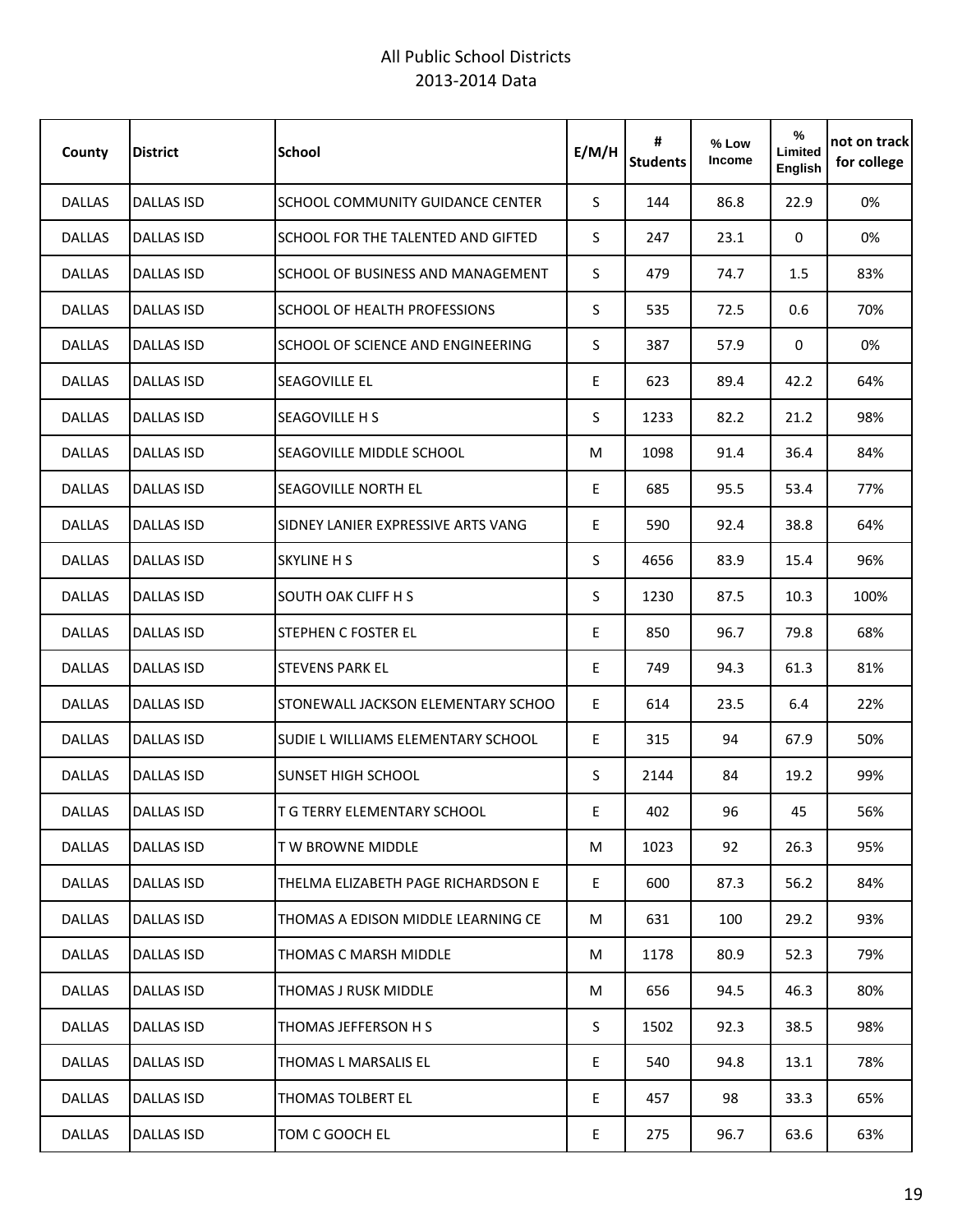| County        | <b>District</b>   | <b>School</b>                      | E/M/H | #<br><b>Students</b> | $%$ Low<br>Income | %<br>Limited<br>English | not on track<br>for college |
|---------------|-------------------|------------------------------------|-------|----------------------|-------------------|-------------------------|-----------------------------|
| <b>DALLAS</b> | <b>DALLAS ISD</b> | TOM W FIELD EL                     | E     | 472                  | 97.2              | 73.3                    | 75%                         |
| <b>DALLAS</b> | <b>DALLAS ISD</b> | TRINIDAD GARZA EARLY COLLEGE AT MT | S     | 415                  | 83.6              | 3.4                     | 0%                          |
| <b>DALLAS</b> | <b>DALLAS ISD</b> | UMPHREY LEE ELEMENTARY SCHOOL      | E     | 645                  | 96.1              | 26.7                    | 92%                         |
| <b>DALLAS</b> | <b>DALLAS ISD</b> | URBAN PARK EL SCHOOL               | E     | 606                  | 98.7              | 71.8                    | 62%                         |
| <b>DALLAS</b> | <b>DALLAS ISD</b> | <b>VICTOR H HEXTER EL</b>          | E     | 599                  | 63.9              | 16                      | 41%                         |
| <b>DALLAS</b> | <b>DALLAS ISD</b> | W A BLAIR EL                       | E     | 784                  | 97.4              | 35.6                    | 71%                         |
| <b>DALLAS</b> | <b>DALLAS ISD</b> | W E GREINER EXPLORATORY ARTS ACADE | M     | 1524                 | 89.6              | 24.9                    | 56%                         |
| <b>DALLAS</b> | <b>DALLAS ISD</b> | W H ADAMSON H S                    | S     | 1445                 | 87                | 24.7                    | 100%                        |
| DALLAS        | <b>DALLAS ISD</b> | W H GASTON MIDDLE SCHOOL           | M     | 1142                 | 93.1              | 41.4                    | 83%                         |
| DALLAS        | <b>DALLAS ISD</b> | W T WHITE H S                      | S     | 2342                 | 65.2              | 20.1                    | 91%                         |
| <b>DALLAS</b> | <b>DALLAS ISD</b> | W W BUSHMAN ELEMENTARY SCHOOL      | E     | 568                  | 96.1              | 19.4                    | 91%                         |
| <b>DALLAS</b> | <b>DALLAS ISD</b> | W W SAMUELL H S                    | S     | 1626                 | 92.5              | 30.8                    | 98%                         |
| <b>DALLAS</b> | <b>DALLAS ISD</b> | <b>WALNUT HILL EL</b>              | E     | 358                  | 84.1              | 46.6                    | 49%                         |
| <b>DALLAS</b> | <b>DALLAS ISD</b> | WHITNEY M YOUNG JR EL              | E     | 595                  | 99.5              | 25.9                    | 80%                         |
| DALLAS        | <b>DALLAS ISD</b> | WILLIAM B MILLER ELEMENTARY SCHOOL | E     | 394                  | 95.2              | 44.7                    | 77%                         |
| <b>DALLAS</b> | <b>DALLAS ISD</b> | WILLIAM B TRAVIS ACAD/VANGRD FOR A | М     | 269                  | 26.8              | 1.9                     | 6%                          |
| <b>DALLAS</b> | <b>DALLAS ISD</b> | WILLIAM B TRAVIS ACDMY/VNGRD FOR A | E     | 132                  | 21.2              | 6.1                     | 0%                          |
| <b>DALLAS</b> | <b>DALLAS ISD</b> | WILLIAM HAWLEY ATWELL LAW ACADEMY  | M     | 954                  | 89.6              | 21.3                    | 93%                         |
| <b>DALLAS</b> | <b>DALLAS ISD</b> | WILLIAM L CABELL EL                | E     | 624                  | 91.8              | 66.5                    | 64%                         |
| <b>DALLAS</b> | <b>DALLAS ISD</b> | <b>WILLIAM LIPSCOMB EL</b>         | E     | 527                  | 86.9              | 52.4                    | 63%                         |
| <b>DALLAS</b> | <b>DALLAS ISD</b> | WILLIAM M ANDERSON EL              | E     | 762                  | 95.7              | 65.1                    | 69%                         |
| <b>DALLAS</b> | <b>DALLAS ISD</b> | <b>WILMER-HUTCHINS EL</b>          | E     | 902                  | 97.6              | 39.8                    | 78%                         |
| <b>DALLAS</b> | <b>DALLAS ISD</b> | WILMER-HUTCHINS H S                | S.    | 866                  | 88                | 10.4                    | 100%                        |
| <b>DALLAS</b> | <b>DALLAS ISD</b> | WINNETKA EL SCHOOL                 | E     | 859                  | 95.7              | 59.8                    | 50%                         |
| <b>DALLAS</b> | DALLAS ISD        | WOODROW WILSON H S                 | S.    | 1655                 | 61.3              | 15.2                    | 88%                         |
| <b>DALLAS</b> | <b>DALLAS ISD</b> | ZAN WESLEY HOLMES JR MIDDLE        | М     | 1179                 | 94.7              | 49.5                    | 91%                         |
| <b>DALLAS</b> | <b>DESOTO ISD</b> | AMBER TERRACE EL                   | E     | 677                  | 79.8              | 24.4                    | 75%                         |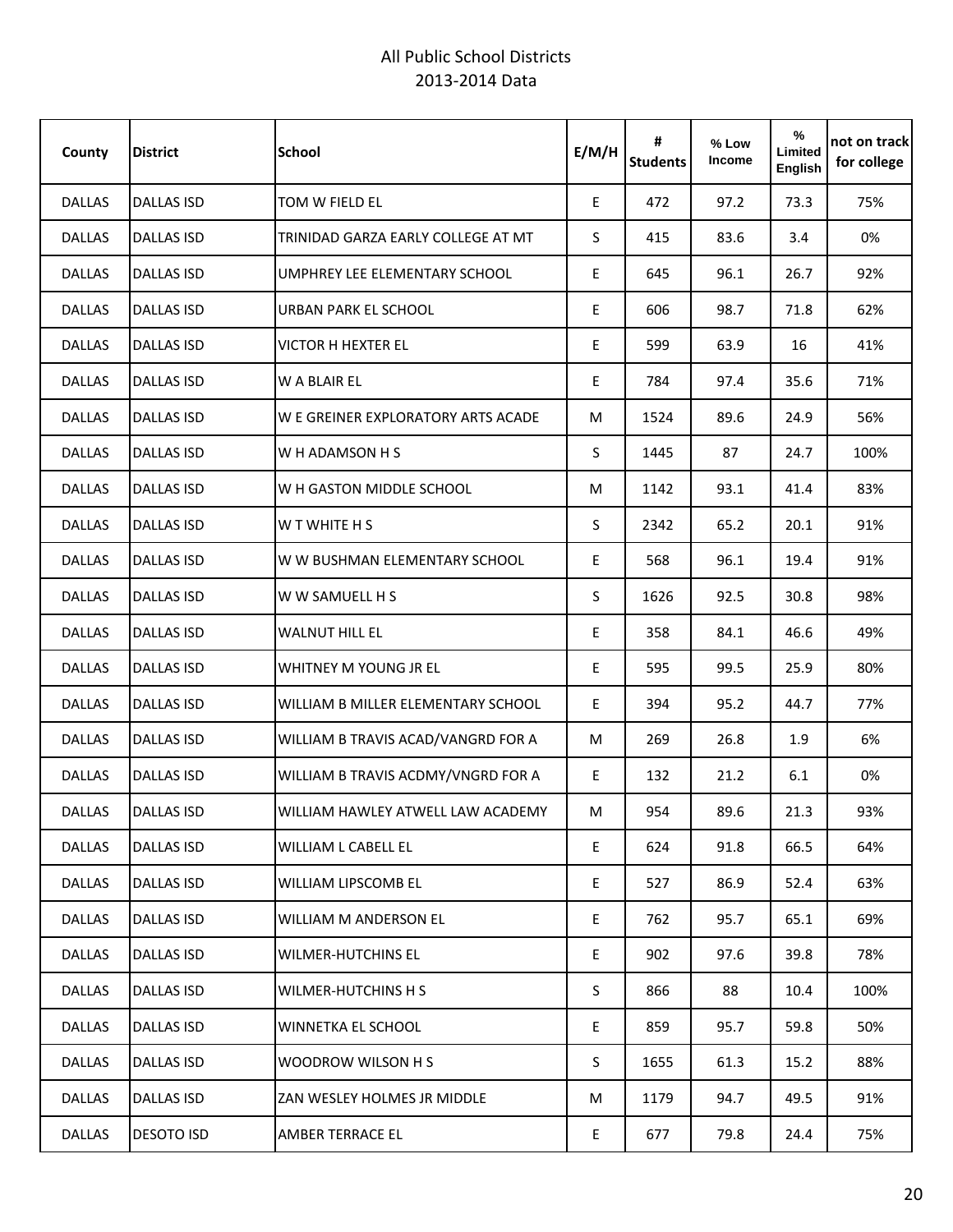| County        | <b>District</b>        | <b>School</b>                      | E/M/H | #<br><b>Students</b> | % Low<br>Income | %<br>Limited<br>English | not on track<br>for college |
|---------------|------------------------|------------------------------------|-------|----------------------|-----------------|-------------------------|-----------------------------|
| <b>DALLAS</b> | <b>DESOTO ISD</b>      | <b>COCKRELL HILL EL</b>            | E.    | 584                  | 67.8            | 2.1                     | 58%                         |
| <b>DALLAS</b> | <b>DESOTO ISD</b>      | <b>CURTISTENE S MCCOWAN MIDDLE</b> | М     | 878                  | 68.6            | 8                       | 87%                         |
| <b>DALLAS</b> | <b>DESOTO ISD</b>      | <b>D H S FRESHMAN CAMPUS</b>       | S     | 749                  | 62.6            | 1.1                     | 0%                          |
| <b>DALLAS</b> | <b>DESOTO ISD</b>      | DALLAS COUNTY JJAEP DESOTO CAMPUS  | S     | $\overline{2}$       | 50              | 0                       | 0%                          |
| <b>DALLAS</b> | <b>DESOTO ISD</b>      | <b>DESOTO EAST MIDDLE</b>          | М     | 649                  | 70.6            | 2.2                     | 86%                         |
| <b>DALLAS</b> | <b>DESOTO ISD</b>      | DESOTO H S                         | S     | 2238                 | 52.5            | 1.4                     | 95%                         |
| <b>DALLAS</b> | <b>DESOTO ISD</b>      | <b>DESOTO WEST MIDDLE</b>          | M     | 651                  | 61.4            | 2.3                     | 88%                         |
| <b>DALLAS</b> | <b>DESOTO ISD</b>      | <b>FRANK D MOATES EL</b>           | E     | 621                  | 78.1            | 32.4                    | 76%                         |
| <b>DALLAS</b> | <b>DESOTO ISD</b>      | <b>NORTHSIDE EL</b>                | E     | 500                  | 74.2            | 4                       | 78%                         |
| DALLAS        | <b>DESOTO ISD</b>      | <b>RUBY YOUNG EL</b>               | E     | 598                  | 60.2            | 8.2                     | 56%                         |
| <b>DALLAS</b> | <b>DESOTO ISD</b>      | THE MEADOWS EL                     | E     | 540                  | 78.1            | 4.4                     | 71%                         |
| <b>DALLAS</b> | <b>DESOTO ISD</b>      | <b>WOODRIDGE EL</b>                | E     | 712                  | 72.9            | 8.3                     | 70%                         |
| <b>DALLAS</b> | <b>DUNCANVILLE ISD</b> | <b>CENTRAL EL</b>                  | E     | 583                  | 85.6            | 47.3                    | 88%                         |
| <b>DALLAS</b> | <b>DUNCANVILLE ISD</b> | <b>CHARLES ACTON EL</b>            | E     | 495                  | 85.9            | 32.7                    | 76%                         |
| <b>DALLAS</b> | <b>DUNCANVILLE ISD</b> | CJ & ANNE HYMAN EL                 | E     | 551                  | 65.2            | 19.8                    | 58%                         |
| <b>DALLAS</b> | <b>DUNCANVILLE ISD</b> | <b>CLINT Q SMITH EL</b>            | E     | 507                  | 70.8            | 8.3                     | 74%                         |
| <b>DALLAS</b> | DUNCANVILLE ISD        | DUNCANVILLE H S                    | S     | 3984                 | 67.2            | 3.6                     | 91%                         |
| <b>DALLAS</b> | <b>DUNCANVILLE ISD</b> | <b>FAIRMEADOWS EL</b>              | E     | 582                  | 88              | 40.2                    | 62%                         |
| <b>DALLAS</b> | <b>DUNCANVILLE ISD</b> | <b>G W KENNEMER MIDDLE</b>         | М     | 728                  | 77.5            | 6                       | 91%                         |
| <b>DALLAS</b> | DUNCANVILLE ISD        | <b>GLENN C HARDIN INT</b>          | M     | 667                  | 85.8            | 18                      | 0%                          |
| DALLAS        | <b>DUNCANVILLE ISD</b> | <b>GRACE R BRANDENBURG INT</b>     | M     | 545                  | 73.9            | 12.7                    | 0%                          |
| <b>DALLAS</b> | <b>DUNCANVILLE ISD</b> | H BOB DANIEL SR INT                | М     | 704                  | 72.6            | 12.1                    | 0%                          |
| <b>DALLAS</b> | DUNCANVILLE ISD        | J HERMAN REED MIDDLE               | M     | 527                  | 82.2            | 10.4                    | 84%                         |
| <b>DALLAS</b> | <b>DUNCANVILLE ISD</b> | JAMES R BILHARTZ JR EL             | E     | 719                  | 80.7            | 38.9                    | 83%                         |
| <b>DALLAS</b> | <b>DUNCANVILLE ISD</b> | <b>MERRIFIELD ELEMENTARY</b>       | E     | 536                  | 84.5            | 22.2                    | 81%                         |
| <b>DALLAS</b> | <b>DUNCANVILLE ISD</b> | P A S S LEARNING CTR               | S.    | 13                   | 61.5            | 7.7                     | 0%                          |
| <b>DALLAS</b> | <b>DUNCANVILLE ISD</b> | S GUS ALEXANDER JR ELEMENTARY      | E     | 509                  | 74.3            | 22.2                    | 69%                         |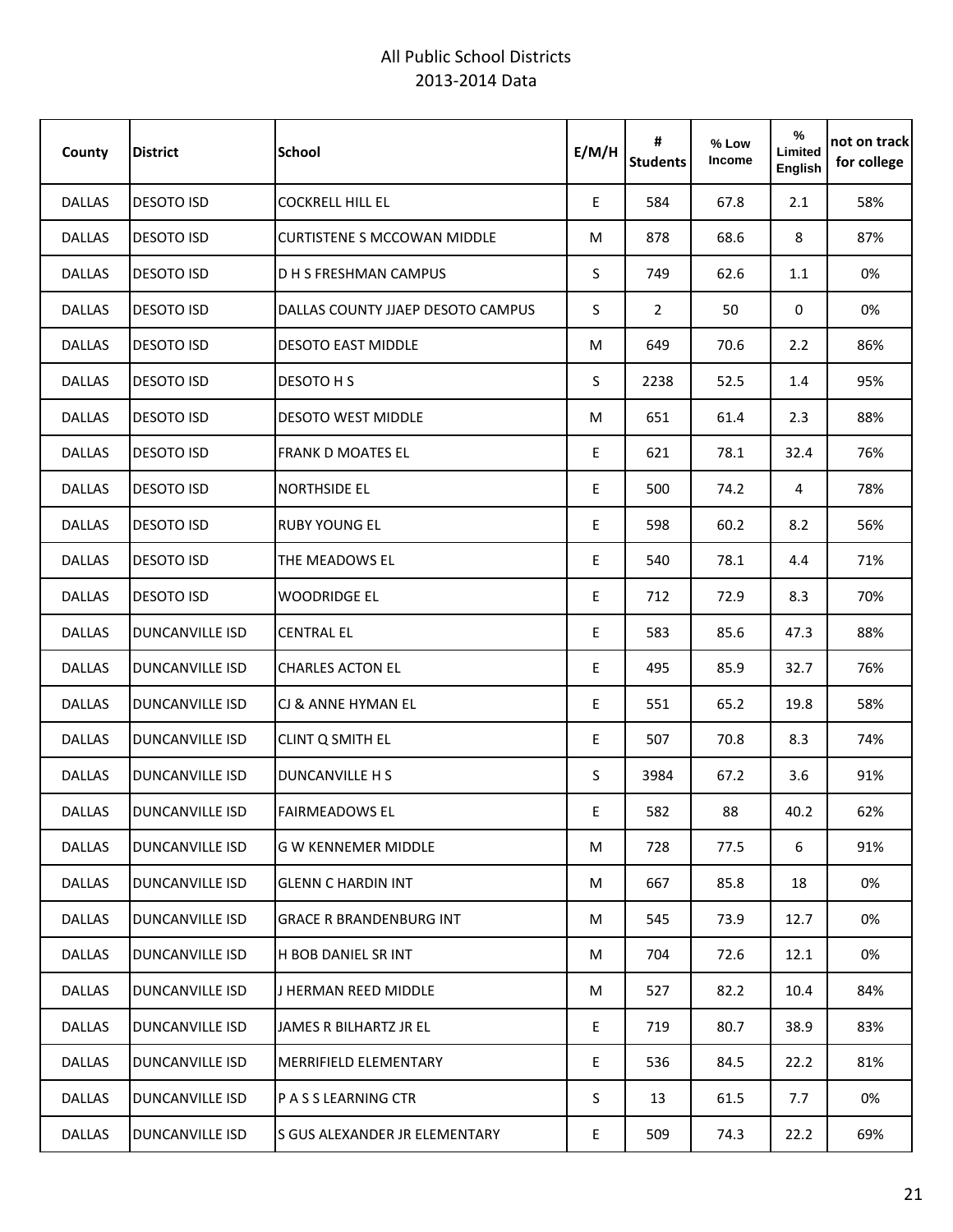| County        | <b>District</b>        | <b>School</b>                      | E/M/H | #<br><b>Students</b> | % Low<br>Income | %<br>Limited<br>English | not on track<br>for college |
|---------------|------------------------|------------------------------------|-------|----------------------|-----------------|-------------------------|-----------------------------|
| <b>DALLAS</b> | <b>DUNCANVILLE ISD</b> | <b>SUMMIT LEARNING CENTER</b>      | S.    | 70                   | 65.7            | 4.3                     | 0%                          |
| <b>DALLAS</b> | <b>DUNCANVILLE ISD</b> | WILLIAM H BYRD MIDDLE SCHOOL       | M     | 737                  | 68.8            | 6                       | 76%                         |
| <b>DALLAS</b> | <b>DUNCANVILLE ISD</b> | WILLIAM LEE HASTINGS EL            | E     | 522                  | 82.4            | 24.9                    | 77%                         |
| <b>DALLAS</b> | <b>GARLAND ISD</b>     | <b>ABBETT EL</b>                   | E     | 659                  | 35.2            | 22.6                    | 51%                         |
| <b>DALLAS</b> | <b>GARLAND ISD</b>     | AUSTIN ACAD FOR EXCELL             | M     | 946                  | 44              | 3.5                     | 40%                         |
| <b>DALLAS</b> | <b>GARLAND ISD</b>     | <b>B G HUDSON MIDDLE</b>           | M     | 1157                 | 47.1            | 10.7                    | 66%                         |
| <b>DALLAS</b> | <b>GARLAND ISD</b>     | <b>BACK EL</b>                     | E     | 480                  | 62.7            | 36.3                    | 65%                         |
| <b>DALLAS</b> | <b>GARLAND ISD</b>     | <b>BEAVER TECHNOLOGY CENTER</b>    | E     | 581                  | 57.5            | 32.7                    | 21%                         |
| <b>DALLAS</b> | <b>GARLAND ISD</b>     | <b>BRADFIELD EL</b>                | E     | 533                  | 84.1            | 69.4                    | 66%                         |
| <b>DALLAS</b> | <b>GARLAND ISD</b>     | <b>BULLOCK EL</b>                  | E     | 598                  | 87.8            | 63.9                    | 60%                         |
| <b>DALLAS</b> | <b>GARLAND ISD</b>     | <b>BUSSEY MIDDLE</b>               | M     | 907                  | 86.5            | 22.3                    | 84%                         |
| <b>DALLAS</b> | <b>GARLAND ISD</b>     | <b>CALDWELL EL</b>                 | E     | 478                  | 92.3            | 57.7                    | 65%                         |
| <b>DALLAS</b> | <b>GARLAND ISD</b>     | <b>CENTERVILLE EL</b>              | E     | 379                  | 86.3            | 47                      | 78%                         |
| <b>DALLAS</b> | <b>GARLAND ISD</b>     | <b>CISNEROS PRE-K CTR</b>          | E     | 641                  | 80.3            | 71.5                    | 0%                          |
| <b>DALLAS</b> | <b>GARLAND ISD</b>     | CLASSICAL CENTER AT BRANDENBURG MI | M     | 1153                 | 53.5            | 4.1                     | 44%                         |
| <b>DALLAS</b> | <b>GARLAND ISD</b>     | CLASSICAL CENTER AT VIAL EL        | E     | 606                  | 51              | 19.5                    | 33%                         |
| <b>DALLAS</b> | <b>GARLAND ISD</b>     | <b>CLUB HILL EL</b>                | E     | 535                  | 69.9            | 30.8                    | 46%                         |
| <b>DALLAS</b> | <b>GARLAND ISD</b>     | <b>COOPER EL</b>                   | E     | 603                  | 73              | 54.2                    | 59%                         |
| DALLAS        | <b>GARLAND ISD</b>     | <b>COYLE MIDDLE</b>                | M     | 1216                 | 44.6            | 5.6                     | 70%                         |
| <b>DALLAS</b> | <b>GARLAND ISD</b>     | <b>DAUGHERTY EL</b>                | E.    | 661                  | 91.5            | 67                      | 63%                         |
| DALLAS        | <b>GARLAND ISD</b>     | DAVIS EL                           | E     | 685                  | 81              | 52.7                    | 62%                         |
| <b>DALLAS</b> | <b>GARLAND ISD</b>     | <b>ETHRIDGE EL</b>                 | E     | 709                  | 80.5            | 52.6                    | 74%                         |
| DALLAS        | <b>GARLAND ISD</b>     | <b>FREEMAN EL</b>                  | E     | 393                  | 79.9            | 44.8                    | 73%                         |
| <b>DALLAS</b> | <b>GARLAND ISD</b>     | <b>GARLAND AEC</b>                 | B     | 118                  | 68.6            | 16.9                    | 0%                          |
| <b>DALLAS</b> | <b>GARLAND ISD</b>     | GARLAND H S                        | S.    | 2592                 | 55.7            | 4.9                     | 75%                         |
| <b>DALLAS</b> | <b>GARLAND ISD</b>     | GEORGE WASHINGTON CARVER EL        | E.    | 726                  | 72.3            | 50.7                    | 74%                         |
| DALLAS        | <b>GARLAND ISD</b>     | <b>GLEN COUCH EL</b>               | E     | 635                  | 57.8            | 15.6                    | 55%                         |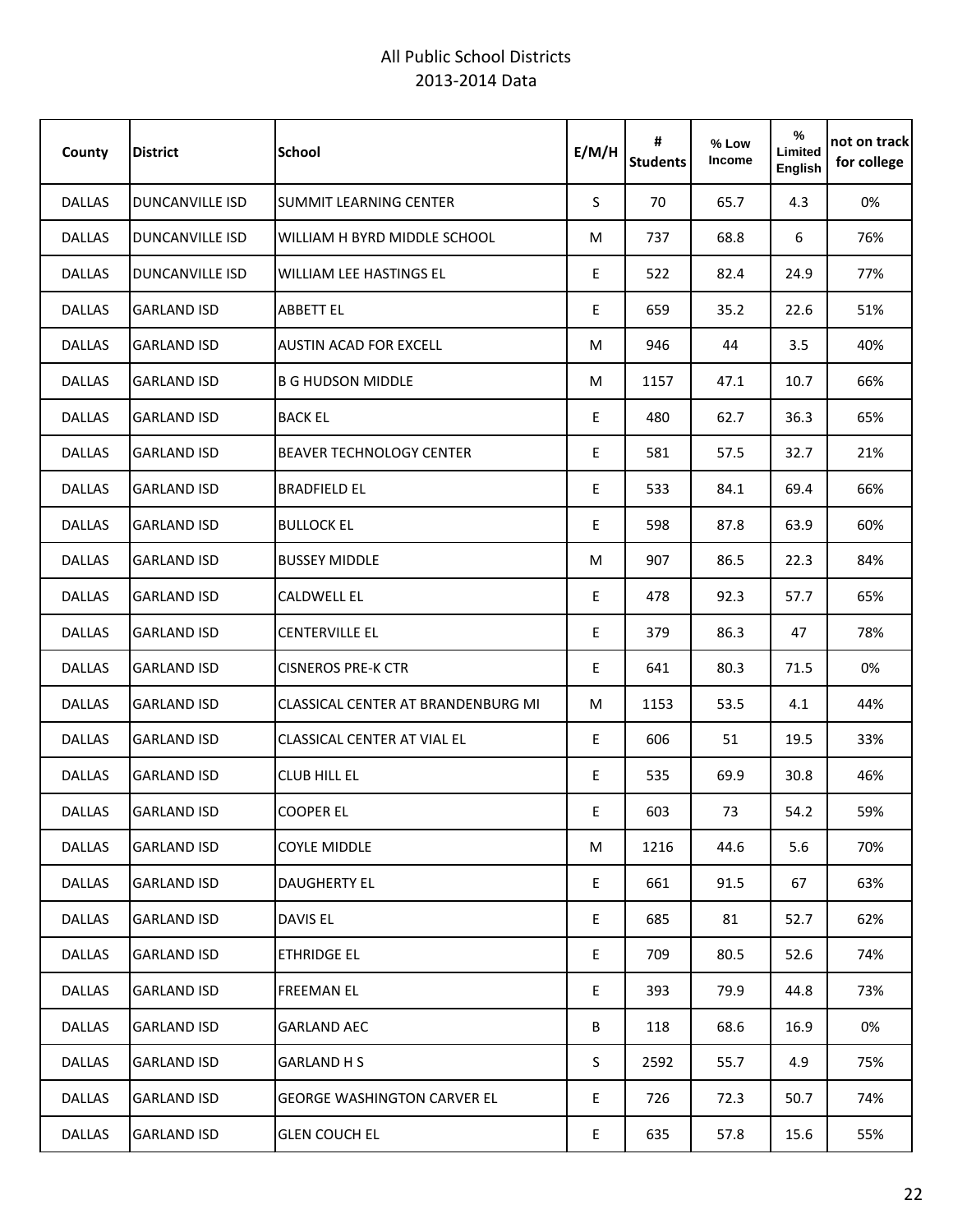| County        | <b>District</b>    | <b>School</b>                    | E/M/H | #<br><b>Students</b> | % Low<br>Income | %<br>Limited<br>English | not on track<br>for college |
|---------------|--------------------|----------------------------------|-------|----------------------|-----------------|-------------------------|-----------------------------|
| <b>DALLAS</b> | <b>GARLAND ISD</b> | <b>GOLDEN MEADOWS EL</b>         | E     | 483                  | 83              | 56.9                    | 79%                         |
| <b>DALLAS</b> | <b>GARLAND ISD</b> | <b>HANDLEY EL</b>                | E.    | 647                  | 85.8            | 34                      | 76%                         |
| <b>DALLAS</b> | <b>GARLAND ISD</b> | <b>HEATHER GLEN EL</b>           | E     | 566                  | 83.7            | 47.3                    | 70%                         |
| <b>DALLAS</b> | <b>GARLAND ISD</b> | <b>HERFURTH EL</b>               | E     | 425                  | 67.3            | 32.7                    | 69%                         |
| <b>DALLAS</b> | <b>GARLAND ISD</b> | <b>HICKMAN EL</b>                | E     | 600                  | 70.8            | 47.2                    | 61%                         |
| <b>DALLAS</b> | <b>GARLAND ISD</b> | HILLSIDE ACAD FOR EXCEL          | E     | 451                  | 48.3            | 22.8                    | 16%                         |
| <b>DALLAS</b> | <b>GARLAND ISD</b> | <b>JACKSON TECHNOLOGY CENTER</b> | M     | 1246                 | 64.7            | 14.9                    | 62%                         |
| <b>DALLAS</b> | <b>GARLAND ISD</b> | JOHN W ARMSTRONG EL              | E     | 804                  | 35.8            | 27.7                    | 28%                         |
| <b>DALLAS</b> | <b>GARLAND ISD</b> | <b>KATHERINE STEPHENS EL</b>     | E     | 575                  | 67.8            | 29.9                    | 67%                         |
| <b>DALLAS</b> | <b>GARLAND ISD</b> | <b>KEELEY EL</b>                 | E     | 622                  | 19.5            | 7.1                     | 35%                         |
| <b>DALLAS</b> | <b>GARLAND ISD</b> | KIMBERLIN ACAD FOR EXCEL         | E     | 471                  | 43.3            | 16.6                    | 12%                         |
| <b>DALLAS</b> | <b>GARLAND ISD</b> | LAKEVIEW CENTENNIAL H S          | S.    | 2430                 | 56.1            | 2.7                     | 92%                         |
| <b>DALLAS</b> | <b>GARLAND ISD</b> | <b>LIBERTY GROVE EL</b>          | E     | 606                  | 45.2            | 24.3                    | 61%                         |
| <b>DALLAS</b> | <b>GARLAND ISD</b> | LUNA EL                          | E     | 453                  | 36.6            | 20.5                    | 39%                         |
| <b>DALLAS</b> | <b>GARLAND ISD</b> | LYLES MIDDLE                     | M     | 853                  | 76.6            | 11.5                    | 90%                         |
| <b>DALLAS</b> | <b>GARLAND ISD</b> | <b>MONTCLAIR EL</b>              | E     | 500                  | 81.2            | 51.6                    | 63%                         |
| <b>DALLAS</b> | <b>GARLAND ISD</b> | N GARLAND H S                    | S     | 2324                 | 62.9            | 6.6                     | 86%                         |
| <b>DALLAS</b> | <b>GARLAND ISD</b> | <b>NAAMAN FOREST H S</b>         | S     | 2192                 | 46.6            | 4.6                     | 88%                         |
| DALLAS        | <b>GARLAND ISD</b> | <b>NITA PEARSON EL</b>           | E     | 679                  | 53.6            | 23.9                    | 51%                         |
| DALLAS        | <b>GARLAND ISD</b> | NORMA DORSEY EL                  | E.    | 628                  | 41.6            | 25.5                    | 51%                         |
| DALLAS        | <b>GARLAND ISD</b> | <b>NORTHLAKE EL</b>              | E     | 656                  | 75.8            | 46.3                    | 53%                         |
| <b>DALLAS</b> | <b>GARLAND ISD</b> | O'BANION MIDDLE                  | M     | 1073                 | 87              | 19                      | 92%                         |
| DALLAS        | <b>GARLAND ISD</b> | P A S S LEARNING CTR             | S.    | 10                   | 0               | 0                       | 0%                          |
| <b>DALLAS</b> | <b>GARLAND ISD</b> | <b>PARK CREST EL</b>             | E     | 487                  | 85.8            | 57.5                    | 77%                         |
| <b>DALLAS</b> | <b>GARLAND ISD</b> | <b>PARSONS PRE-K CTR</b>         | E     | 566                  | 75.8            | 58.1                    | 0%                          |
| <b>DALLAS</b> | <b>GARLAND ISD</b> | PATHFINDER ACHIEVEMENT CENTER    | B     | 38                   | 81.6            | 5.3                     | 0%                          |
| DALLAS        | <b>GARLAND ISD</b> | ROACH EL                         | E     | 449                  | 76.4            | 60.1                    | 40%                         |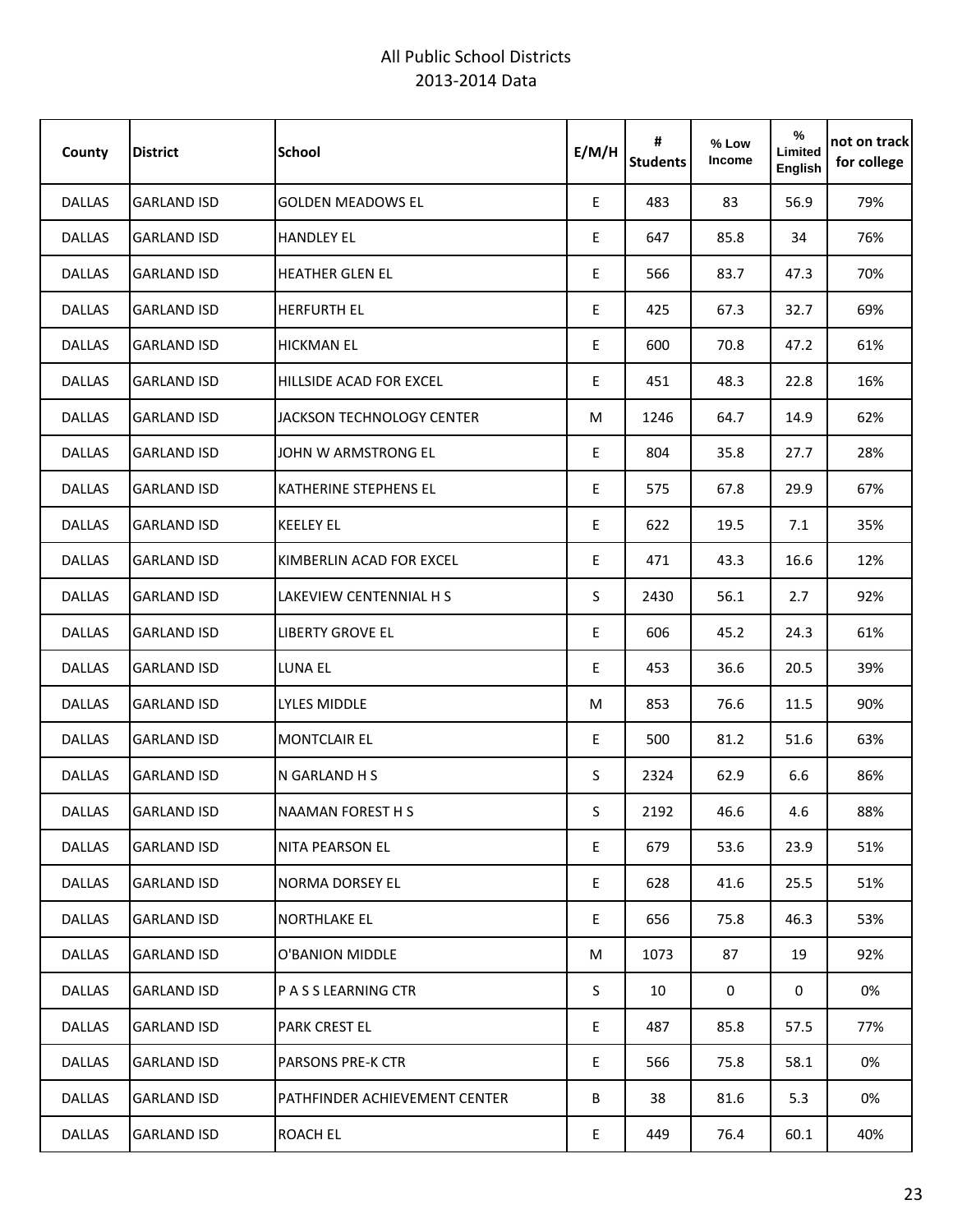| County        | <b>District</b>          | <b>School</b>                      | E/M/H | #<br><b>Students</b> | % Low<br>Income | %<br>Limited<br>English | not on track<br>for college |
|---------------|--------------------------|------------------------------------|-------|----------------------|-----------------|-------------------------|-----------------------------|
| <b>DALLAS</b> | <b>GARLAND ISD</b>       | <b>ROBERT B SEWELL EL</b>          | E     | 492                  | 45.1            | 33.1                    | 48%                         |
| <b>DALLAS</b> | <b>GARLAND ISD</b>       | <b>ROWLETT EL</b>                  | E     | 627                  | 51.8            | 27                      | 57%                         |
| <b>DALLAS</b> | <b>GARLAND ISD</b>       | <b>ROWLETT H S</b>                 | S     | 2675                 | 32.4            | 2.9                     | 82%                         |
| <b>DALLAS</b> | <b>GARLAND ISD</b>       | S GARLAND H S                      | S     | 1990                 | 72.3            | 7.6                     | 95%                         |
| <b>DALLAS</b> | <b>GARLAND ISD</b>       | SACHSE H S                         | S     | 2767                 | 36.6            | 4.5                     | 82%                         |
| <b>DALLAS</b> | <b>GARLAND ISD</b>       | <b>SAM HOUSTON MIDDLE</b>          | М     | 1066                 | 87.4            | 31.7                    | 85%                         |
| <b>DALLAS</b> | <b>GARLAND ISD</b>       | SELLERS MIDDLE                     | M     | 778                  | 82.1            | 19.5                    | 78%                         |
| <b>DALLAS</b> | <b>GARLAND ISD</b>       | <b>SHOREHAVEN EL</b>               | E     | 466                  | 83.7            | 45.5                    | 60%                         |
| <b>DALLAS</b> | <b>GARLAND ISD</b>       | <b>SHUGART EL</b>                  | E     | 569                  | 76.8            | 31.3                    | 63%                         |
| <b>DALLAS</b> | <b>GARLAND ISD</b>       | SOUTHGATE EL                       | E     | 444                  | 83.3            | 48                      | 72%                         |
| DALLAS        | <b>GARLAND ISD</b>       | <b>SPRING CREEK EL</b>             | E     | 648                  | 74.2            | 45.1                    | 31%                         |
| <b>DALLAS</b> | <b>GARLAND ISD</b>       | STEADHAM EL                        | E     | 517                  | 40.8            | 17.8                    | 51%                         |
| <b>DALLAS</b> | <b>GARLAND ISD</b>       | <b>TOLER EL</b>                    | E     | 654                  | 68.8            | 25.1                    | 58%                         |
| <b>DALLAS</b> | <b>GARLAND ISD</b>       | <b>VERNAL LISTER EL</b>            | E     | 529                  | 56.7            | 39.3                    | 59%                         |
| <b>DALLAS</b> | <b>GARLAND ISD</b>       | <b>VERNON SCHRADE MIDDLE</b>       | M     | 1233                 | 44.1            | 8.4                     | 74%                         |
| <b>DALLAS</b> | <b>GARLAND ISD</b>       | WALNUT GLEN ACAD FOR EXCEL         | E     | 546                  | 52.7            | 31.9                    | 28%                         |
| <b>DALLAS</b> | <b>GARLAND ISD</b>       | <b>WATSON TECHNOLOGY CENTER</b>    | E     | 609                  | 51.6            | 34.6                    | 41%                         |
| DALLAS        | <b>GARLAND ISD</b>       | <b>WEAVER EL</b>                   | E     | 511                  | 79.1            | 46.2                    | 83%                         |
| <b>DALLAS</b> | <b>GARLAND ISD</b>       | WEBB MIDDLE                        | М     | 1075                 | 59.5            | 13.3                    | 68%                         |
| DALLAS        | <b>GARLAND ISD</b>       | <b>WILLIAMS EL</b>                 | E     | 312                  | 83.3            | 54.2                    | 76%                         |
| <b>DALLAS</b> | <b>GRAND PRAIRIE ISD</b> | <b>ANDREW JACKSON MIDDLE</b>       | М     | 1031                 | 69.9            | 18.1                    | 77%                         |
| <b>DALLAS</b> | <b>GRAND PRAIRIE ISD</b> | <b>BARBARA BUSH EL</b>             | E     | 570                  | 77.7            | 35.6                    | 60%                         |
| DALLAS        | <b>GRAND PRAIRIE ISD</b> | <b>BONHAM EEC</b>                  | E     | 383                  | 88.3            | 39.7                    | 0%                          |
| <b>DALLAS</b> | <b>GRAND PRAIRIE ISD</b> | <b>COLIN POWELL EL</b>             | E     | 484                  | 31.6            | 8.5                     | 39%                         |
| <b>DALLAS</b> | <b>GRAND PRAIRIE ISD</b> | DAVID CROCKETT 5TH GRADE CENTER    | E     | 513                  | 90.3            | 46.2                    | 0%                          |
| <b>DALLAS</b> | <b>GRAND PRAIRIE ISD</b> | DAVID DANIELS EL ACADEMY OF SCIENC | E     | 694                  | 88.6            | 32.6                    | 72%                         |
| <b>DALLAS</b> | <b>GRAND PRAIRIE ISD</b> | <b>DWIGHT D EISENHOWER EL</b>      | E     | 709                  | 80              | 42.2                    | 56%                         |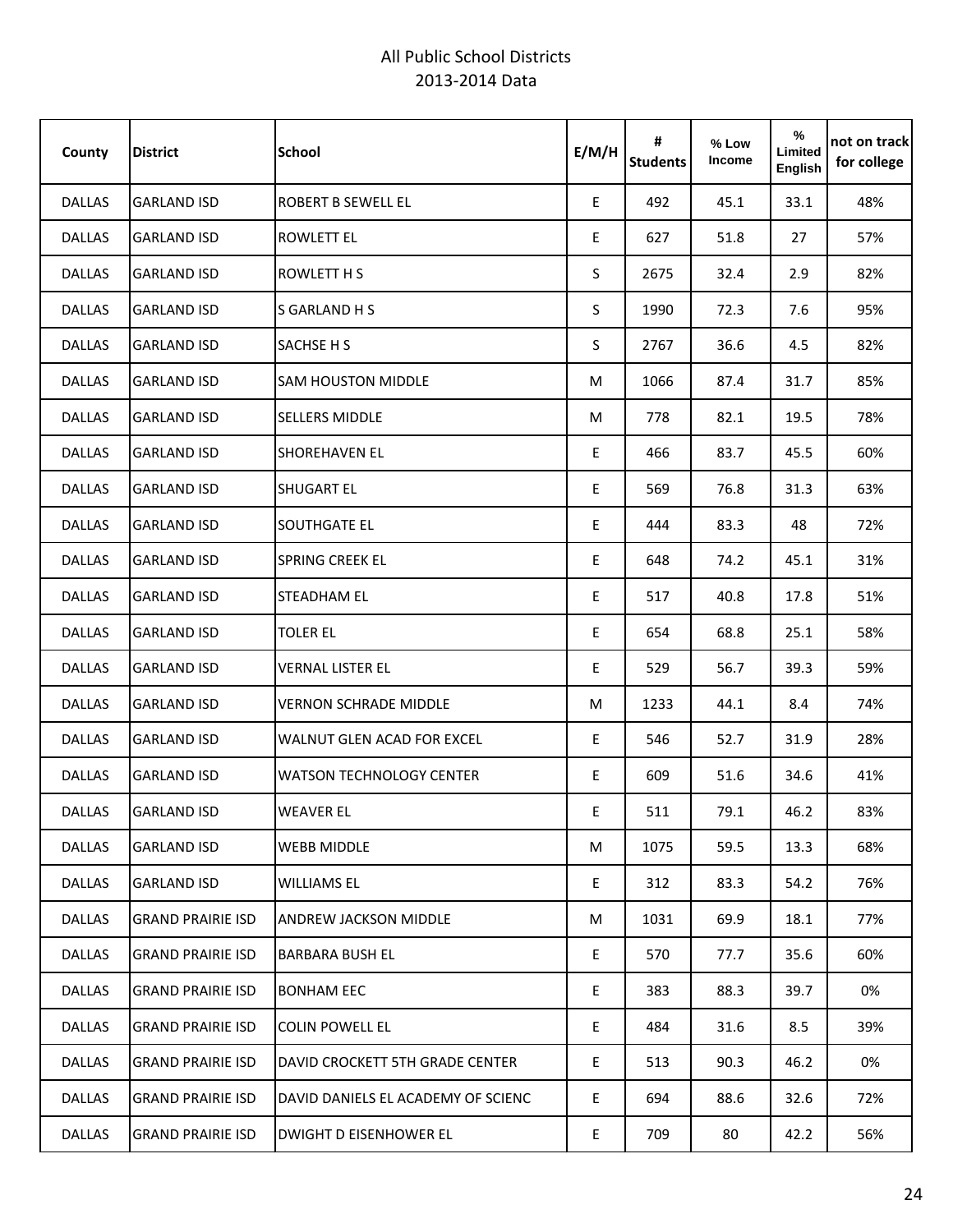| County        | <b>District</b>          | <b>School</b>                             | E/M/H | #<br><b>Students</b> | % Low<br><b>Income</b> | %<br>Limited<br>English | not on track<br>for college |
|---------------|--------------------------|-------------------------------------------|-------|----------------------|------------------------|-------------------------|-----------------------------|
| <b>DALLAS</b> | <b>GRAND PRAIRIE ISD</b> | ELLEN OCHOA STEM ACADEMY AT BEN MI        | E.    | 844                  | 87.8                   | 42.1                    | 79%                         |
| <b>DALLAS</b> | <b>GRAND PRAIRIE ISD</b> | ERVIN C WHITT EL                          | E     | 619                  | 71.2                   | 24.4                    | 60%                         |
| <b>DALLAS</b> | <b>GRAND PRAIRIE ISD</b> | <b>FLORENCE HILL EL</b>                   | E     | 515                  | 50.1                   | 8.7                     | 58%                         |
| <b>DALLAS</b> | <b>GRAND PRAIRIE ISD</b> | <b>GARNER FINE ARTS ACADEMY</b>           | E     | 619                  | 38.3                   | 6.1                     | 47%                         |
| <b>DALLAS</b> | <b>GRAND PRAIRIE ISD</b> | <b>GRAND PRAIRIE COLLEGIATE INSTITUTE</b> | M     | 88                   | 73.9                   | 12.5                    | 0%                          |
| <b>DALLAS</b> | <b>GRAND PRAIRIE ISD</b> | <b>GRAND PRAIRIE FINE ARTS ACADEMY</b>    | B     | 387                  | 44.4                   | 4.4                     | 45%                         |
| <b>DALLAS</b> | <b>GRAND PRAIRIE ISD</b> | <b>GRAND PRAIRIE H S</b>                  | S     | 2502                 | 76.3                   | 24.5                    | 97%                         |
| <b>DALLAS</b> | <b>GRAND PRAIRIE ISD</b> | <b>HARRY S TRUMAN MIDDLE</b>              | M     | 583                  | 63.8                   | 7.9                     | 82%                         |
| <b>DALLAS</b> | <b>GRAND PRAIRIE ISD</b> | <b>HECTOR P GARCIA EL</b>                 | E     | 614                  | 90.9                   | 65.5                    | 68%                         |
| <b>DALLAS</b> | <b>GRAND PRAIRIE ISD</b> | <b>HOBBS WILLIAMS EL</b>                  | E     | 612                  | 80.9                   | 35.1                    | 61%                         |
| <b>DALLAS</b> | <b>GRAND PRAIRIE ISD</b> | <b>JAMES BOWIE EL</b>                     | E     | 439                  | 91.1                   | 50.6                    | 70%                         |
| <b>DALLAS</b> | <b>GRAND PRAIRIE ISD</b> | JAMES FANNIN MIDDLE                       | M     | 763                  | 89.6                   | 55                      | 84%                         |
| <b>DALLAS</b> | <b>GRAND PRAIRIE ISD</b> | JOHN A DUBISKI CAREER H S                 | S     | 1512                 | 67.8                   | 18.8                    | 87%                         |
| <b>DALLAS</b> | <b>GRAND PRAIRIE ISD</b> | JOHN ADAMS MIDDLE                         | M     | 623                  | 82.8                   | 31.5                    | 87%                         |
| <b>DALLAS</b> | <b>GRAND PRAIRIE ISD</b> | <b>JUAN N SEGUIN EL</b>                   | E     | 539                  | 86.3                   | 40.1                    | 75%                         |
| <b>DALLAS</b> | <b>GRAND PRAIRIE ISD</b> | LORENZO DE ZAVALA ENVIRONMENTAL SC        | E     | 832                  | 74.9                   | 30.6                    | 65%                         |
| <b>DALLAS</b> | <b>GRAND PRAIRIE ISD</b> | LYNDON B JOHNSON DAEP                     | B     | 123                  | 70.7                   | 17.1                    | 0%                          |
| <b>DALLAS</b> | <b>GRAND PRAIRIE ISD</b> | <b>MIKE MOSELEY EL</b>                    | Ε     | 633                  | 58.1                   | 19.1                    | 69%                         |
| <b>DALLAS</b> | <b>GRAND PRAIRIE ISD</b> | IP A S S LEARNING CTR                     | S     | 6                    | 83.3                   | 16.7                    | 0%                          |
| DALLAS        | <b>GRAND PRAIRIE ISD</b> | <b>ROBERT E LEE EL</b>                    | E     | 774                  | 89.4                   | 42.6                    | 70%                         |
| <b>DALLAS</b> | <b>GRAND PRAIRIE ISD</b> | RONALD W REAGAN MIDDLE                    | M     | 714                  | 37.3                   | 7 <sup>7</sup>          | 41%                         |
| <b>DALLAS</b> | <b>GRAND PRAIRIE ISD</b> | SALLYE R MOORE EL                         | E     | 539                  | 64.6                   | 13.5                    | 61%                         |
| <b>DALLAS</b> | <b>GRAND PRAIRIE ISD</b> | <b>SAM RAYBURN EL</b>                     | E     | 513                  | 83.4                   | 40.7                    | 75%                         |
| <b>DALLAS</b> | <b>GRAND PRAIRIE ISD</b> | <b>SOUTH GRAND PRAIRIE H S</b>            | S     | 2322                 | 53                     | 7.3                     | 86%                         |
| <b>DALLAS</b> | <b>GRAND PRAIRIE ISD</b> | ISOUTH GRAND PRAIRIE HIGH 9TH GRADE       | М     | 850                  | 57.8                   | 9.3                     | 0%                          |
| <b>DALLAS</b> | <b>GRAND PRAIRIE ISD</b> | <b>STEPHEN F AUSTIN EL</b>                | E     | 544                  | 84.2                   | 44.7                    | 58%                         |
| DALLAS        | <b>GRAND PRAIRIE ISD</b> | ISUZANNA DICKINSON EL                     | E     | 471                  | 63.7                   | 29.5                    | 67%                         |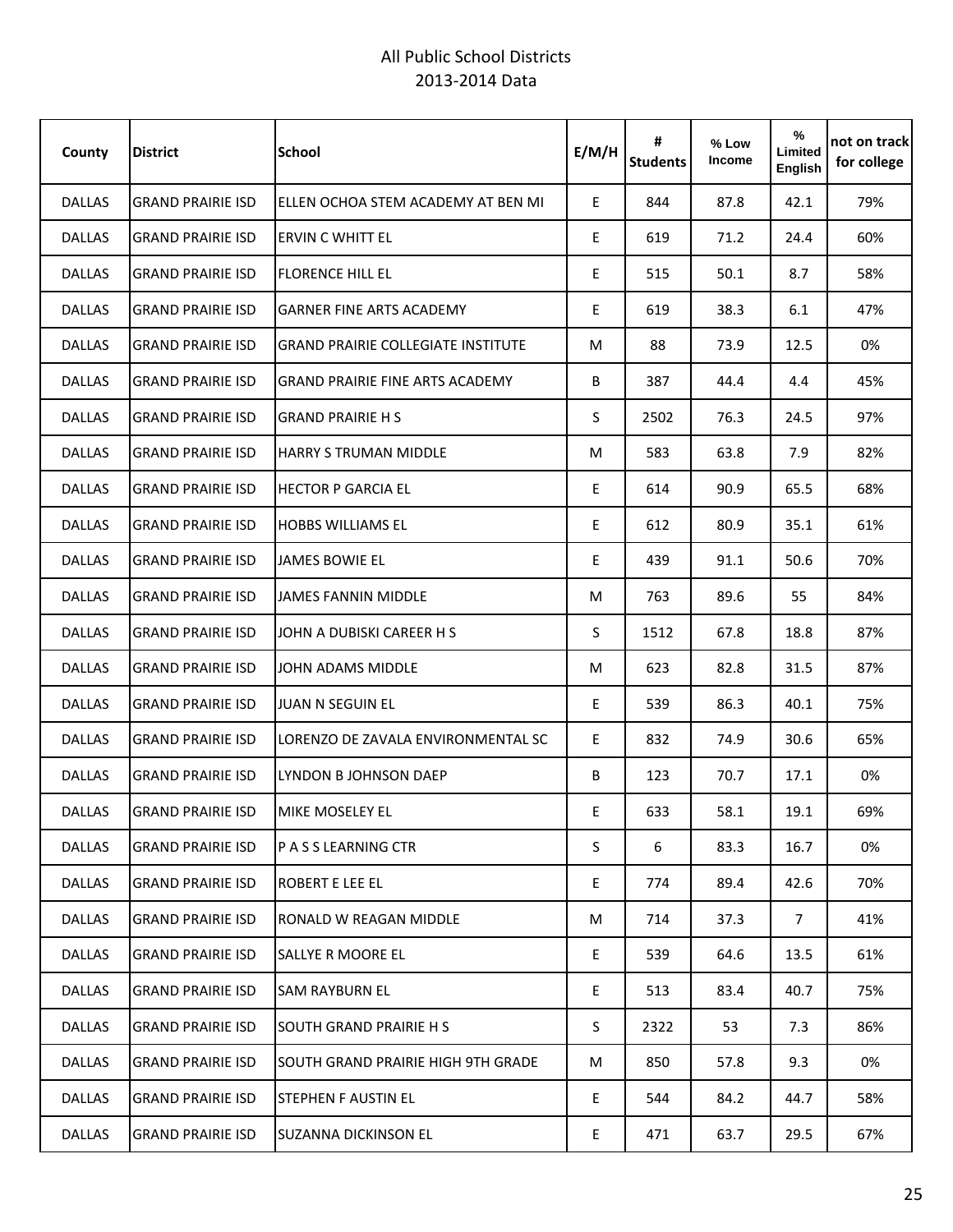| County        | <b>District</b>          | <b>School</b>                      | E/M/H | #<br><b>Students</b> | % Low<br><b>Income</b> | %<br>Limited<br><b>English</b> | not on track<br>for college |
|---------------|--------------------------|------------------------------------|-------|----------------------|------------------------|--------------------------------|-----------------------------|
| <b>DALLAS</b> | <b>GRAND PRAIRIE ISD</b> | THURGOOD MARSHALL LEADERSHIP ACADE | E.    | 574                  | 71.6                   | 27.7                           | 51%                         |
| <b>DALLAS</b> | <b>GRAND PRAIRIE ISD</b> | <b>WILLIAM B TRAVIS EL</b>         | E     | 607                  | 91.8                   | 59.6                           | 80%                         |
| <b>DALLAS</b> | <b>GRAND PRAIRIE ISD</b> | YMLA AT JOHN F KENNEDY MIDDLE      | M     | 1003                 | 82.5                   | 31.9                           | 68%                         |
| <b>DALLAS</b> | <b>GRAND PRAIRIE ISD</b> | YWLA AT BILL ARNOLD MIDDDLE        | M     | 1104                 | 80.1                   | 30.3                           | 72%                         |
| <b>DALLAS</b> | <b>HIGHLAND PARK ISD</b> | <b>ARMSTRONG ELEMENTARY</b>        | E     | 581                  | $\mathbf 0$            | 1.2                            | 12%                         |
| <b>DALLAS</b> | <b>HIGHLAND PARK ISD</b> | <b>BRADFIELD ELEMENTARY</b>        | E     | 694                  | $\mathbf 0$            | $\mathbf 0$                    | 18%                         |
| <b>DALLAS</b> | <b>HIGHLAND PARK ISD</b> | <b>HIGHLAND PARK H S</b>           | S.    | 2106                 | $\mathbf 0$            | 0.4                            | 0%                          |
| <b>DALLAS</b> | <b>HIGHLAND PARK ISD</b> | <b>HIGHLAND PARK MIDDLE</b>        | M     | 1098                 | 0                      | 0.5                            | 23%                         |
| <b>DALLAS</b> | <b>HIGHLAND PARK ISD</b> | <b>HYER EL</b>                     | E     | 726                  | 0                      | $\mathbf 0$                    | 14%                         |
| <b>DALLAS</b> | <b>HIGHLAND PARK ISD</b> | MCCULLOCH INTERMEDIATE SCHOOL      | M     | 1102                 | $\mathbf 0$            | 0.6                            | 0%                          |
| <b>DALLAS</b> | <b>HIGHLAND PARK ISD</b> | UNIVERSITY PARK ELEMENTARY         | E     | 705                  | $\mathbf 0$            | 3.8                            | 9%                          |
| <b>DALLAS</b> | <b>IRVING ISD</b>        | <b>AUSTIN MIDDLE</b>               | M     | 950                  | 90.5                   | 44.1                           | 99%                         |
| <b>DALLAS</b> | <b>IRVING ISD</b>        | <b>BARTON EL</b>                   | E     | 845                  | 89.1                   | 63.1                           | 72%                         |
| <b>DALLAS</b> | <b>IRVING ISD</b>        | <b>BOWIE MIDDLE</b>                | M     | 982                  | 87                     | 29.3                           | 93%                         |
| <b>DALLAS</b> | <b>IRVING ISD</b>        | <b>BRANDENBURG EL</b>              | E.    | 916                  | 78.3                   | 44.3                           | 69%                         |
| <b>DALLAS</b> | <b>IRVING ISD</b>        | <b>BRITAIN EL</b>                  | E     | 685                  | 90.2                   | 59.4                           | 77%                         |
| <b>DALLAS</b> | <b>IRVING ISD</b>        | <b>BROWN EL</b>                    | E     | 813                  | 87.9                   | 48.7                           | 72%                         |
| <b>DALLAS</b> | <b>IRVING ISD</b>        | <b>CLIFTON EARLY CHILDHOOD</b>     | E     | 749                  | 86                     | 56.6                           | 0%                          |
| DALLAS        | <b>IRVING ISD</b>        | <b>CROCKETT MIDDLE</b>             | M     | 795                  | 86.4                   | 31.3                           | 99%                         |
| <b>DALLAS</b> | <b>IRVING ISD</b>        | DALLAS CO SCHOOL FOR ACCELERATED L | S     | 8                    | 37.5                   | 25                             | 0%                          |
| <b>DALLAS</b> | <b>IRVING ISD</b>        | <b>DAVIS EL</b>                    | E     | 878                  | 81.4                   | 45.9                           | 76%                         |
| <b>DALLAS</b> | <b>IRVING ISD</b>        | <b>ELLIOTT EL</b>                  | E.    | 704                  | 80.3                   | 50.4                           | 68%                         |
| <b>DALLAS</b> | <b>IRVING ISD</b>        | <b>FARINE EL</b>                   | E     | 791                  | 67.4                   | 42.9                           | 75%                         |
| <b>DALLAS</b> | <b>IRVING ISD</b>        | <b>GILBERT F M EL</b>              | E     | 829                  | 91.4                   | 68.9                           | 63%                         |
| <b>DALLAS</b> | <b>IRVING ISD</b>        | GOOD EL                            | E.    | 902                  | 93                     | 72.8                           | 73%                         |
| <b>DALLAS</b> | <b>IRVING ISD</b>        | <b>HALEY J EL</b>                  | E     | 804                  | 90                     | 61.2                           | 77%                         |
| <b>DALLAS</b> | <b>IRVING ISD</b>        | <b>HALEY TEL</b>                   | E     | 793                  | 78.9                   | 32.4                           | 64%                         |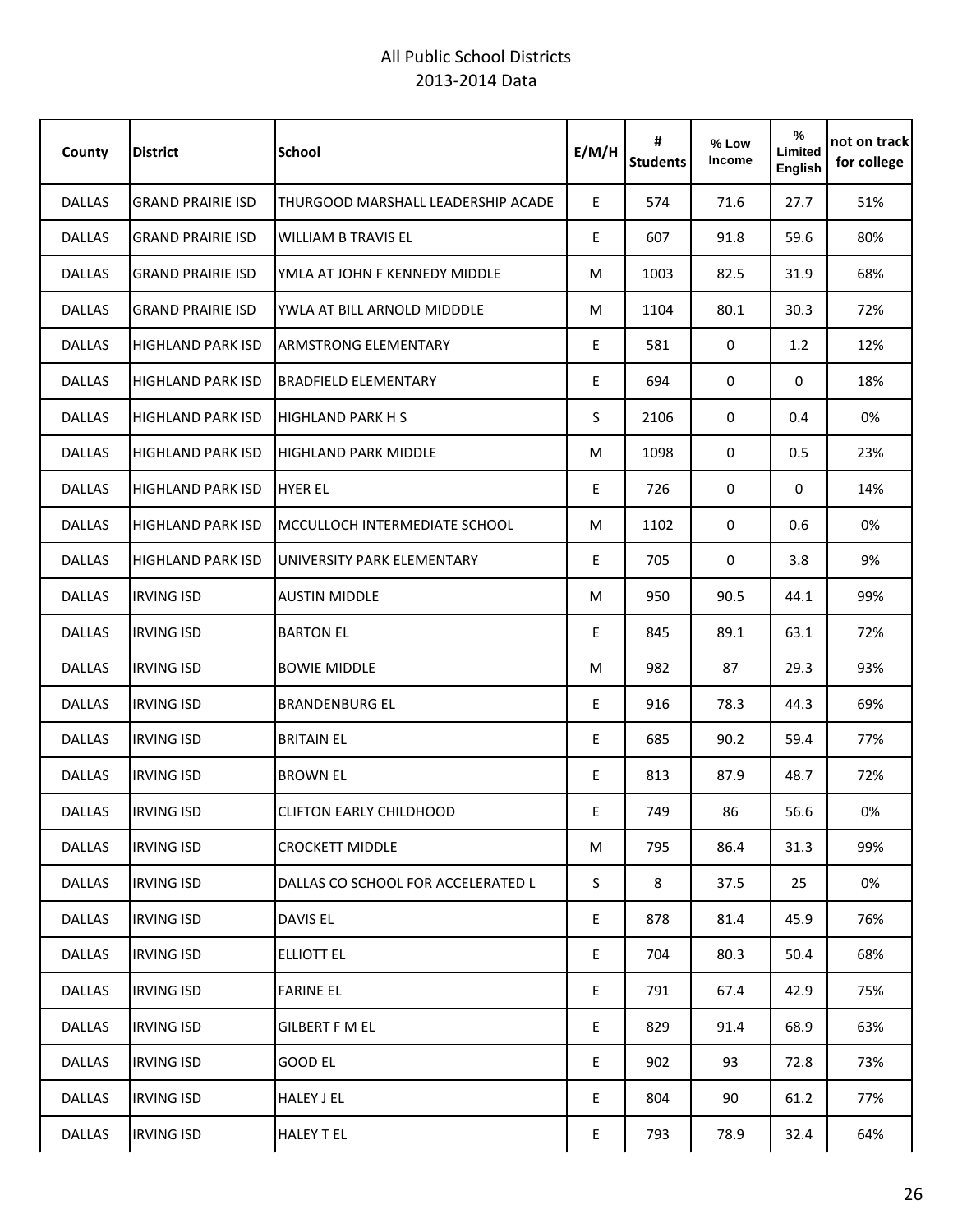| County        | <b>District</b>   | <b>School</b>                      | E/M/H | #<br><b>Students</b> | % Low<br>Income | %<br>Limited<br>English | not on track<br>for college |
|---------------|-------------------|------------------------------------|-------|----------------------|-----------------|-------------------------|-----------------------------|
| <b>DALLAS</b> | <b>IRVING ISD</b> | <b>HANES EL</b>                    | E     | 746                  | 81.8            | 48.1                    | 79%                         |
| <b>DALLAS</b> | <b>IRVING ISD</b> | <b>HOUSTON MIDDLE</b>              | M     | 930                  | 83              | 17                      | 99%                         |
| DALLAS        | <b>IRVING ISD</b> | <b>IRVING H S</b>                  | S     | 2373                 | 78.8            | 21                      | 93%                         |
| <b>DALLAS</b> | <b>IRVING ISD</b> | JACK E SINGLEY ACADEMY             | S     | 1677                 | 75.6            | 14.4                    | 0%                          |
| <b>DALLAS</b> | <b>IRVING ISD</b> | <b>JACKIE MAE TOWNSELL EL</b>      | E     | 879                  | 83.6            | 47.1                    | 72%                         |
| <b>DALLAS</b> | <b>IRVING ISD</b> | JOHN W AND MARGIE STIPES EL        | E     | 761                  | 66.9            | 41.7                    | 61%                         |
| <b>DALLAS</b> | <b>IRVING ISD</b> | <b>JOHNSTON EL</b>                 | E     | 838                  | 85.3            | 56.2                    | 85%                         |
| <b>DALLAS</b> | <b>IRVING ISD</b> | <b>KEYES EL</b>                    | E     | 838                  | 90.6            | 70                      | 77%                         |
| <b>DALLAS</b> | <b>IRVING ISD</b> | KINKEADE EARLY CHILDHOOD           | E     | 709                  | 83.5            | 66.6                    | 0%                          |
| <b>DALLAS</b> | <b>IRVING ISD</b> | LADY BIRD JOHNSON MIDDLE           | М     | 1010                 | 78.9            | 24.9                    | 99%                         |
| <b>DALLAS</b> | <b>IRVING ISD</b> | <b>LAMAR MIDDLE</b>                | M     | 807                  | 76.8            | 25.3                    | 98%                         |
| <b>DALLAS</b> | <b>IRVING ISD</b> | LEE EL                             | E     | 770                  | 80.9            | 30.3                    | 66%                         |
| <b>DALLAS</b> | <b>IRVING ISD</b> | LIVELY EL                          | E     | 901                  | 86.1            | 55.9                    | 78%                         |
| <b>DALLAS</b> | <b>IRVING ISD</b> | LORENZO DE ZAVALA MIDDLE           | M     | 800                  | 86.3            | 29.9                    | 99%                         |
| <b>DALLAS</b> | <b>IRVING ISD</b> | <b>MACARTHUR H S</b>               | S     | 2716                 | 62.2            | 13.1                    | 90%                         |
| <b>DALLAS</b> | <b>IRVING ISD</b> | NIMITZ H S                         | S     | 2422                 | 74.2            | 17.5                    | 92%                         |
| <b>DALLAS</b> | <b>IRVING ISD</b> | PIERCE EARLY CHILDHOOD             | E     | 630                  | 92.7            | 75.9                    | 0%                          |
| DALLAS        | <b>IRVING ISD</b> | <b>SCHULZE EL</b>                  | E     | 827                  | 93.1            | 58.9                    | 79%                         |
| <b>DALLAS</b> | <b>IRVING ISD</b> | <b>TOWNLEY EL</b>                  | E     | 739                  | 77.7            | 36.8                    | 66%                         |
| DALLAS        | <b>IRVING ISD</b> | <b>TRAVIS MIDDLE</b>               | M     | 1012                 | 72.2            | 22.9                    | 100%                        |
| DALLAS        | LANCASTER ISD     | <b>BELT LINE EL</b>                | E     | 589                  | 87.8            | $\mathbf{1}$            | 74%                         |
| DALLAS        | LANCASTER ISD     | G W CARVER 6TH GRADE STEM LEARNING | M     | 489                  | 89.2            | 10                      | 0%                          |
| DALLAS        | LANCASTER ISD     | <b>HOUSTON EL</b>                  | E     | 690                  | 84.2            | 28.3                    | 69%                         |
| DALLAS        | LANCASTER ISD     | LANCASTER EL                       | E     | 572                  | 88.6            | 3.1                     | 70%                         |
| <b>DALLAS</b> | LANCASTER ISD     | LANCASTER H S                      | S     | 1748                 | 74.5            | 1.3                     | 99%                         |
| <b>DALLAS</b> | LANCASTER ISD     | LANCASTER MIDDLE                   | M     | 988                  | 82.3            | 6                       | 72%                         |
| DALLAS        | LANCASTER ISD     | PLEASANT RUN EL                    | E     | 357                  | 91              | 28.6                    | 72%                         |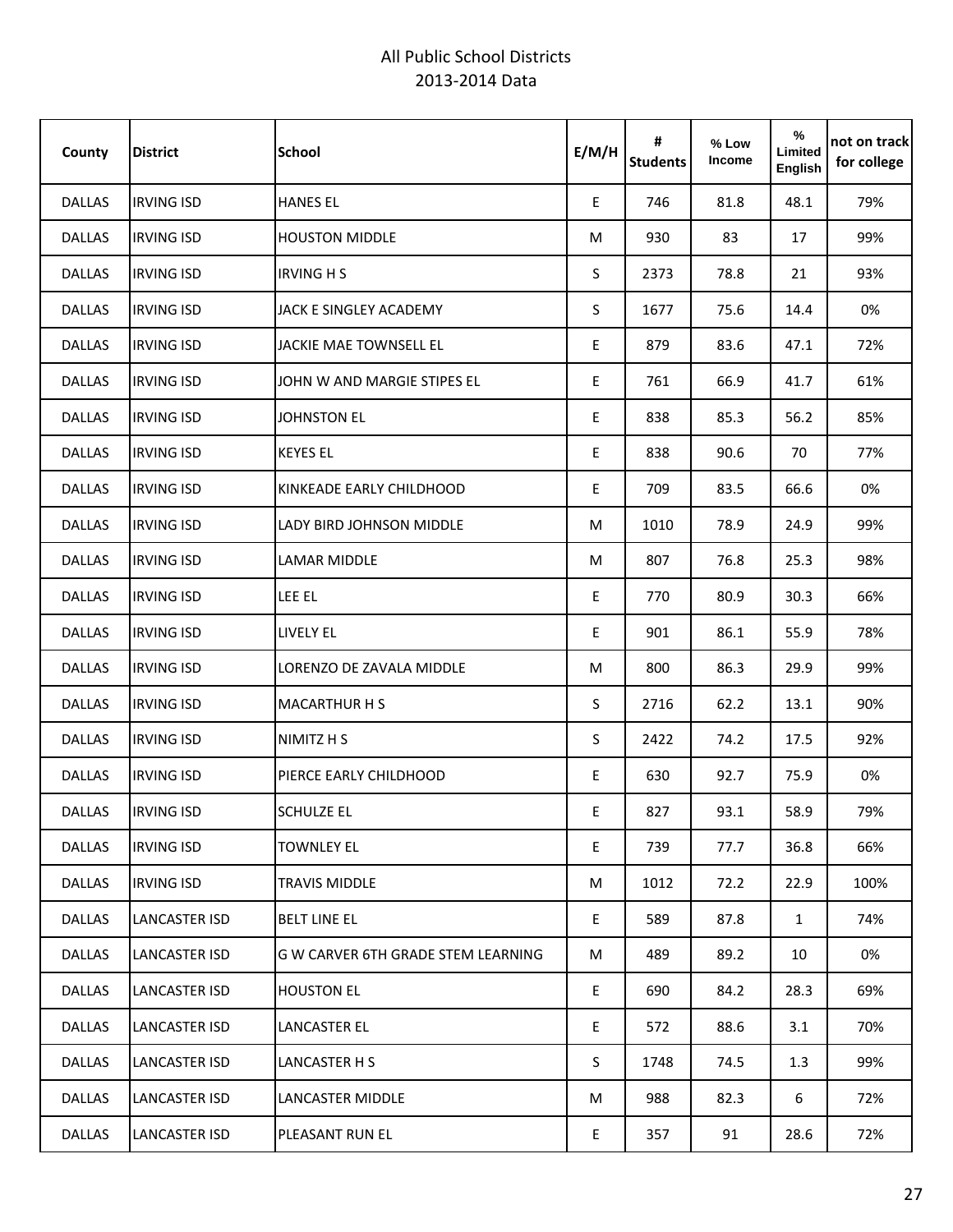| County        | <b>District</b>     | <b>School</b>           | E/M/H       | #<br><b>Students</b> | % Low<br>Income | %<br>Limited<br>English | not on track<br>for college |
|---------------|---------------------|-------------------------|-------------|----------------------|-----------------|-------------------------|-----------------------------|
| DALLAS        | LANCASTER ISD       | <b>ROLLING HILLS EL</b> | E           | 591                  | 90.4            | $\mathbf{1}$            | 79%                         |
| <b>DALLAS</b> | LANCASTER ISD       | ROSA PARKS/MILLBROOK EL | E           | 504                  | 86.1            | 1.6                     | 66%                         |
| DALLAS        | LANCASTER ISD       | <b>WEST MAIN EL</b>     | E           | 292                  | 92.8            | 13.7                    | 78%                         |
| DALLAS        | <b>MESQUITE ISD</b> | <b>ACHZIGER EL</b>      | E           | 876                  | 75              | 57.6                    | 59%                         |
| <b>DALLAS</b> | <b>MESQUITE ISD</b> | <b>AGNEW MIDDLE</b>     | M           | 841                  | 69.3            | 9.9                     | 89%                         |
| DALLAS        | <b>MESQUITE ISD</b> | <b>AUSTIN EL</b>        | E           | 464                  | 53.7            | 11.2                    | 56%                         |
| DALLAS        | <b>MESQUITE ISD</b> | <b>BEASLEY EL</b>       | E           | 441                  | 49.4            | 7.9                     | 63%                         |
| DALLAS        | <b>MESQUITE ISD</b> | <b>BERRY MIDDLE</b>     | M           | 919                  | 67.8            | 15.1                    | 85%                         |
| DALLAS        | <b>MESQUITE ISD</b> | <b>BLACK EL</b>         | E           | 591                  | 73.3            | 11                      | 71%                         |
| DALLAS        | <b>MESQUITE ISD</b> | <b>CANNADAY EL</b>      | E           | 519                  | 74.6            | 10.6                    | 60%                         |
| <b>DALLAS</b> | <b>MESQUITE ISD</b> | <b>FLORENCE EL</b>      | E           | 592                  | 79.6            | 44.6                    | 70%                         |
| <b>DALLAS</b> | <b>MESQUITE ISD</b> | <b>FLOYD EL</b>         | E           | 861                  | 91.2            | 55.6                    | 69%                         |
| <b>DALLAS</b> | <b>MESQUITE ISD</b> | <b>GALLOWAY EL</b>      | E           | 751                  | 83              | 46.1                    | 68%                         |
| DALLAS        | <b>MESQUITE ISD</b> | <b>GENTRY EL</b>        | E           | 765                  | 59.7            | 29.3                    | 61%                         |
| DALLAS        | <b>MESQUITE ISD</b> | <b>GRAY EL</b>          | $\mathsf E$ | 939                  | 86.2            | 49.6                    | 69%                         |
| DALLAS        | <b>MESQUITE ISD</b> | <b>HANBY EL</b>         | E           | 1023                 | 84.4            | 39.2                    | 61%                         |
| DALLAS        | <b>MESQUITE ISD</b> | <b>HODGES EL</b>        | E           | 933                  | 85.3            | 30.2                    | 78%                         |
| <b>DALLAS</b> | <b>MESQUITE ISD</b> | <b>HORN HS</b>          | S           | 2244                 | 43.8            | 3                       | 85%                         |
| DALLAS        | <b>MESQUITE ISD</b> | KIMBALL EL              | E           | 277                  | 53.1            | 10.5                    | 71%                         |
| DALLAS        | <b>MESQUITE ISD</b> | KIMBROUGH MIDDLE        | M           | 856                  | 55.4            | 4.7                     | 82%                         |
| DALLAS        | <b>MESQUITE ISD</b> | LAWRENCE EL             | E           | 411                  | 74.7            | 12.4                    | 60%                         |
| DALLAS        | <b>MESQUITE ISD</b> | <b>MACKEY EL</b>        | E           | 875                  | 86.6            | 53.4                    | 65%                         |
| DALLAS        | <b>MESQUITE ISD</b> | <b>MCDONALD MIDDLE</b>  | М           | 1048                 | 78.5            | 16.2                    | 84%                         |
| DALLAS        | <b>MESQUITE ISD</b> | <b>MCKENZIE EL</b>      | E           | 573                  | 78.9            | 33.2                    | 69%                         |
| <b>DALLAS</b> | <b>MESQUITE ISD</b> | <b>MCWHORTER EL</b>     | E           | 919                  | 79.4            | 40.3                    | 77%                         |
| DALLAS        | <b>MESQUITE ISD</b> | <b>MESQUITE H S</b>     | $S_{-}$     | 2832                 | 65.3            | 5.8                     | 93%                         |
| DALLAS        | <b>MESQUITE ISD</b> | <b>MOSS EL</b>          | E           | 521                  | 68.3            | 10 <sup>°</sup>         | 51%                         |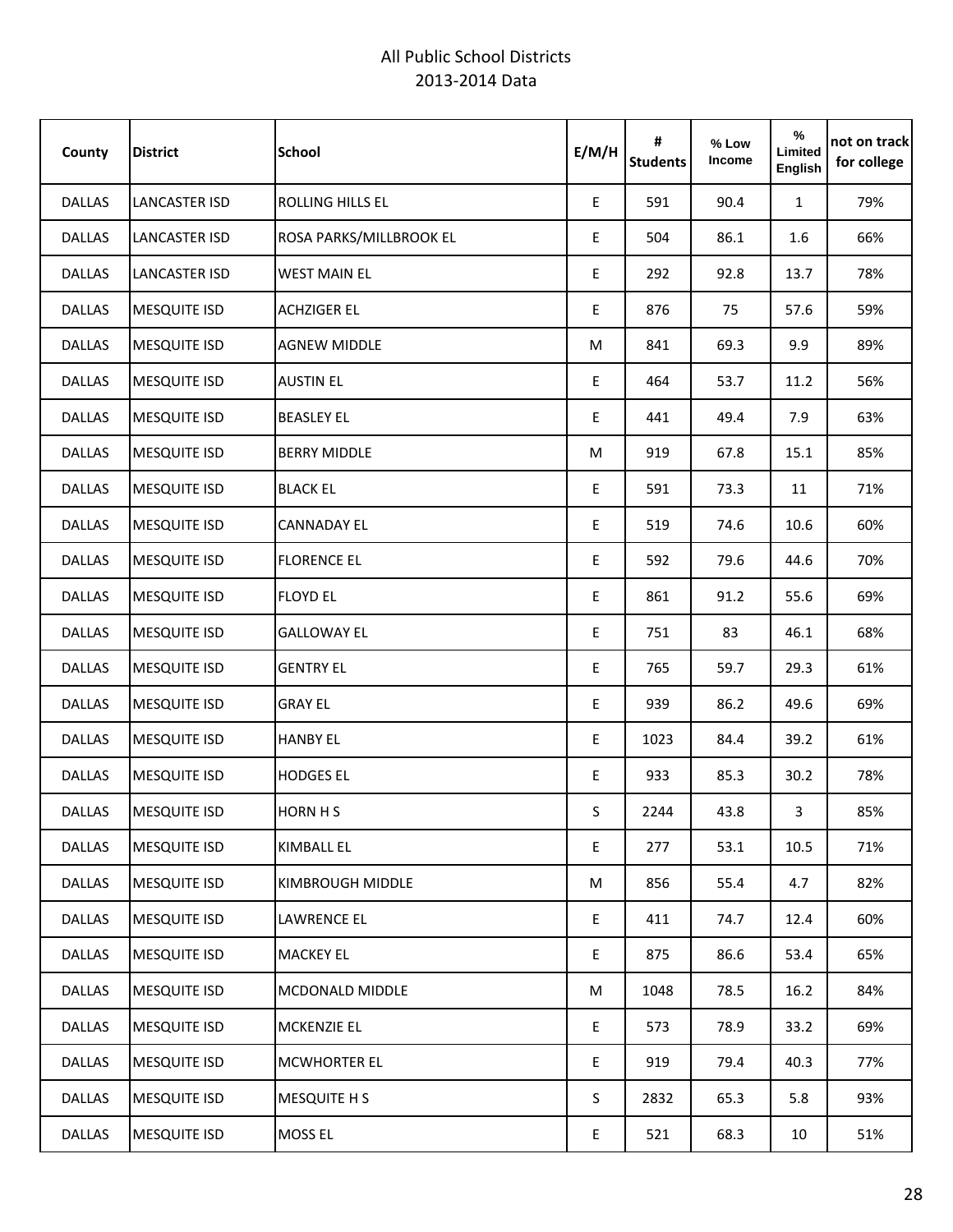| County        | <b>District</b>       | <b>School</b>            | E/M/H                                      | #<br><b>Students</b> | % Low<br>Income | %<br>Limited<br><b>English</b> | not on track <br>for college |
|---------------|-----------------------|--------------------------|--------------------------------------------|----------------------|-----------------|--------------------------------|------------------------------|
| <b>DALLAS</b> | <b>MESQUITE ISD</b>   | <b>MOTLEY EL</b>         | $\mathsf{E}% _{0}\left( \mathsf{E}\right)$ | 504                  | 79              | 50                             | 66%                          |
| DALLAS        | <b>MESQUITE ISD</b>   | <b>NEW MIDDLE</b>        | M                                          | 1037                 | 86.3            | 20.3                           | 85%                          |
| DALLAS        | <b>MESQUITE ISD</b>   | NORTH MESQUITE H S       | S                                          | 2633                 | 68.9            | 7.8                            | 93%                          |
| DALLAS        | <b>MESQUITE ISD</b>   | P A S S LEARNING CTR     | S                                          | 8                    | 62.5            | 0                              | 0%                           |
| DALLAS        | <b>MESQUITE ISD</b>   | <b>PIRRUNG EL</b>        | E                                          | 481                  | 46.4            | 8.3                            | 62%                          |
| <b>DALLAS</b> | <b>MESQUITE ISD</b>   | PORTER EL                | E                                          | 609                  | 62.9            | 55                             | 55%                          |
| <b>DALLAS</b> | <b>MESQUITE ISD</b>   | POTEET H S               | S                                          | 1734                 | 51.5            | 3.1                            | 86%                          |
| DALLAS        | <b>MESQUITE ISD</b>   | PRICE EL                 | E                                          | 534                  | 74.9            | 12.7                           | 71%                          |
| <b>DALLAS</b> | <b>MESQUITE ISD</b>   | <b>RANGE EL</b>          | E                                          | 566                  | 85.5            | 30.4                           | 68%                          |
| DALLAS        | <b>MESQUITE ISD</b>   | <b>RUGEL EL</b>          | E                                          | 459                  | 71.7            | 11.3                           | 71%                          |
| <b>DALLAS</b> | <b>MESQUITE ISD</b>   | <b>RUTHERFORD EL</b>     | E                                          | 478                  | 67.6            | 5.9                            | 73%                          |
| <b>DALLAS</b> | <b>MESQUITE ISD</b>   | <b>SEABOURN EL</b>       | E                                          | 580                  | 87.4            | 39.8                           | 75%                          |
| <b>DALLAS</b> | <b>MESQUITE ISD</b>   | <b>SHANDS EL</b>         | E                                          | 867                  | 81.1            | 43.4                           | 55%                          |
| DALLAS        | <b>MESQUITE ISD</b>   | <b>SHAW EL</b>           | E                                          | 786                  | 70.7            | 28.4                           | 68%                          |
| DALLAS        | <b>MESQUITE ISD</b>   | <b>SMITH EL</b>          | E                                          | 518                  | 52.9            | 6.2                            | 68%                          |
| DALLAS        | <b>MESQUITE ISD</b>   | <b>TERRY MIDDLE</b>      | M                                          | 862                  | 54.2            | 3.7                            | 88%                          |
| DALLAS        | <b>MESQUITE ISD</b>   | <b>THOMPSON EL</b>       | E                                          | 572                  | 54.7            | $7^{\circ}$                    | 63%                          |
| DALLAS        | <b>MESQUITE ISD</b>   | <b>TISINGER EL</b>       | E                                          | 837                  | 85.8            | 25.6                           | 81%                          |
| <b>DALLAS</b> | <b>MESQUITE ISD</b>   | <b>TOSCH EL</b>          | E                                          | 825                  | 80.6            | 37.1                           | 75%                          |
| <b>DALLAS</b> | <b>MESQUITE ISD</b>   | <b>VANSTON MIDDLE</b>    | M                                          | 787                  | 77              | 14.6                           | 91%                          |
| DALLAS        | <b>MESQUITE ISD</b>   | WEST MESQUITE H S        | S.                                         | 1961                 | 75.2            | 7.1                            | 96%                          |
| <b>DALLAS</b> | <b>MESQUITE ISD</b>   | <b>WILKINSON MIDDLE</b>  | M                                          | 921                  | 85.9            | 14.8                           | 87%                          |
| DALLAS        | RICHARDSON ISD        | <b>AIKIN EL</b>          | E                                          | 757                  | 91.7            | 60.8                           | 74%                          |
| DALLAS        | RICHARDSON ISD        | APOLLO J H               | M                                          | 637                  | 51.2            | 5.5                            | 69%                          |
| DALLAS        | <b>RICHARDSON ISD</b> | ARAPAHO CLASSICAL MAGNET | E                                          | 543                  | 34.8            | 16.9                           | 35%                          |
| <b>DALLAS</b> | <b>RICHARDSON ISD</b> | <b>AUDELIA CREEK EL</b>  | E                                          | 685                  | 87.2            | 32.8                           | 78%                          |
| DALLAS        | RICHARDSON ISD        | <b>BERKNER H S</b>       | S.                                         | 2507                 | 51.7            | 8                              | 77%                          |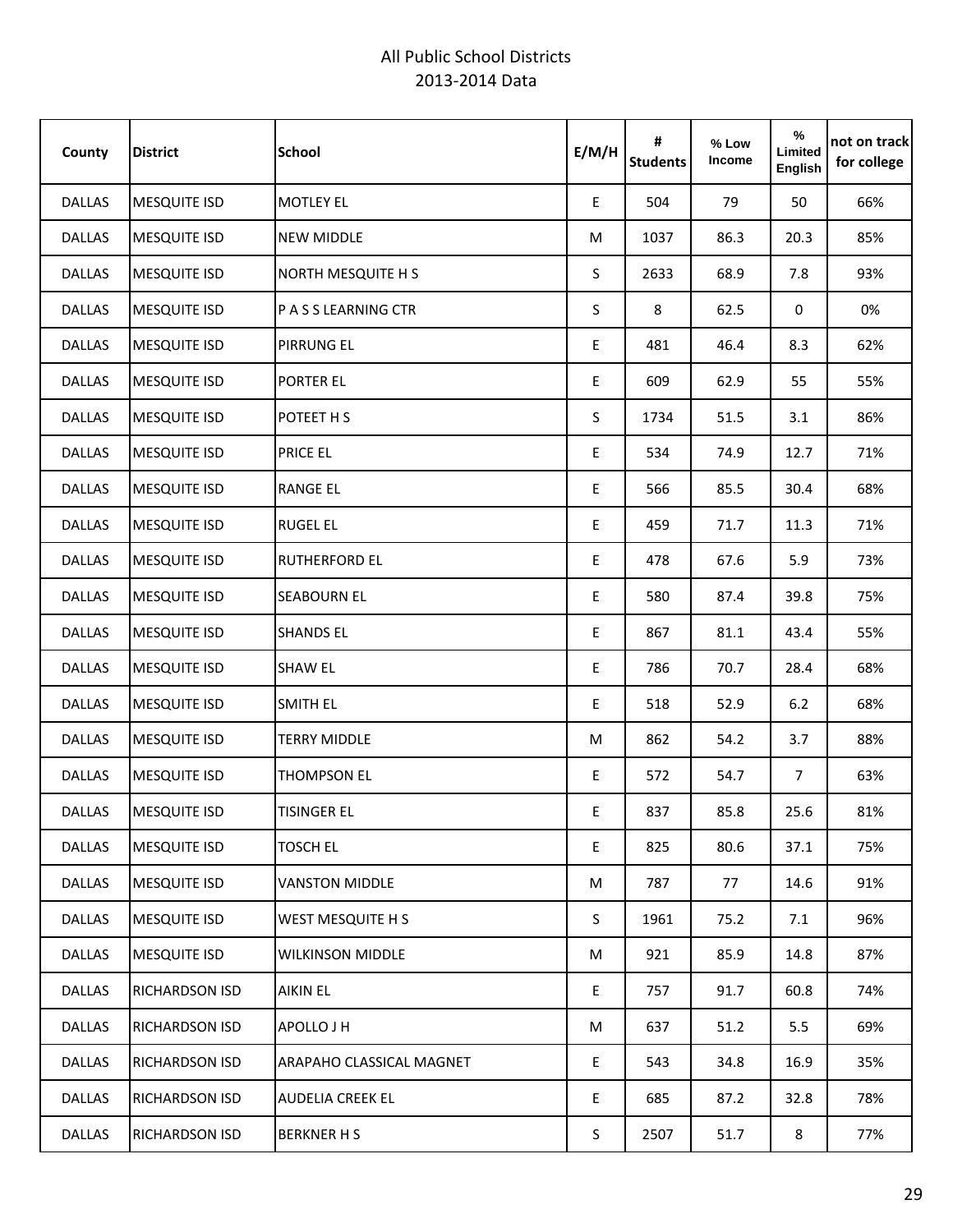| County        | <b>District</b>       | <b>School</b>                          | E/M/H | #<br><b>Students</b> | % Low<br>Income | %<br>Limited<br>English | not on track<br>for college |
|---------------|-----------------------|----------------------------------------|-------|----------------------|-----------------|-------------------------|-----------------------------|
| <b>DALLAS</b> | <b>RICHARDSON ISD</b> | <b>BIG SPRINGS EL</b>                  | E.    | 449                  | 40.5            | 14.3                    | 42%                         |
| <b>DALLAS</b> | <b>RICHARDSON ISD</b> | <b>BOWIE EL</b>                        | E     | 553                  | 17.4            | 6.7                     | 32%                         |
| <b>DALLAS</b> | <b>RICHARDSON ISD</b> | <b>BRENTFIELD EL</b>                   | E     | 645                  | 6.5             | 3.4                     | 9%                          |
| <b>DALLAS</b> | <b>RICHARDSON ISD</b> | <b>CANYON CREEK EL</b>                 | E     | 266                  | 13.5            | 1.1                     | 28%                         |
| <b>DALLAS</b> | <b>RICHARDSON ISD</b> | <b>CAROLYN G BUKHAIR EL</b>            | E     | 757                  | 98.5            | 77.7                    | 89%                         |
| <b>DALLAS</b> | <b>RICHARDSON ISD</b> | CHRISTA MCAULIFFE LEARNING CENTER      | B     | 50                   | 60              | 18                      | 0%                          |
| <b>DALLAS</b> | RICHARDSON ISD        | DARTMOUTH EL                           | E     | 316                  | 34.5            | 13.3                    | 49%                         |
| <b>DALLAS</b> | RICHARDSON ISD        | <b>DOBIE PRI</b>                       | E     | 687                  | 89.5            | 79.6                    | 0%                          |
| <b>DALLAS</b> | RICHARDSON ISD        | <b>DOVER EL</b>                        | E     | 634                  | 88              | 71                      | 75%                         |
| <b>DALLAS</b> | RICHARDSON ISD        | <b>FOREST LANE ACADEMY</b>             | E     | 788                  | 86.8            | 46.8                    | 79%                         |
| <b>DALLAS</b> | <b>RICHARDSON ISD</b> | <b>FOREST MEADOW J H</b>               | M     | 733                  | 68.5            | 17.2                    | 85%                         |
| <b>DALLAS</b> | <b>RICHARDSON ISD</b> | <b>FORESTRIDGE EL</b>                  | E     | 665                  | 84.2            | 51.1                    | 66%                         |
| <b>DALLAS</b> | <b>RICHARDSON ISD</b> | <b>GREENWOOD HILLS EL</b>              | E     | 416                  | 75              | 40.6                    | 68%                         |
| <b>DALLAS</b> | <b>RICHARDSON ISD</b> | <b>HAMILTON PARK PACESETTER MAGNET</b> | E     | 704                  | 53.3            | 15.6                    | 55%                         |
| <b>DALLAS</b> | RICHARDSON ISD        | <b>JESS HARBEN EL</b>                  | E     | 403                  | 60.3            | 37.5                    | 36%                         |
| <b>DALLAS</b> | <b>RICHARDSON ISD</b> | LAKE HIGHLANDS EL                      | E     | 729                  | 49              | 29.2                    | 44%                         |
| <b>DALLAS</b> | <b>RICHARDSON ISD</b> | LAKE HIGHLANDS FRESHMAN CENTER         | S     | 775                  | 57.8            | 15.5                    | 0%                          |
| DALLAS        | <b>RICHARDSON ISD</b> | LAKE HIGHLANDS H S                     | S.    | 1712                 | 45.9            | 10.6                    | 70%                         |
| <b>DALLAS</b> | <b>RICHARDSON ISD</b> | LAKE HIGHLANDS J H                     | M     | 787                  | 55.7            | 13.7                    | 80%                         |
| DALLAS        | RICHARDSON ISD        | LIBERTY J H                            | M     | 696                  | 74.9            | 11.4                    | 76%                         |
| DALLAS        | RICHARDSON ISD        | <b>MARK TWAIN EL</b>                   | E.    | 470                  | 86              | 62.1                    | 69%                         |
| DALLAS        | RICHARDSON ISD        | MATH/SCIENCE/TECH MAGNET               | E.    | 573                  | 52.9            | 36.6                    | 33%                         |
| DALLAS        | RICHARDSON ISD        | <b>MERRIMAN PARK EL</b>                | E     | 440                  | 44.1            | 16.6                    | 48%                         |
| DALLAS        | <b>RICHARDSON ISD</b> | <b>MOHAWK EL</b>                       | E     | 368                  | 7.1             | 4.9                     | 26%                         |
| DALLAS        | <b>RICHARDSON ISD</b> | <b>MOSS HAVEN EL</b>                   | E.    | 439                  | 19.4            | 4.3                     | 22%                         |
| <b>DALLAS</b> | RICHARDSON ISD        | <b>NORTHLAKE EL</b>                    | E.    | 644                  | 84.9            | 41.3                    | 76%                         |
| DALLAS        | RICHARDSON ISD        | <b>NORTHRICH EL</b>                    | E     | 517                  | 68.5            | 32.9                    | 64%                         |